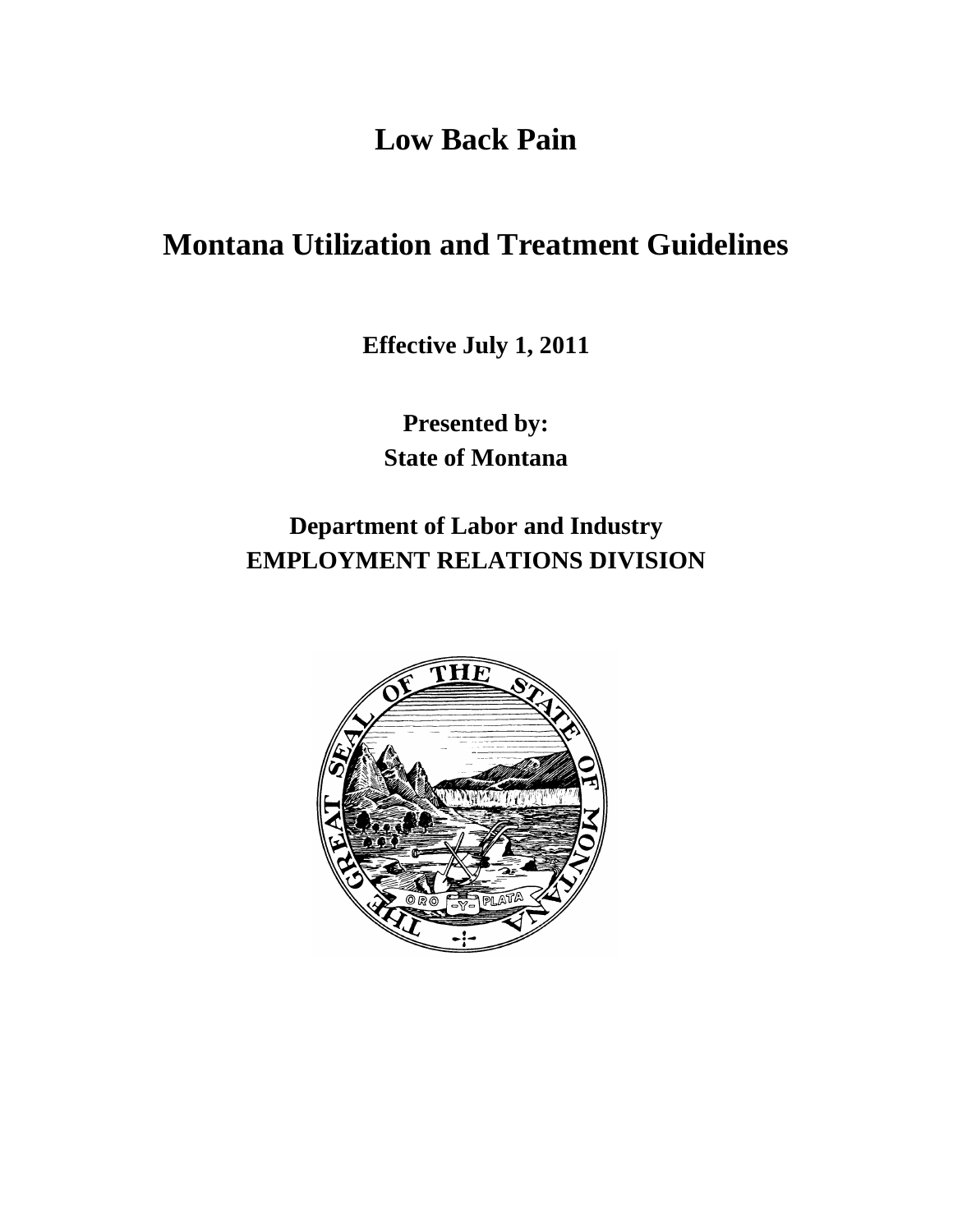# **A. Table of Contents**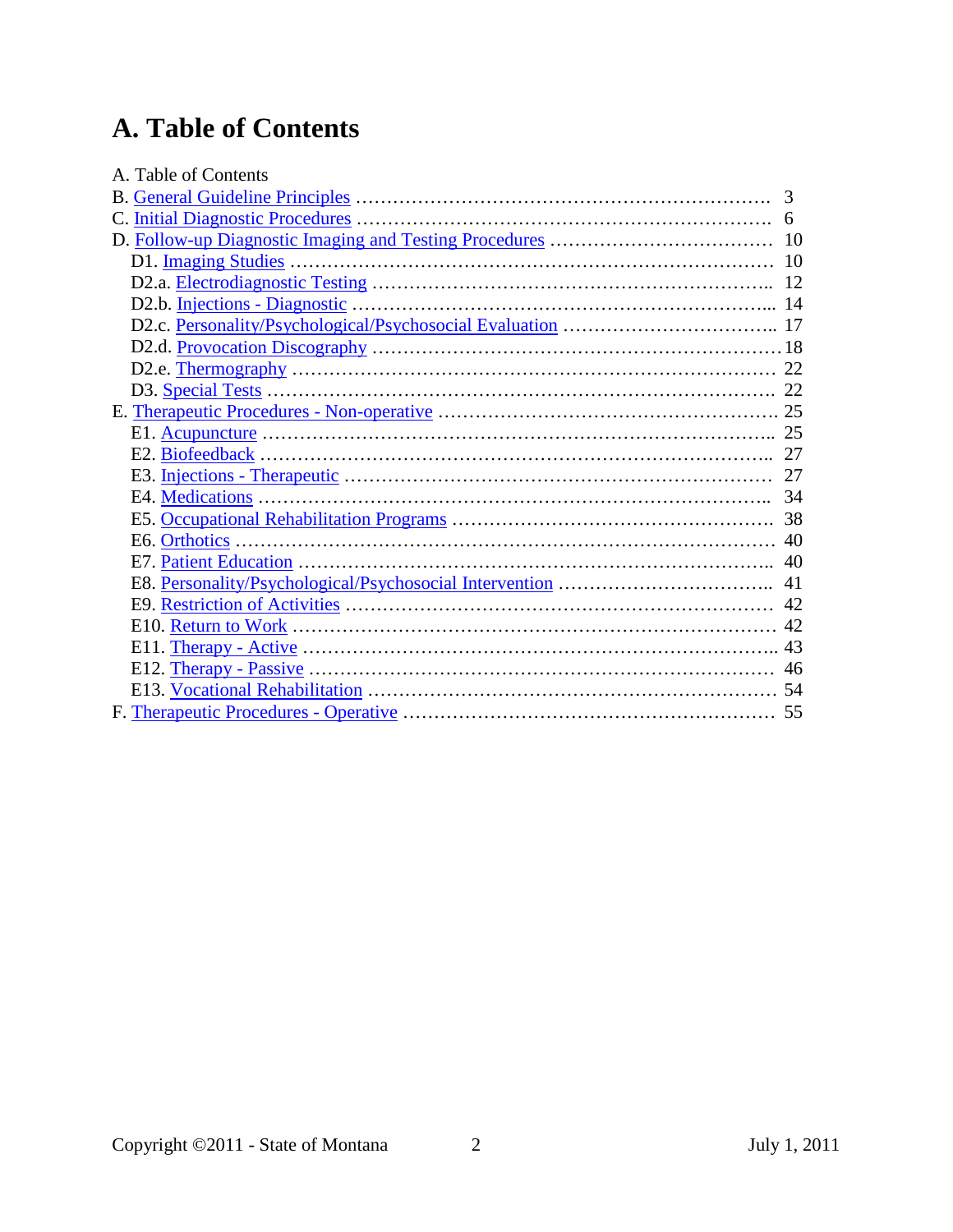# <span id="page-2-0"></span>**B. General Guideline Principles**

The principles summarized in this section are key to the intended implementation of these guidelines and critical to the reader's application of the guidelines in this document.

**1. APPLICATION OF GUIDELINES** The Department provides procedures to implement medical treatment guidelines and to foster communication to resolve disputes among the providers, payers, and patients through the Administrative Rules of Montana. In lieu of more costly litigation, parties may wish to request an independent medical review from the Department's Medical Director prior to submitting a Petition for a Workers' Compensation Mediation Conference.

**2. EDUCATION** of the patient and family, as well as the employer, insurer, policy makers and the community should be the primary emphasis in the treatment of pain and disability. An education-based paradigm should start with communication providing reassuring information to the patient. A more in-depth education within a treatment regime employing functional restorative and innovative programs of prevention and rehabilitation is optimal. A treatment plan should address issues of individual and/or group patient education as a means of facilitating selfmanagement of symptoms and prevention.

**3. TREATMENT PARAMETER DURATION** Time frames for specific interventions commence once treatments have been initiated, not on the date of injury. Obviously, duration will be impacted by patient compliance, as well as availability of services. Clinical judgment may substantiate the need to accelerate or decelerate the time frames discussed in this document.

**4. ACTIVE INTERVENTIONS** emphasizing patient responsibility, such as therapeutic exercise and/or functional treatment, are generally emphasized over passive modalities, especially as treatment progresses. Generally, passive interventions are viewed as a means to facilitate progress in an active rehabilitation program with concomitant attainment of objective functional gains.

**5. ACTIVE THERAPEUTIC EXERCISE PROGRAM** goals should incorporate patient strength, endurance, flexibility, coordination, and education. This includes functional application in vocational or community settings.

**6. FUNCTIONAL IMPROVEMENT GOALS** should be consistently addressed. Positive patient response results are defined primarily as functional gains that can be objectively measured. Objective functional gains include, but are not limited to, positional tolerances, range of motion (ROM), strength, endurance, activities of daily living, cognition, psychological behavior, and efficiency/velocity measures that can be quantified. Subjective reports of pain and function should be considered and given relative weight when the pain has anatomic and physiologic correlation. Anatomic correlation must be based on objective findings.

**7. RE-EVALUATE TREATMENT EVERY 3 TO 4 WEEKS** If a given treatment or modality is not producing positive results within 3 to 4 weeks, the treatment should be either modified or discontinued. Reconsideration of diagnosis should also occur in the event of poor response to a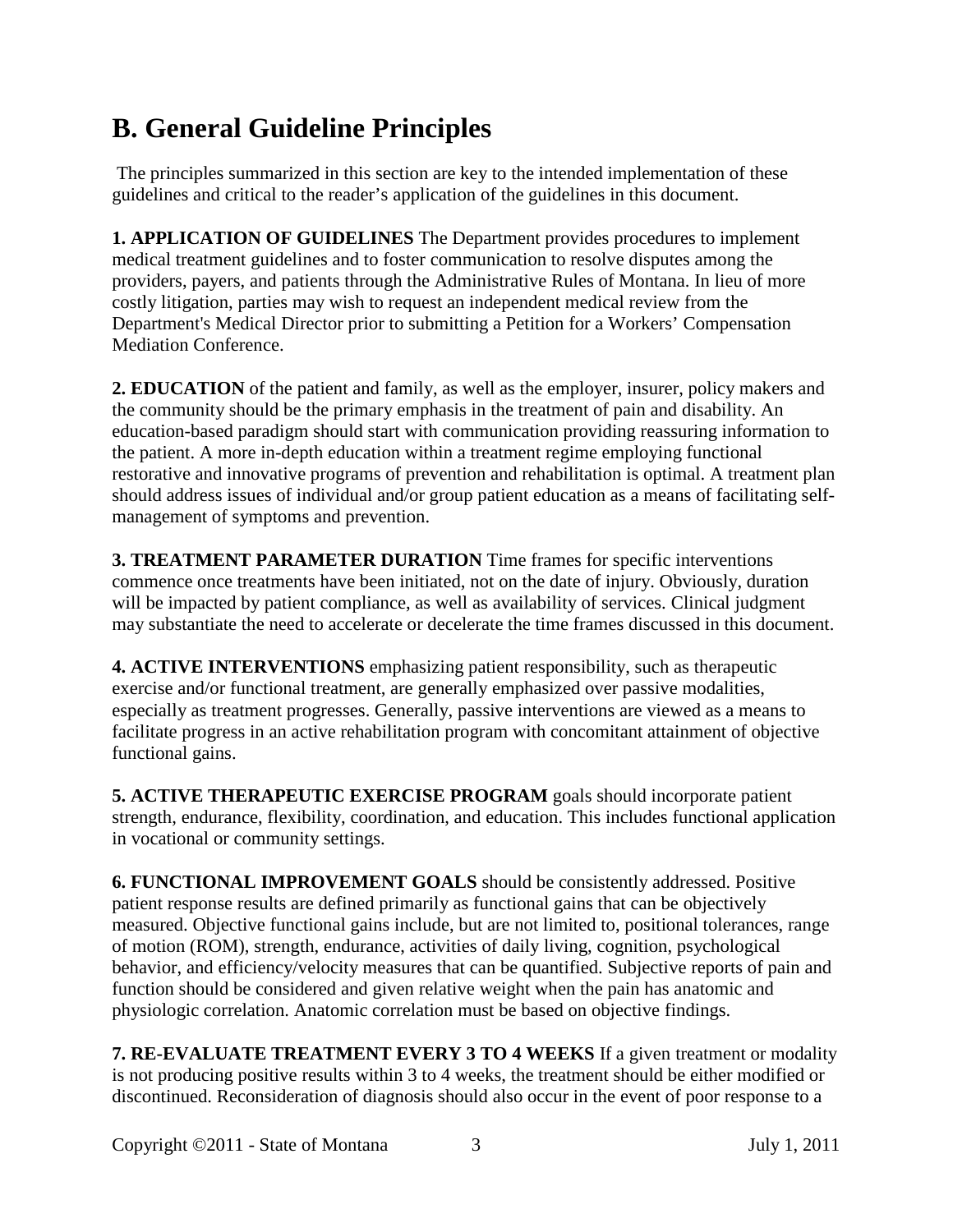seemingly rational intervention.

**8. SURGICAL INTERVENTIONS** should be contemplated within the context of expected functional outcome and not purely for the purpose of pain relief. The concept of "cure" with respect to surgical treatment by itself is generally a misnomer. All operative interventions must be based upon positive correlation of clinical findings, clinical course, and diagnostic tests. A comprehensive assimilation of these factors must lead to a specific diagnosis with positive identification of pathologic conditions.

**9. SIX-MONTH TIME FRAME** The prognosis drops precipitously for returning an injured worker to work once he/she has been temporarily totally disabled for more than six months. The emphasis within these guidelines is to move patients along a continuum of care and return to work within a six-month time frame, whenever possible. It is important to note that time frames may not be pertinent to injuries that do not involve work-time loss or are not occupationally related.

**10. RETURN-TO-WORK** is therapeutic, assuming the work is not likely to aggravate the basic problem or increase long-term pain. The practitioner must provide specific physical limitations and the patient should be released to return to work with specific physical activity limitations clearly spelled out per the specific job requirement. Release to "sedentary" or "light duty" is not a specific physical limitation. The following physical limitations should be considered and modified as recommended: lifting, pushing, pulling, crouching, walking, using stairs, overhead work, bending at the waist, awkward and/or sustained postures, tolerance for sitting or standing, hot and cold environments, data entry and other repetitive motion tasks, sustained grip, tool usage and vibration factors. Even if there is residual chronic pain, return-to-work is not necessarily contraindicated.

The practitioner should understand all of the physical demands of the patient's job position before returning the patient to full duty and should request clarification of the patient's job duties. Clarification should be obtained from the employer or, if necessary, including, but not limited to, a health care professional with experience in ergonomics, an occupational health nurse, a physical therapist, an occupational therapist, a vocational rehabilitation specialist, or an industrial hygienist.

**11. DELAYED RECOVERY** Strongly consider a psychological evaluation, if not previously provided, as well as initiating interdisciplinary rehabilitation treatment and vocational goal setting, for those patients who are failing to make expected progress 6 to 12 weeks after an injury. The Department recognizes that 3 to 10% of all industrially injured patients will not recover within the timelines outlined in this document despite optimal care. Such individuals may require treatments beyond the limits discussed within this document, but such treatment will require clear documentation by the authorized treating practitioner focusing on objective functional gains afforded by further treatment and impact upon prognosis.

#### **12. GUIDELINE RECOMMENDATIONS AND INCLUSION OF MEDICAL EVIDENCE**

are recommendations based on available evidence and/or consensus recommendations. When possible, guideline recommendations will note the level of evidence supporting the treatment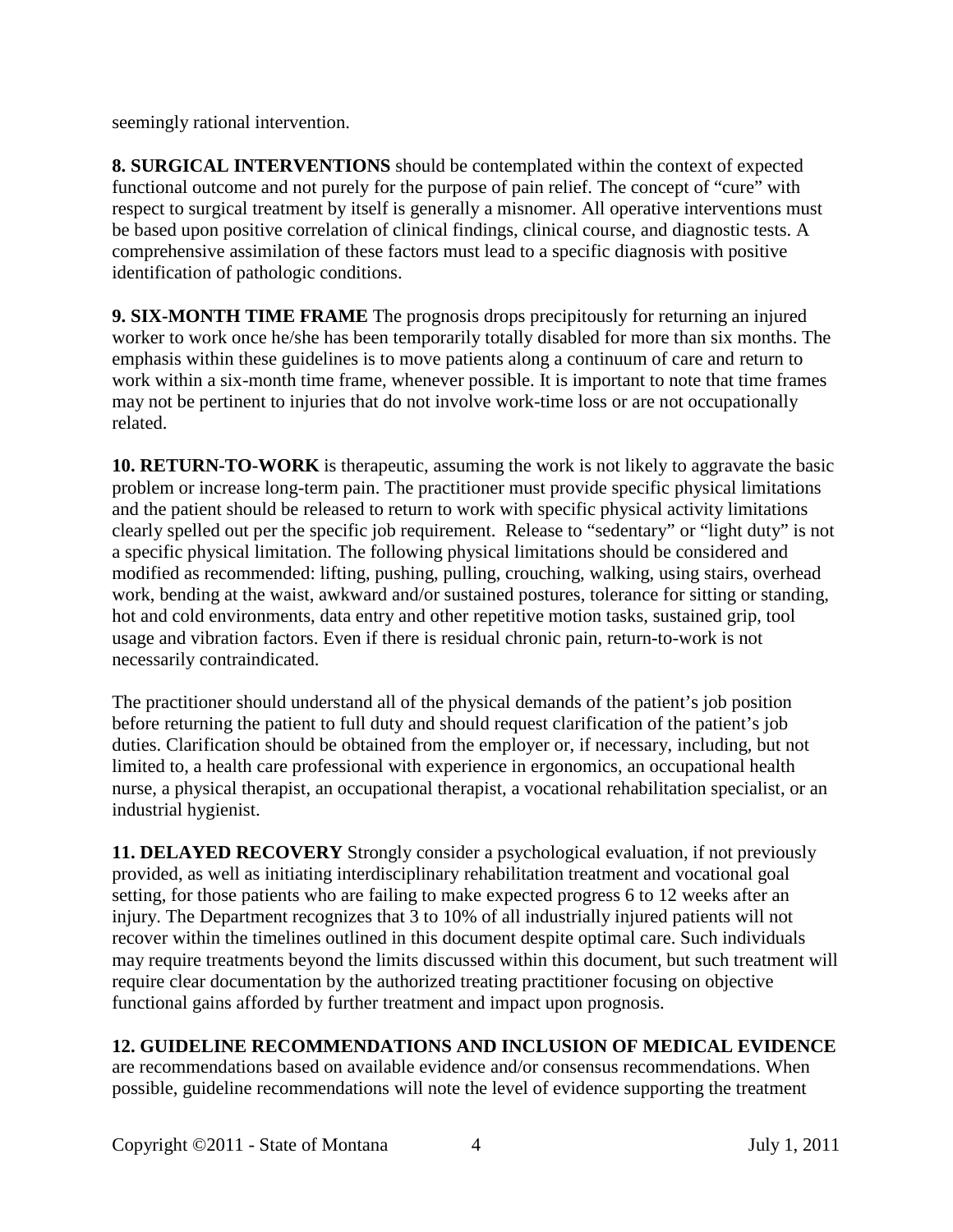recommendation. When interpreting medical evidence statements in the guideline, the following apply:

Consensus means the opinion of experienced professionals based on general medical principles. Consensus recommendations are designated in the guideline as *"generally well accepted," "generally accepted," "acceptable/accepted,"* or *"well-established."*

"*Some*" means the recommendation considered at least one adequate scientific study, which reported that a treatment was effective.

"*Good*" means the recommendation considered the availability of multiple adequate scientific studies or at least one relevant high-quality scientific study, which reported that a treatment was effective.

"*Strong*" means the recommendation considered the availability of multiple relevant and high quality scientific studies, which arrived at similar conclusions about the effectiveness of a treatment.

All recommendations in the guideline are considered to represent reasonable care in appropriately selected cases, regardless of the level of evidence or consensus statement attached to it. Those procedures considered inappropriate, unreasonable, or unnecessary are designated in the guideline as being "not recommended."

**13. CARE BEYOND MAXIMUM MEDICAL IMPROVEMENT (MMI)** should be declared when a patient's condition has plateaued to the point where the authorized treating physician no longer believes further medical intervention is likely to result in improved function. However, some patients may require treatment after MMI has been declared in order to maintain their functional state. The recommendations in this guideline are for pre-MMI care and are not intended to limit post-MMI treatment.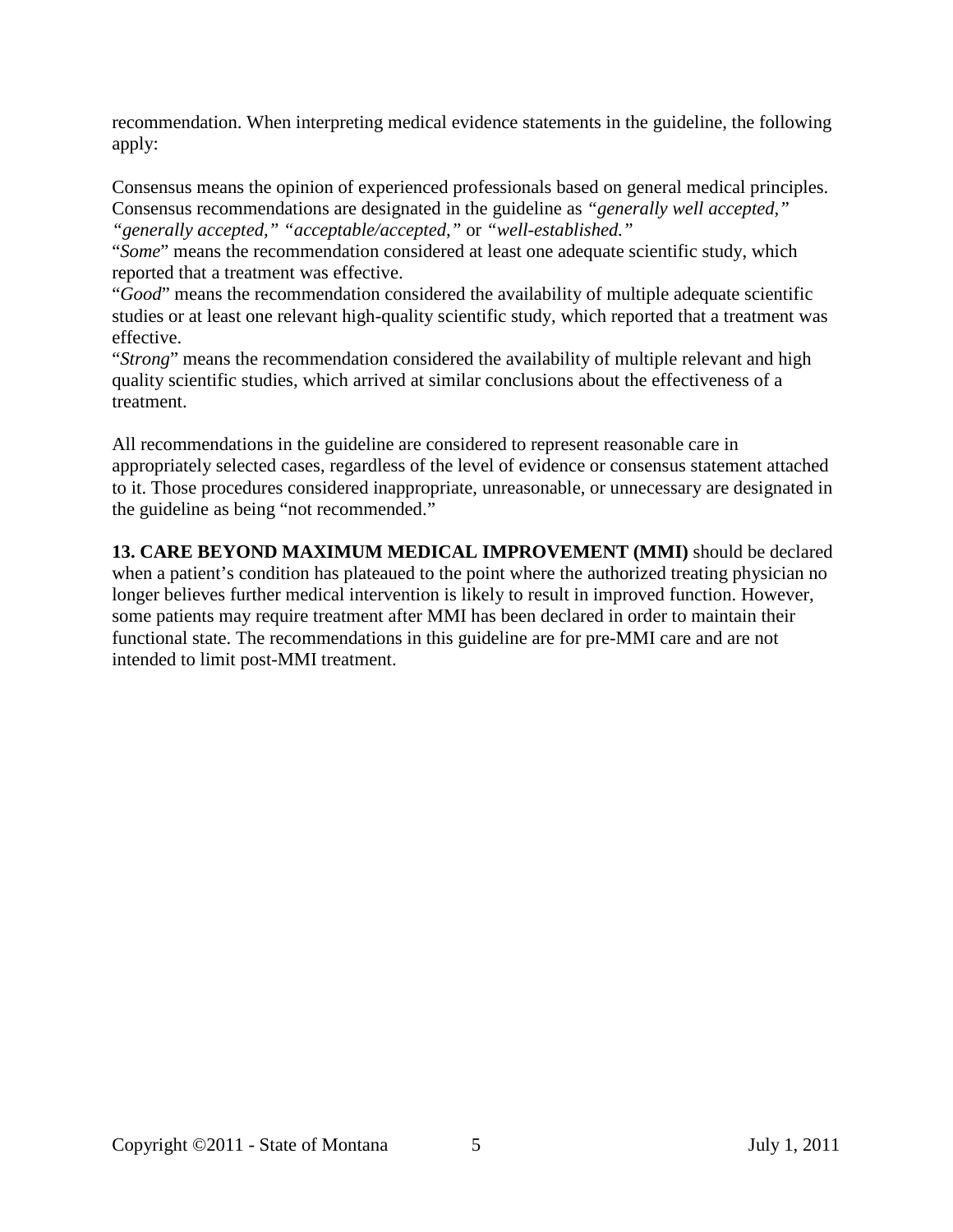# <span id="page-5-0"></span>**C. Initial Diagnostic Procedures**

# **C.1 History Taking and Physical Examination (Hx & PE)**

The Department recommends the following diagnostic procedures be considered, at least initially, the responsibility of the workers' compensation carrier to ensure that an accurate diagnosis and treatment plan can be established. Standard procedures, that should be utilized when initially diagnosing a work-related low back pain complaint, are listed below.

**HISTORY-TAKING AND PHYSICAL EXAMINATION (Hx & PE)** are generally accepted, well-established and widely used procedures that establish the foundation/basis for and dictates subsequent stages of diagnostic and therapeutic procedures. When findings of clinical evaluations and those of other diagnostic procedures are not complementing each other, the objective clinical findings should have preference. The medical records should reasonably document the following.

# **C.1.a History of Present Injury**

A detailed history, taken in temporal proximity to the time of injury should primarily guide evaluation and treatment. The history should include:

- 1. Mechanism of injury. This includes details of symptom onset and progression. The mechanism of injury should include a detailed description of the incident and the position of the body before, during, and at the end of the incident. Inclusion of normal work body postures, frequency during the workday, and lifting/push/pull requirements should be included in the absence of a known specific incident.
- 2. Location of pain, nature of symptoms, and alleviating/exacerbating factors (e.g., sitting tolerance). The history should include both the primary and secondary complaints (e.g., primary low back pain, secondary hip, groin). The use of a patient completed pain drawing, Visual Analog Scale (VAS), is highly recommended, especially during the first two weeks following injury to assure that all work related symptoms are addressed;
- 3. Presence and distribution of lower extremity numbness, paresthesias, or weakness, especially if precipitated by coughing or sneezing;
- 4. Alteration in bowel, bladder, or sexual function; and for female patients, alteration in their menstrual cycle;
- 5. Prior occupational and non-occupational injuries to the same area including specific prior treatment, chronic or recurrent symptoms, and any functional limitations; Specific history regarding prior motor vehicle accidents may be helpful; and
- 6. Ability to perform job duties and activities of daily living.

## **C.1.b Past History**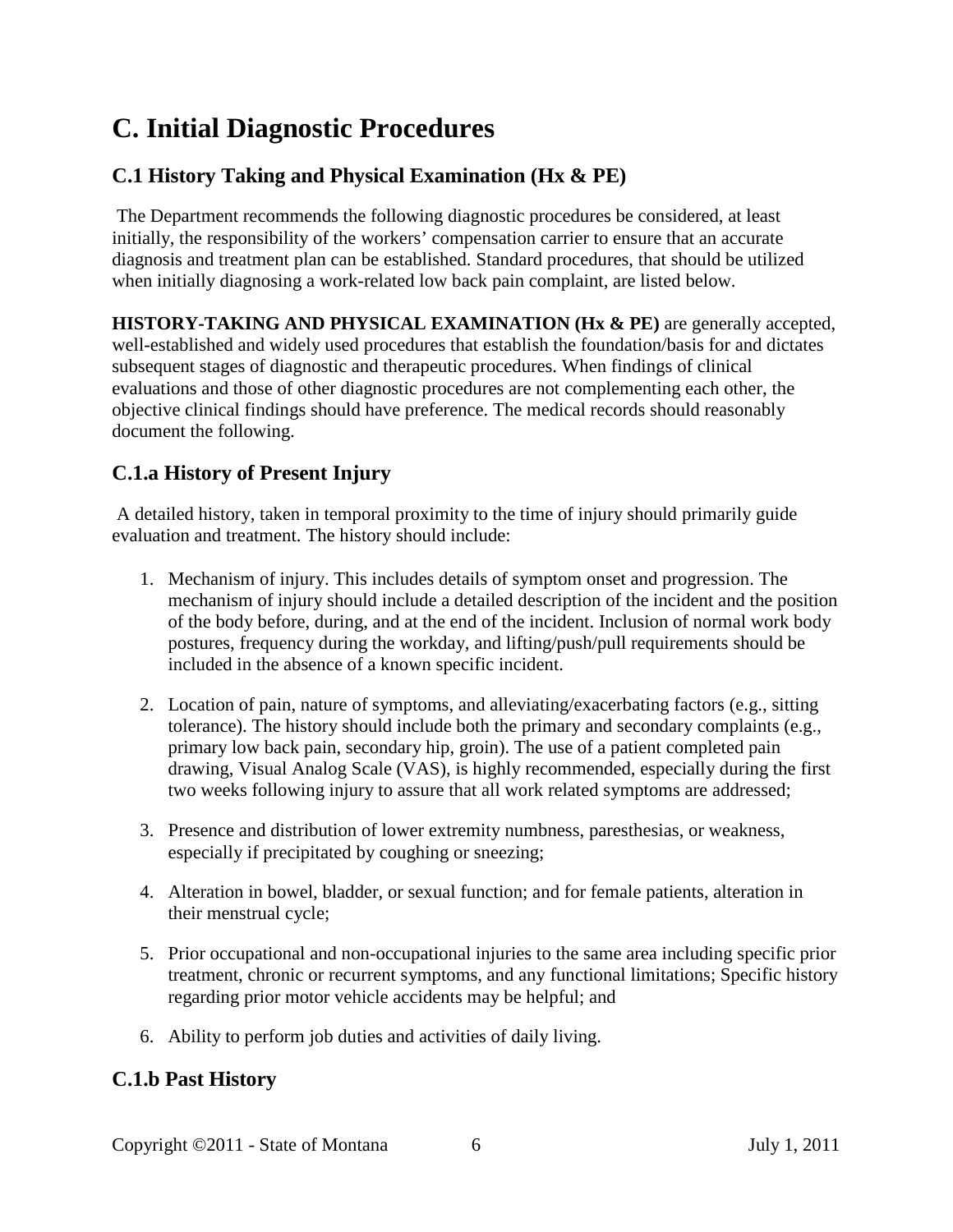- 1. Past medical includes neoplasm, gout, arthritis, hypertension, kidney stones, and diabetes;
- 2. Review of systems includes symptoms of rheumatologic, neurologic, endocrine, neoplastic, infectious, and other systemic diseases;
- 3. Smoking history;
- 4. Vocational and recreational pursuits.

## **C.1.c Physical Examination**

Physical Examination should include accepted tests and exam techniques applicable to the area being examined, including:

- 1. General inspection, including stance and gait;
- 2. Visual inspection;
- 3. Palpation;
- 4. Lumbar range of motion, quality of motion, and presence of muscle spasm. Motion evaluation of specific joints may be indicated;
- 5. Examination of thoracic spine and pelvis;
- 6. Nerve tension testing;
- 7. Sensory and motor examination of the lower extremities with specific nerve root focus;
- 8. Deep tendon reflexes with or without Babinski's;
- 9. If applicable to injury, anal sphincter tone and/or perianal sensation; and
- 10. If applicable, abdominal examination, vascular examination, circumferential lower extremity measurements, or evaluation of hip or other lower extremity abnormalities;
- 11. If applicable, Waddell Signs, which include 5 categories of clinical signs (1) tendernesssuperficial and non-anatomic, (2) pain with simulation: axial loading and rotation, (3) regional findings: sensory and motor, inconsistent with nerve root patterns (4) distraction/inconsistency in straight leg raising findings, and (5) over-reaction to physical examination maneuvers. Significance may be attached to positive findings in 3 out of 5 of these categories, but not to isolated findings. Waddell advocates considering Waddell's signs prior to recommending a surgical procedure. These signs should be measured routinely to identify patients requiring further assessment (i.e., biopsychosocial) prior to undergoing back surgery.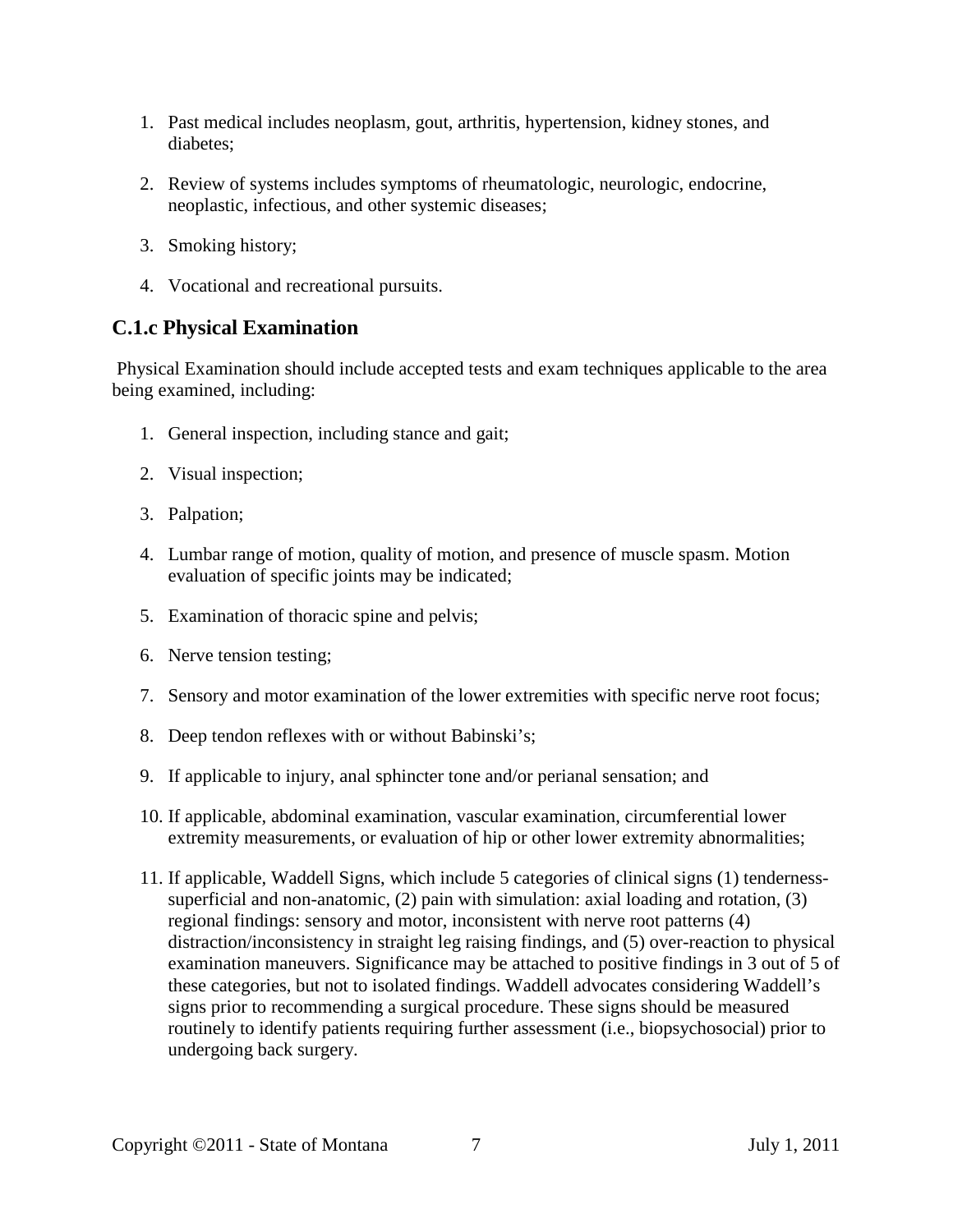It is generally agreed that Waddell Signs are associated with decreased functional performance and greater subjective pain levels, though they provide no information on the etiology of pain. Waddell Signs cannot be used to predict or diagnose malingering. Their presence of 3 out of 5 signs may most appropriately be viewed as a "yellow flag", or screening test, alerting clinicians to those patients who require a more comprehensive approach to their assessment and care plan. Therefore, if 3 out of 5 Waddell Signs are positive in a patient with subacute or chronic back pain, a psychosocial evaluation should be part of the total evaluation of the patient. Refer to Section D.2.c. Personality/Psychological/Psychosocial Evaluation.

#### **C.1.d Relationship to work**

Relationship To Work includes a statement of the probability that the illness or injury is workrelated. If further information is necessary to determine work relatedness, the physician should clearly state what additional diagnostic studies or job information is required.

#### **C.2 Radiographic Imaging**

Radiographic imaging of the lumbosacral spine is a generally accepted, well-established and widely used diagnostic procedure when specific indications based on history and/or physical examination are present. There is some evidence that early radiographic imaging without clear indications is associated with prolonged care, but no difference in functional outcomes. Therefore, it should not be routinely performed without indications. The mechanism of injury and specific indications for the radiograph should be listed on the request form to aid the radiologist and x-ray technician. Suggested indications include:

- 1. History of significant trauma, especially blunt trauma or fall from a height;
- 2. Age over 55 years;
- 3. Unexplained or persistent low back pain for at least 6 weeks or pain that is worse with rest;
- 4. Localized pain, fever, constitutional symptoms, or history or exam suggestive of intravenous drug abuse, prolonged steroid use, or osteomyelitis;
- 5. Suspected lesion in the lumbosacral spine due to systemic illness such as a rheumatic/rheumatoid disorder or endocrinopathy. Suspected lesions may require special views;
- 6. Past medical history suggestive of pre-existing spinal disease, osteoporosis, spinal instrumentation, or cancer; and
- 7. Prior to high-velocity/low amplitude manipulation or Grade IV to V mobilization.

#### **C.3 Laboratory Testing**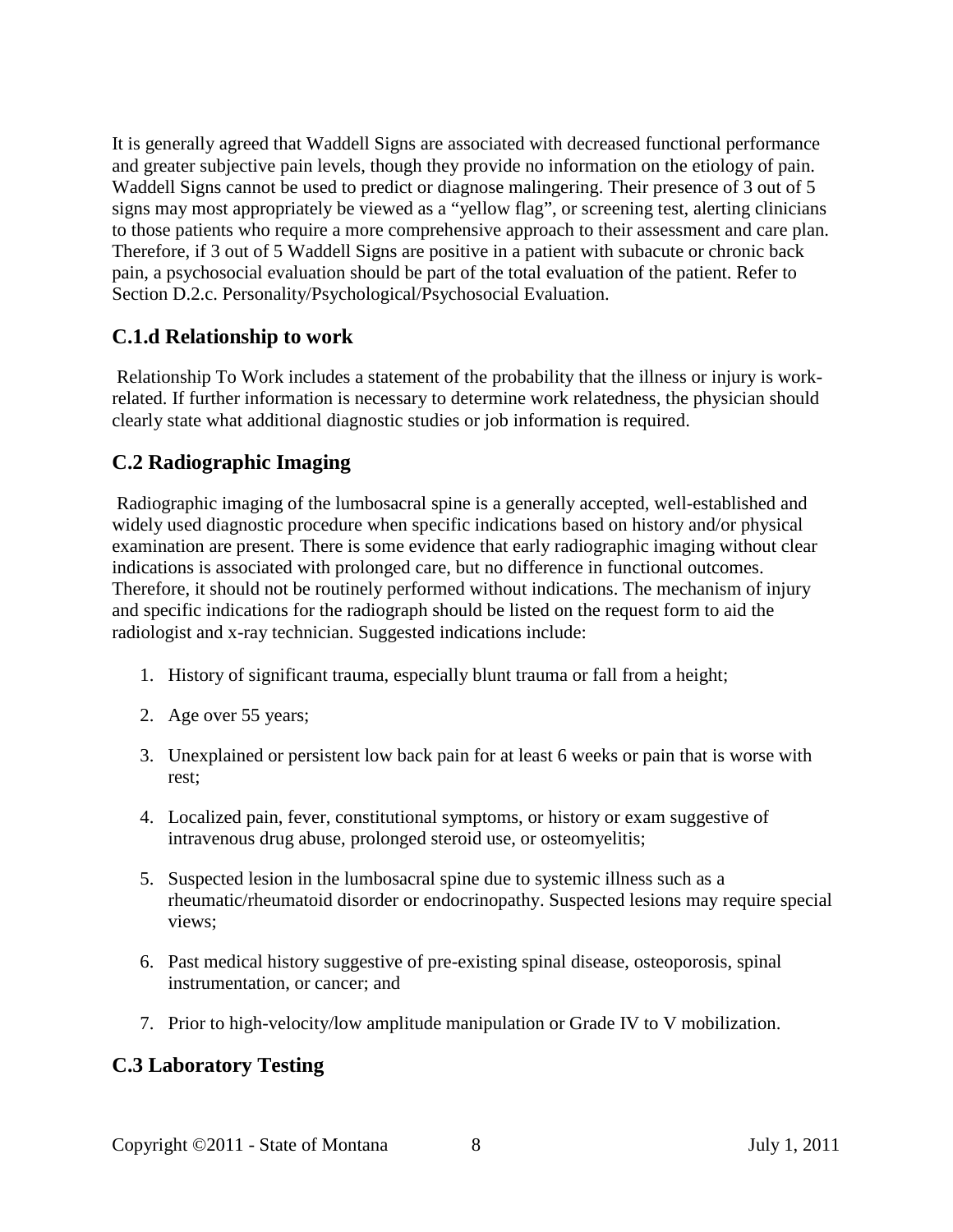Laboratory tests are generally accepted, well-established and widely used procedures. They are, however, rarely indicated at the time of initial evaluation, unless there is suspicion of systemic illness, infection, neoplasia, or underlying rheumatologic disorder, connective tissue disorder, or based on history and/or physical examination. Laboratory tests can provide useful diagnostic information. Tests include, but are not limited to:

- 1. Complete blood count (CBC) with differential can detect infection, blood dyscrasias, and medication side effects;
- 2. Erythrocyte sedimentation rate (ESR), rheumatoid factor (RF), antinuclear antigen (ANA), human leukocyte antigen (HLA), and C-reactive protein (CRP), can be used to detect evidence of a rheumatologic, infectious, or connective tissue disorder;
- 3. Serum calcium, phosphorous, uric acid, alkaline phosphatase, and acid phosphatase can detect metabolic bone disease;
- 4. Urinalysis for bacteria (usually with culture and sensitivity), calcium, phosphorus, hydroxyproline, or hematuria; and
- 5. Liver and kidney function may be performed for prolonged anti-inflammatory use or other medications requiring monitoring.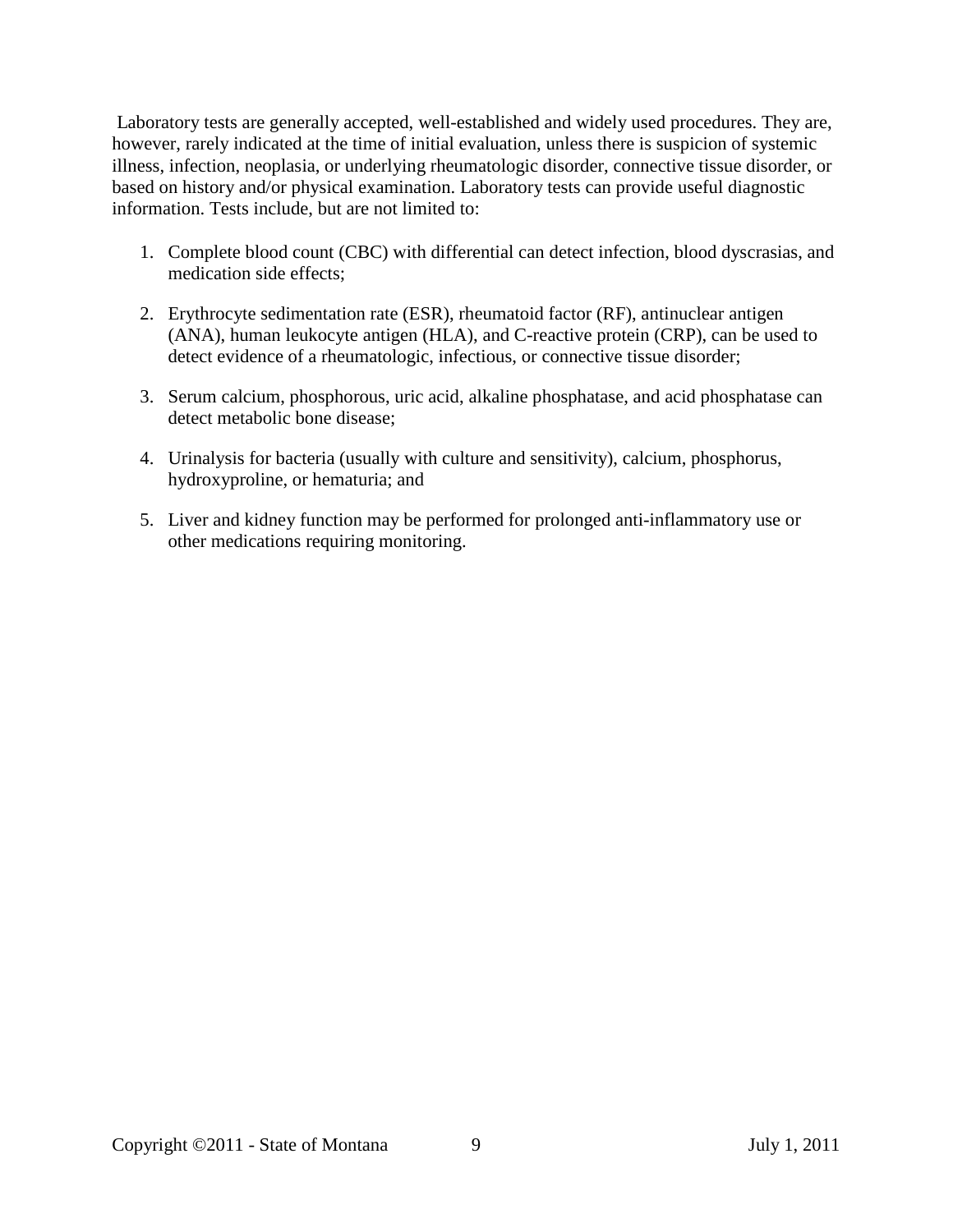# <span id="page-9-0"></span>**D. Follow-up Diagnostic Imaging and Testing Procedures**

One diagnostic imaging procedure may provide the same or distinctive information as does another procedure. Therefore, the prudent choice of a single diagnostic procedure, a complement of procedures or a sequence of procedures will optimize diagnostic accuracy; maximize cost effectiveness (by avoiding redundancy), and minimize potential adverse effects to patients.

All imaging procedures have a degree of specificity and sensitivity for various diagnoses. No isolated imaging test can assure a correct diagnosis. Clinical information obtained by history taking and physical examination should form the basis for selecting an imaging procedure and interpreting its results.

Magnetic resonance imaging (MRI), myelography, or Computed Axial Tomography (CT) scanning following myelography may provide useful information for many spinal disorders. When a diagnostic procedure, in conjunction with clinical information, can provide sufficient information to establish an accurate diagnosis, the second diagnostic procedure will become a redundant procedure. At the same time, a subsequent diagnostic procedure can be a complementary diagnostic procedure if the first or preceding procedures, in conjunction with clinical information, cannot provide an accurate diagnosis. Usually, preference of a procedure over others depends upon availability, a patient's tolerance, and/or the treating practitioner's familiarity with the procedure.

## <span id="page-9-1"></span>**D.1 Imaging Studies**

Imaging studies are generally accepted, well-established and widely used diagnostic procedures. In the absence of myelopathy, or progressive neurological changes, or history of cancer, imaging usually is not appropriate until conservative therapy has been tried and failed. Six to eight weeks of treatment are usually an adequate period of time before an imaging procedure is in order, but the clinician should use judgment in this regard. When indicated, imaging studies can be utilized for further evaluation of the low back, based upon the mechanism of injury, symptoms, and patient history. Prudent choice of a single diagnostic procedure, a complementary combination of procedures, or a proper sequential order of complementary procedures will help ensure maximum diagnostic accuracy and minimize adverse effect to the patient. When the findings of the diagnostic imaging and testing procedures are not consistent with the clinical examination, the clinical findings should have preference. There is good evidence that in the asymptomatic population, disc bulges, annular tears, or high intensity zone areas, and disc height loss are prevalent 40–60% of the time depending on the condition, study, and age of the patient. Therefore, the existence of these anatomic findings should not be considered relevant without physiologic and clinical correlation in an individual patient.

The studies in the sections below are listed in frequency of use, not importance:

#### **D.1.a Magnetic Resonance Imaging (MRI)**

**Magnetic Resonance Imaging (MRI):** is rarely indicated in patients with non-traumatic acute low back pain with no neuropathic signs or symptoms. It is generally the first follow-up imaging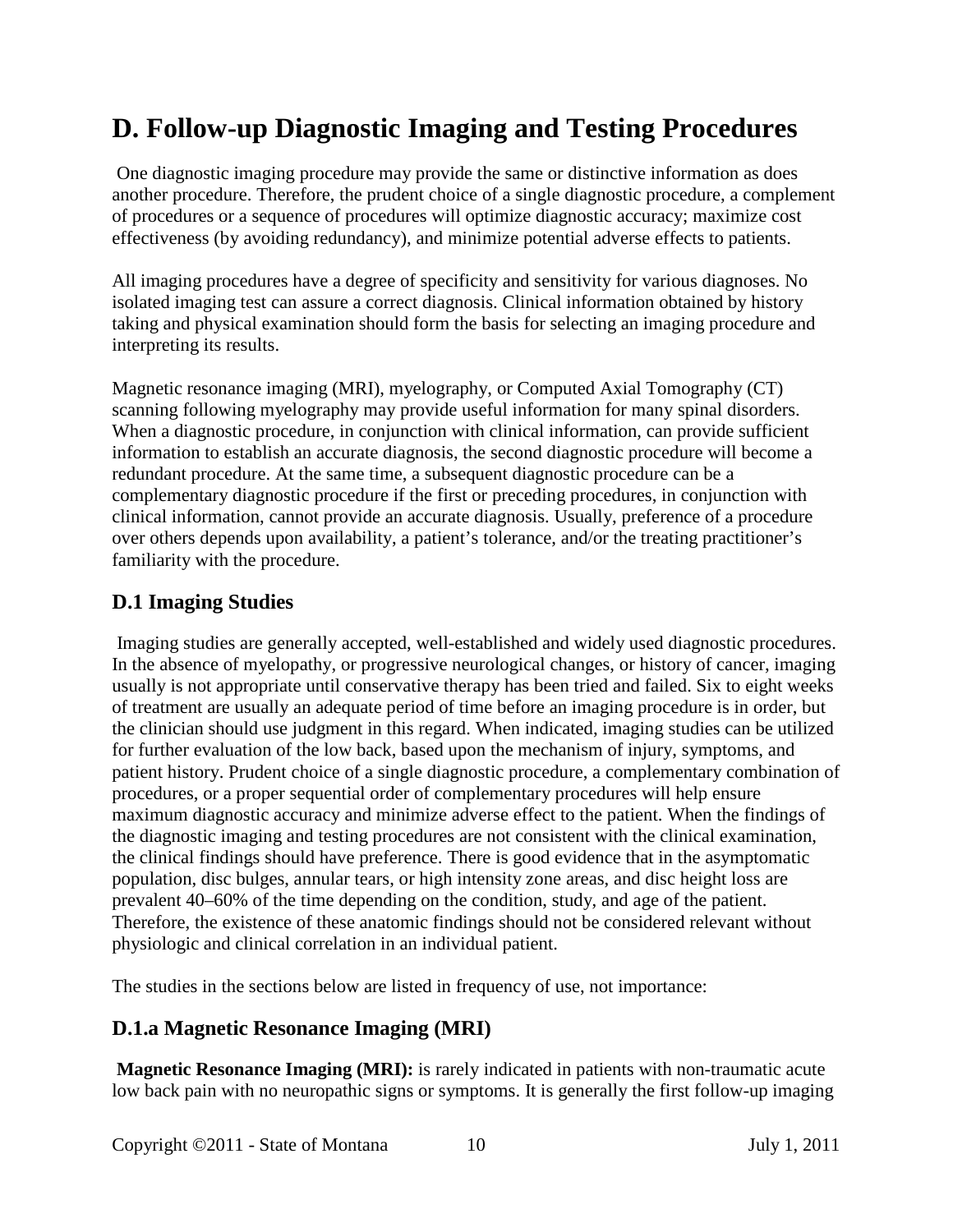study in individuals who respond poorly to proper initial conservative care. MRI is useful in suspected nerve root compression, myelopathy, masses, infections, metastatic disease, disc herniation, annular tear, and cord contusion. MRI is contraindicated in patients with certain implants.

In general, the high field, conventional, MRI provides better resolution. A lower field scan may be indicated when a patient cannot fit into a high field scanner or who is too claustrophobic despite sedation. Inadequate resolution on the first scan may require a second MRI using a different technique. All questions in this regard should be discussed with the MRI center and/or radiologist.

#### **Specialized MRI Scans**

#### MRI with 3-dimensional reconstruction

On rare occasions, MRI with 3-dimensional reconstruction views may be used as a pre-surgical diagnostic procedure to obtain accurate information of characteristics, location, and spatial relationships among soft tissue and bony structures.

#### Dynamic-kinetic MRI of the spine

Dynamic-kinetic MRI of the spine uses an MRI unit configured with a top-front open design which enables upright, weight-bearing patient positioning in a variety of postures not obtainable with the recumbent images derived from conventional, closed unit MRI systems. Imaging can be obtained in flexion, extension, and rotation of the spine, as well as in erect positioning. There is a theoretical advantage to imaging sequences obtained under more physiologic conditions than in the supine position. There is currently ongoing research to establish whether the theoretical advantages of positional and kinetic MRI result in improved sensitivity and specificity in detecting spine pathology. Currently it remains investigational and is not recommended until the correlation with clinical syndromes and outcomes is firmly established.

# **D.1.b Computed Axial Tomography (CT)**

**Computed Axial Tomography (CT):** provides excellent visualization of bone and is used to further evaluate bony masses and suspected fractures not clearly identified on radiographic evaluation. It may sometimes be done as a complement to MRI scanning to better delineate bony osteophyte formation in the neural foramen. Instrument-scatter reduction software provides better resolution when metallic artifact is of concern.

# **D.1.c Myelography**

Myelography is the injection of radiopaque material into the spinal subarachnoid space, with xrays then taken to define anatomy. It may be used as a pre-surgical diagnostic procedure to obtain accurate information of characteristics, location, and spatial relationships among soft tissue and bony structures. Myelography is an invasive procedure with complications including nausea, vomiting, headache, convulsion, arachnoiditis, cerebral-spinal fluid (CSF) leakage, allergic reactions, bleeding, and infection. Therefore, myelography should only be considered when CT and MRI are unavailable, for morbidly obese patients or those who have undergone multiple operations, and when other tests prove non-diagnostic in the surgical candidate. The use of small needles and a less toxic, water-soluble, nonionic contrast is recommended.

Copyright ©2011 - State of Montana 11 July 1, 2011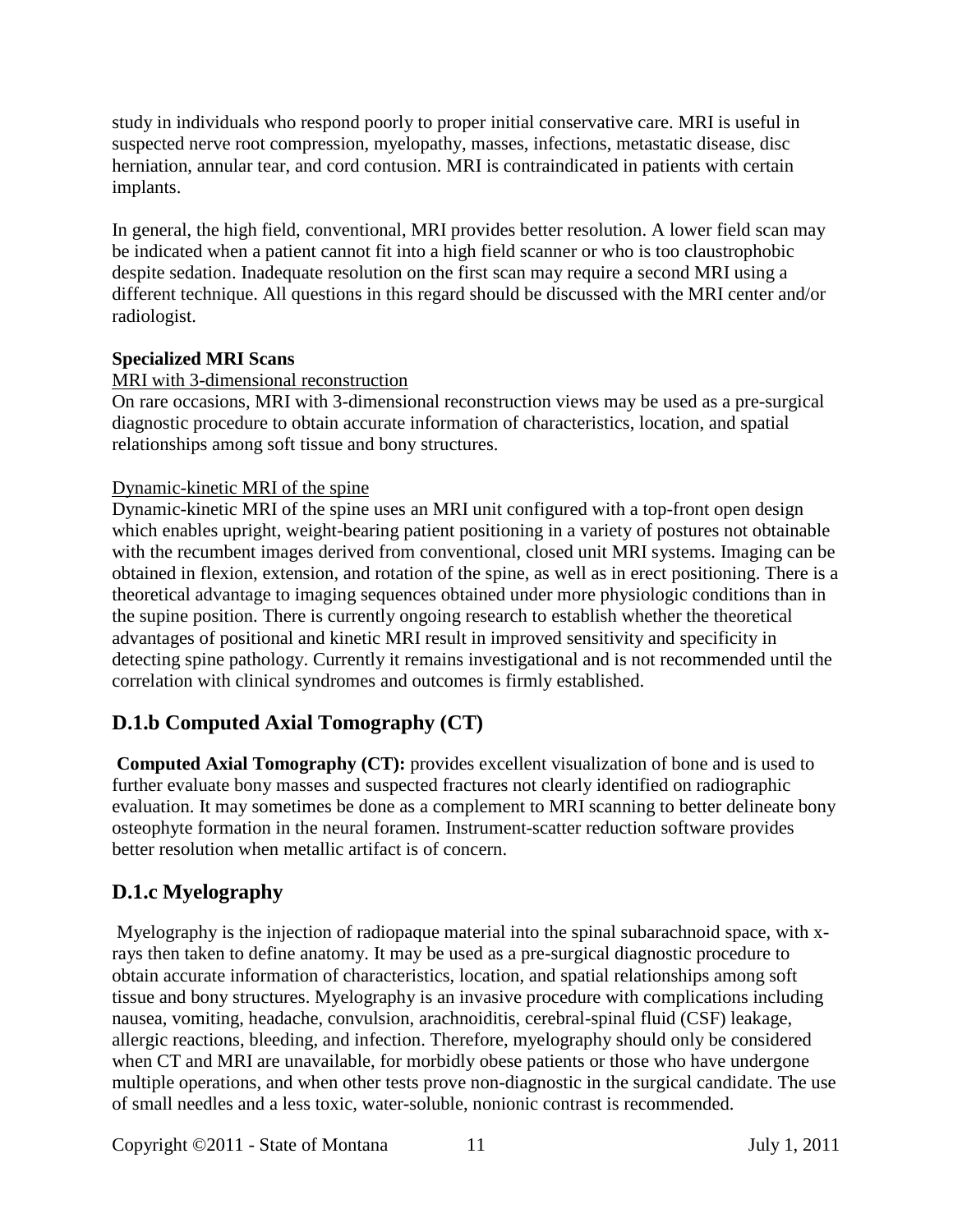## **D.1.d CT Myelogram**

CT Myelogram provides more detailed information about relationships between neural elements and surrounding anatomy and is appropriate in patients with multiple prior operations or tumorous conditions.

## **D.1.e Lineal Tomography**

Lineal Tomography is infrequently used, yet may be helpful in the evaluation of bone surfaces, bony fusion, or pseudarthrosis.

## **D.1.f Bone Scan (Radioisotope Bone Scanning)**

Bone Scan (Radioisotope Bone Scanning) is generally accepted, well-established, and widely used. Bone scanning is more sensitive but less specific than MRI. <sup>99m</sup>Technetium diphosphonate uptake reflects osteoblastic activity and may be useful in diagnosing metastatic/primary bone tumors, stress fractures, osteomyelitis, and inflammatory lesions, but cannot distinguish between these entities.

## **D.1.g Other Radioisotope Scanning**

Other Radioisotope Scanning: Indium and gallium scans are generally accepted, wellestablished, and widely used procedures usually to help diagnose lesions seen on other diagnostic imaging studies. <sup>67</sup>Gallium citrate scans are used to localize tumor, infection, and abscesses.  $111$ Indium-labeled leukocyte scanning is utilized for localizing infection or inflammation.

## **D.1.h Dynamic [Digital] Fluoroscopy**

Dynamic [Digital] Fluoroscopy of the lumbar spine measures the motion of intervertebral segments using a videofluoroscopy unit to capture images as the subject performs lumbar flexion and extension, storing the anatomic motion of the spine in a computer. Currently it is not recommended for use in the diagnosis of lumbar instability, since there is limited information on normal segmental motion for the age groups commonly presenting with low back pain, and diagnostic criteria for specific spinal conditions are not yet defined. No studies have yet demonstrated predictive value in terms of standard operative and non-operative therapeutic outcomes.

## **D.1.i Diagnostic Ultrasound**

Diagnostic ultrasound is not recommended for patients with LBP. Ultrasound has not been shown to result in improved patient outcomes or diagnoses other than minor applications. It is not invasive, does not have adverse effects, and is moderately costly. There are other imaging techniques which are currently shown to be useful for diagnosis in patients with LBP. For most imaging purposes, CT and MRI are superior.

# <span id="page-11-0"></span>**D2.a. Electrodiagnostic Testing**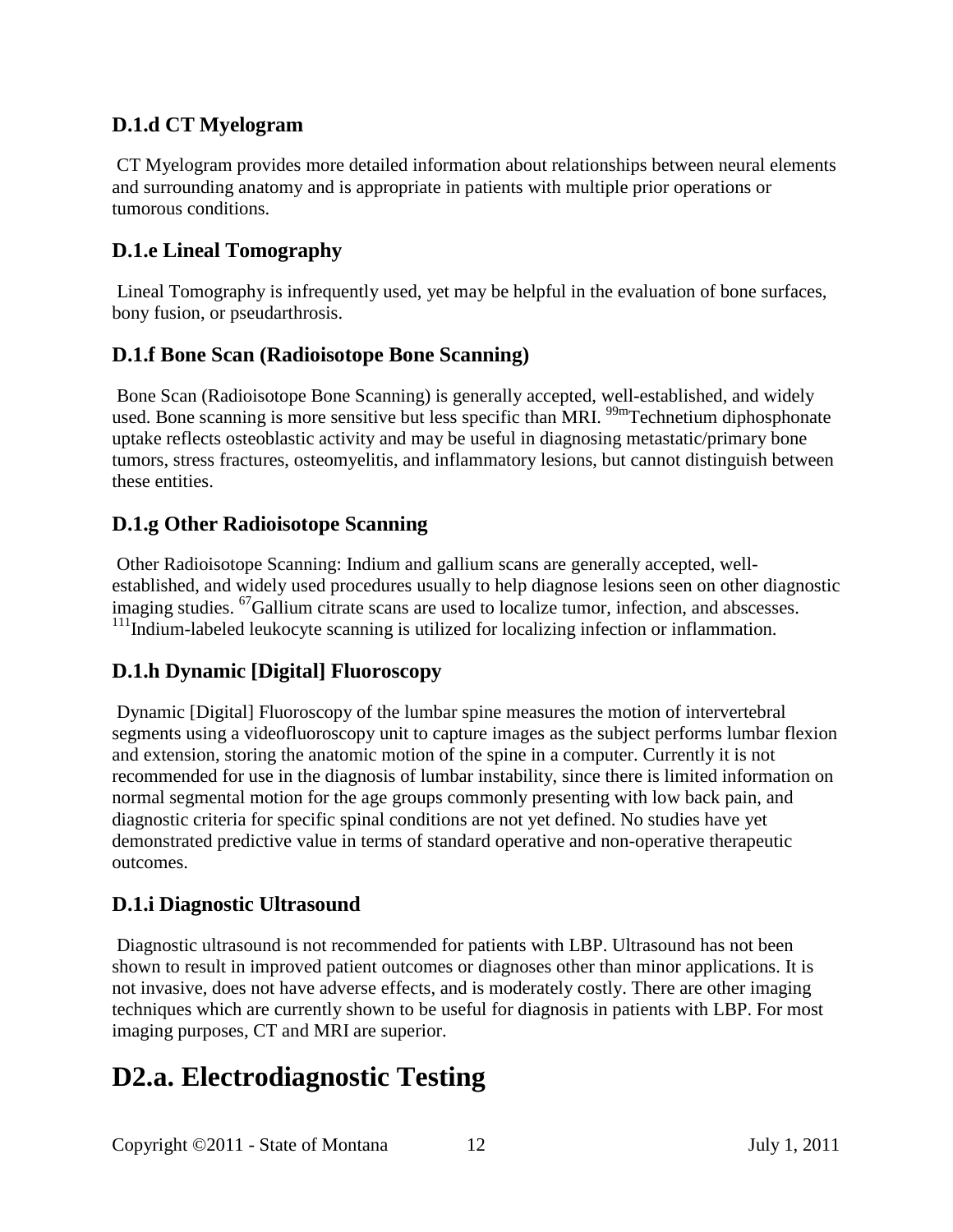## **D.2.a.i Electromyography (EMG), Nerve Conduction Studies (NCS)**

Electromyography (EMG), Nerve Conduction Studies (NCS) These are generally accepted, wellestablished and widely used diagnostic procedures. EMG and NCS, when performed and interpreted by a trained physician/electrophysiologist, may be useful for patients with suspected neural involvement whose symptoms are persistent or unresponsive to initial conservative treatments. They are used to differentiate peripheral neural deficits from radicular and spinal cord neural deficits and to rule out concomitant myopathy. However, F-Wave Latencies are not diagnostic for radiculopathy.

In general, EMG and NCS are complementary to imaging procedures such as CT, MRI, and/or myelography or diagnostic injection procedures. Electrodiagnostic studies may provide useful, correlative neuropathophysiological information that would be otherwise unobtainable from the radiologic studies discussed above.

## **D.2.a.ii Portable Automated Electrodiagnostic Device**

Portable Automated Electrodiagnostic Device (also known as Surface EMG) is not a substitute for conventional diagnostic testing in clinical decision-making, and therefore, is not recommended.

## **D.2.a.iii Somatosensory Evoked Potential (SSEP)**

Somatosensory Evoked Potential (SSEP) is not recommended to identify radiculopathy. It may be used to evaluate myelopathy and other rare neurological disorders such as neurogenic bladder and sexual dysfunction.

## **D.2.a.iv Current Perception Threshold (CPT) Evaluation**

Current Perception Threshold (CPT) Evaluation may be useful as a screening tool, but its diagnostic efficacy in the evaluation of industrial low back pain has not been determined. Therefore, CPT is not recommended as a diagnostic tool.

## **D.2.a.v Large Array Surface Electromyography**

Large Array Surface Electromyography measures low back muscle activity using a fixed array of 63 electrodes arranged in 9 rows and 7 columns between the seventh thoracic spinous process and the iliac crest. The array simultaneously collects myoelectric data from multifidus, iliocostalis, quadratus lumborum, and other lumbar muscles, which is analyzed for patterns of activity in these muscle groups. It is used in researching physiologic changes and adaptations to back pain, but is not recommended as a diagnostic procedure for individuals with back pain due to a lack of interpretive standards.

## **D.2.a.vi Surface EMG in combination with Range of Motion and/or Functional Capacity Evaluation**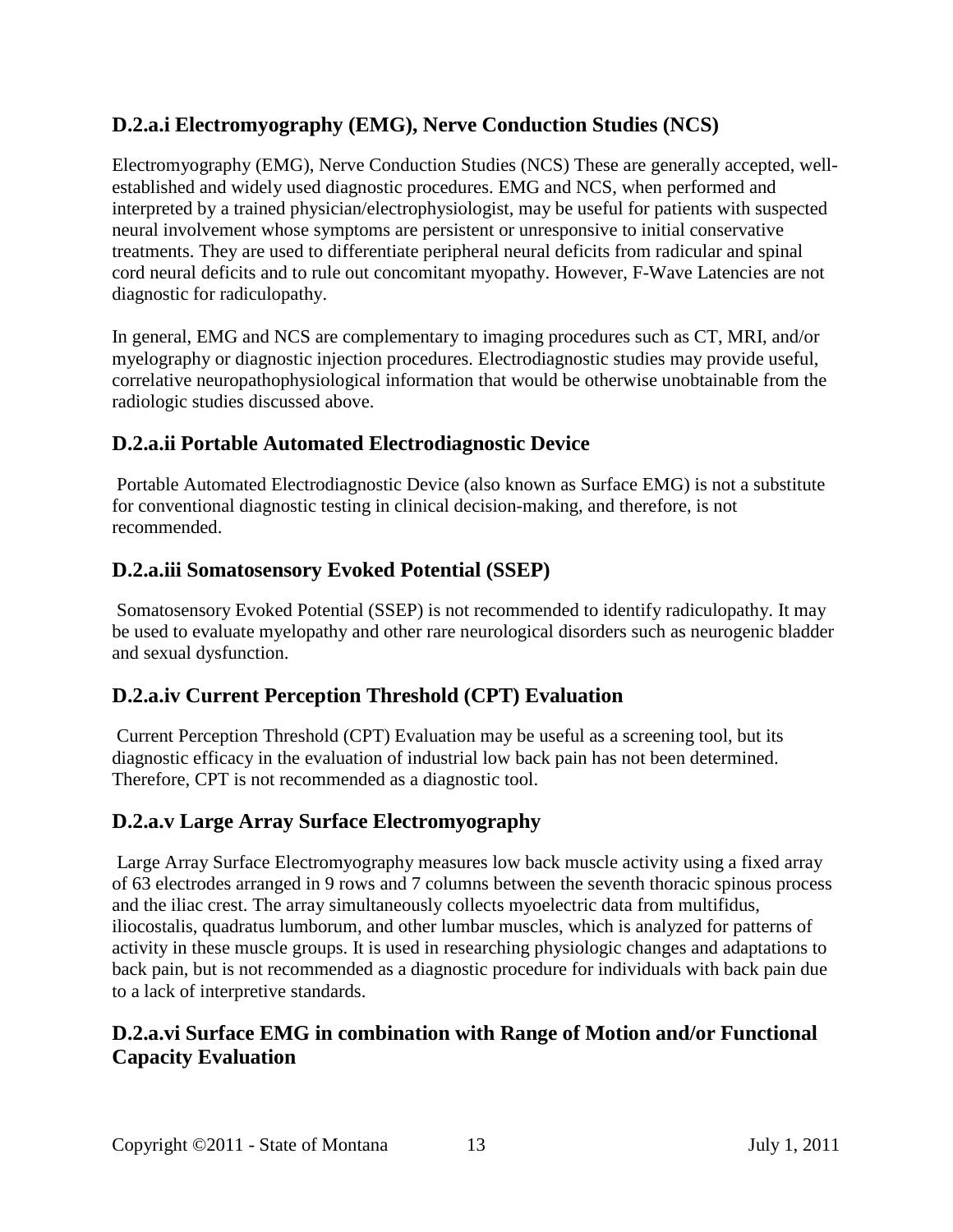This test is designed to detect differences between persons with and without low back pain, measuring signals in lumbar flexion which show that painful paraspinal muscles fail to relax fully. It may show aspects of the pathophysiology of muscle activity which advance the scientific understanding of low back pain. The test also purports to determine the significance of disc pathology and the age of an injury. It has not been evaluated in a setting which tests a spectrum of patients commonly seen in clinical practice, using an interpretation which is tested against a diagnostic reference standard. Therefore, it is not suitable as a diagnostic test for low back pain and its use for this purpose is not recommended.

# <span id="page-13-0"></span>**D2.b. Injections - Diagnostic**

## **D.2.b.i-vi Diagnostic Injections**

Diagnostic spinal injections are generally accepted, well-established procedures. These injections may be useful for localizing the source of pain, and may have added therapeutic value when combined with injection of therapeutic medication(s). Each diagnostic injection has inherent risks, and risk versus benefit should always be evaluated when considering injection therapy.

**Indications** - Since these procedures are invasive, less invasive or non-invasive procedures should be considered first. Selection of patients, choice of procedure, and localization of the level for injection should be determined by clinical information indicating strong suspicion for pathologic condition(s) and the source of pain symptoms. Because injections are invasive with an inherent risk, the number of diagnostic procedures should be limited in any individual patient to those most likely to be primary pain generators. Patients should not receive all of the diagnostic blocks listed merely in an attempt to identify 100% of the pain generators.

**Interpretation** - The interpretation of the test results are primarily based on functional change, symptom report, and pain response (via a recognized pain scale), before and at an appropriate time period after the injection. The diagnostic significance of the test result should be evaluated in conjunction with clinical information and the results of other diagnostic procedures. Injections with local anesthetics of differing duration may be used to support a diagnosis. In some cases, injections at multiple levels may be required to accurately diagnose low back pain. (Refer to Section E.3. Injections – Therapeutic for information on specific injections.)

It is obligatory that sufficient data be accumulated by the examiner performing this procedure such that the diagnostic value of the procedure be evident to other reviewers. This entails, at a minimum, documentation of patient response immediately following the procedure with details of any symptoms with a response and the degree of response. Additionally, a log must be recorded as part of the medical record which documents response, if any, on an hourly basis for, at a minimum, the expected duration of the local anesthetic phase of the procedure. Responses must be identified as to specific body part (e.g., low back, leg pain). The practitioner must identify the local anesthetic used and the expected duration of response for diagnostic purposes.

Multiple injections provided at the same session without staging may seriously dilute the diagnostic value of these procedures. Practitioners must carefully weigh the diagnostic value of

Copyright ©2011 - State of Montana 14 July 1, 2011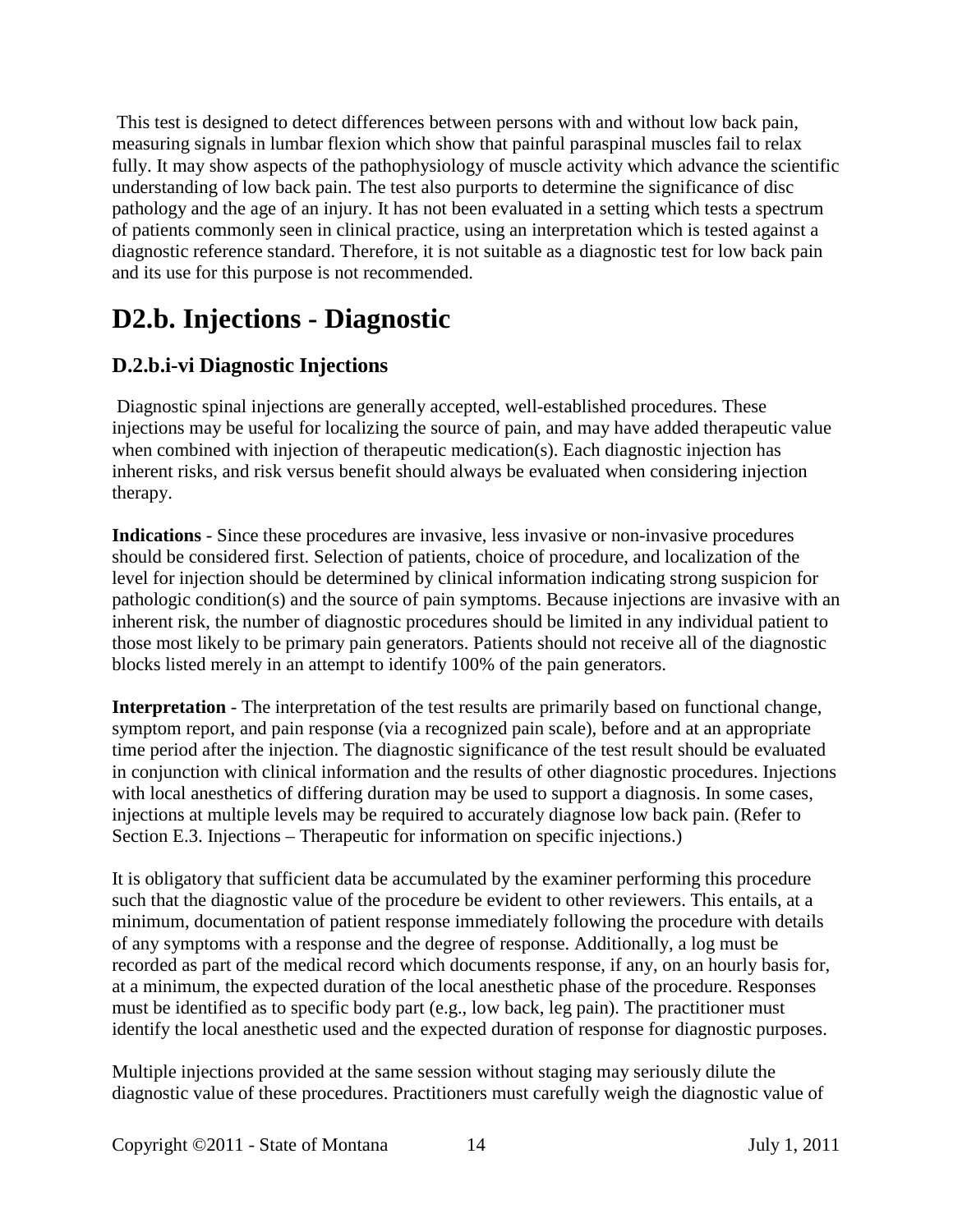the procedure against the possible therapeutic value.

**Special Requirements for Diagnostic Injections -** Since multi-planar fluoroscopy during procedures is required to document technique and needle placement, an experienced physician should perform the procedure. Permanent images are required to verify needle placement. The subspecialty disciplines of the physicians performing the injections may be varied, including, but not limited to: anesthesiology, radiology, surgery, or physiatry. They must also be knowledgeable in radiation safety.

**Complications** - General complications of diagnostic injections may include transient neurapraxia, nerve injury, infection, headache, urinary retention, and vasovagal effects, as well as epidural hematoma, permanent neurologic damage, dural perforation, and CSF leakage, and spinal meningeal abscess. Permanent paresis, anaphylaxis, and arachnoiditis have been rarely reported with the use of epidural steroids.

**Contraindications** - Absolute contraindications to diagnostic injections include: (a) bacterial infection – systemic or localized to region of injection, (b) bleeding diatheses, (c) hematological conditions, and (d) possible pregnancy.

Relative contraindications to diagnostic injections may include: allergy to contrast, poorly controlled Diabetes Mellitus and hypertension. Drugs affecting coagulation require restriction from use. The following are suggested time period restrictions:

- Aspirin-withhold for seven days;
- NSAIDs-withhold for three days;
- Clopidogrel-withhold for 3 days;
- Other anti-platelet therapy and anti-coagulants should also be addressed individually by a knowledgeable specialist.

## **D.2.b.vii Specific Diagnostic Injections**

In general, relief should last for at least the duration of the local anesthetic used and should significantly relieve pain and result in functional improvement. Refer to "Injections – Therapeutic" for information on specific therapeutic injections.

# **D.2.b.vii.A Medial Branch Blocks**

Medial Branch Blocks are generally accepted diagnostic injections, used to determine whether a patient is a candidate for radiofrequency medial branch neurotomy (also known as facet rhizotomy). ISIS suggests controlled blocks – using either placebo or anesthetics with varying lengths of activity (i.e., bupivacaine longer than lidocaine). To be a positive diagnostic block, the patient should report a reduction of pain of 80% or greater relief from baseline for the length of time appropriate for the local anesthetic used. In almost all cases, this will mean a reduction of pain to 1 or 2 on the Visual Analog Scale (VAS) 10-point scale correlated with functional improvement. The patient should also identify activities of daily living (which may include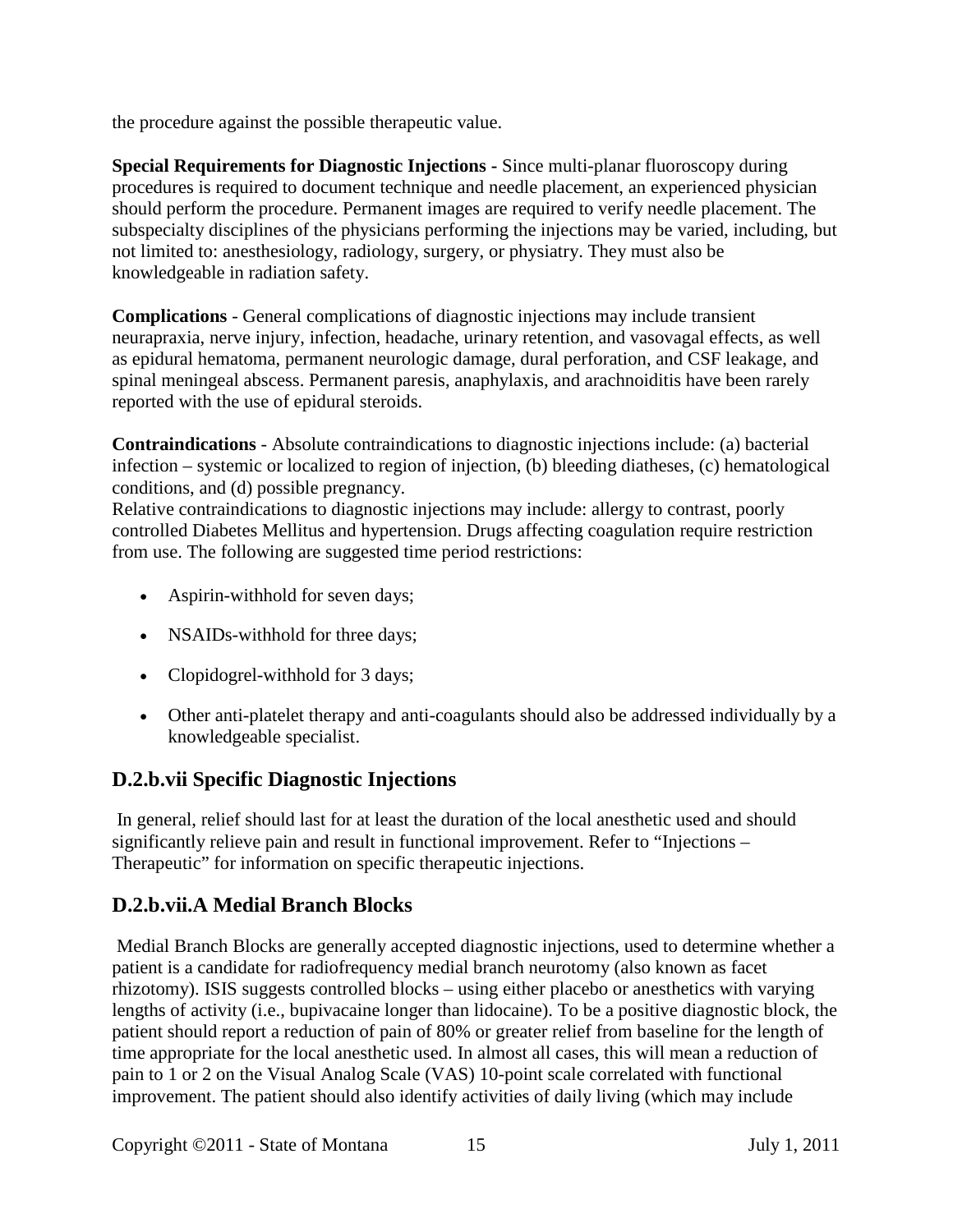measurements of range of motion) that are impeded by their pain and can be observed to document functional improvement in the clinical setting. Ideally, these activities should be assessed throughout the observation period for function. The observer should not be the physician who performed the procedure. It is suggested that this be recorded on a form similar to the Pain Disability Questionnaire of the American Medical Association (AMA) Guides to the Evaluation of Permanent Impairment (6th Edition).

A separate comparative block on a different date should be performed to confirm the level of involvement. A comparative block uses anesthetics of varying lengths of activity. Medial Branch blocks are probably not helpful to determine the likelihood of success for spinal fusion.

• Frequency and Maximum Duration: May be repeated once for comparative blocks. Limited to 4 levels

## **D.2.b.vii.B Transforaminal Injections**

Transforaminal injections are generally accepted and useful in identifying spinal pathology. When performed for diagnosis, small amounts of local anesthetic up to a total volume of 1.0 cc should be used to determine the level of nerve root irritation. A positive diagnostic block should result in a positive diagnostic functional benefit and an 80% reduction in nerve-root generated pain appropriate for the anesthetic used as measured by accepted pain scales (such as a VAS).

- Time to produce effect: Less than 30 minutes for local anesthesia; corticosteroids up to 72 hours for most patients
- Frequency and Maximum Duration: Once per suspected level. Limited to two levels

# **D.2.b.vii.C Zygapophyseal (Facet) Blocks**

Facet blocks are generally accepted but should not be considered diagnostic blocks for the purposes of determining the need for a rhizotomy (radiofrequency medial branch neurotomy), nor should they be done with medial branch blocks.

These blocks should not be considered a definitive diagnostic tool. They may be used diagnostically to direct functional rehabilitation programs. A positive diagnostic block should result in a positive diagnostic functional benefit and an 80% reduction in pain appropriate for the anesthetic used as measured by accepted pain scales (such as a VAS). They then may be repeated per the therapeutic guidelines when they are accompanied by a functional rehabilitation program. (Refer to section E. 3. a. Therapeutic Spinal Injections).

- Time to produce effect: Less than 30 minutes for local anesthesia; corticosteroids up to 72 hours for most patients.
- Frequency and maximum Duration: Once per suspected level, limited to two levels.

## **D.2.b.vii.D Sacroiliac Joint Injection**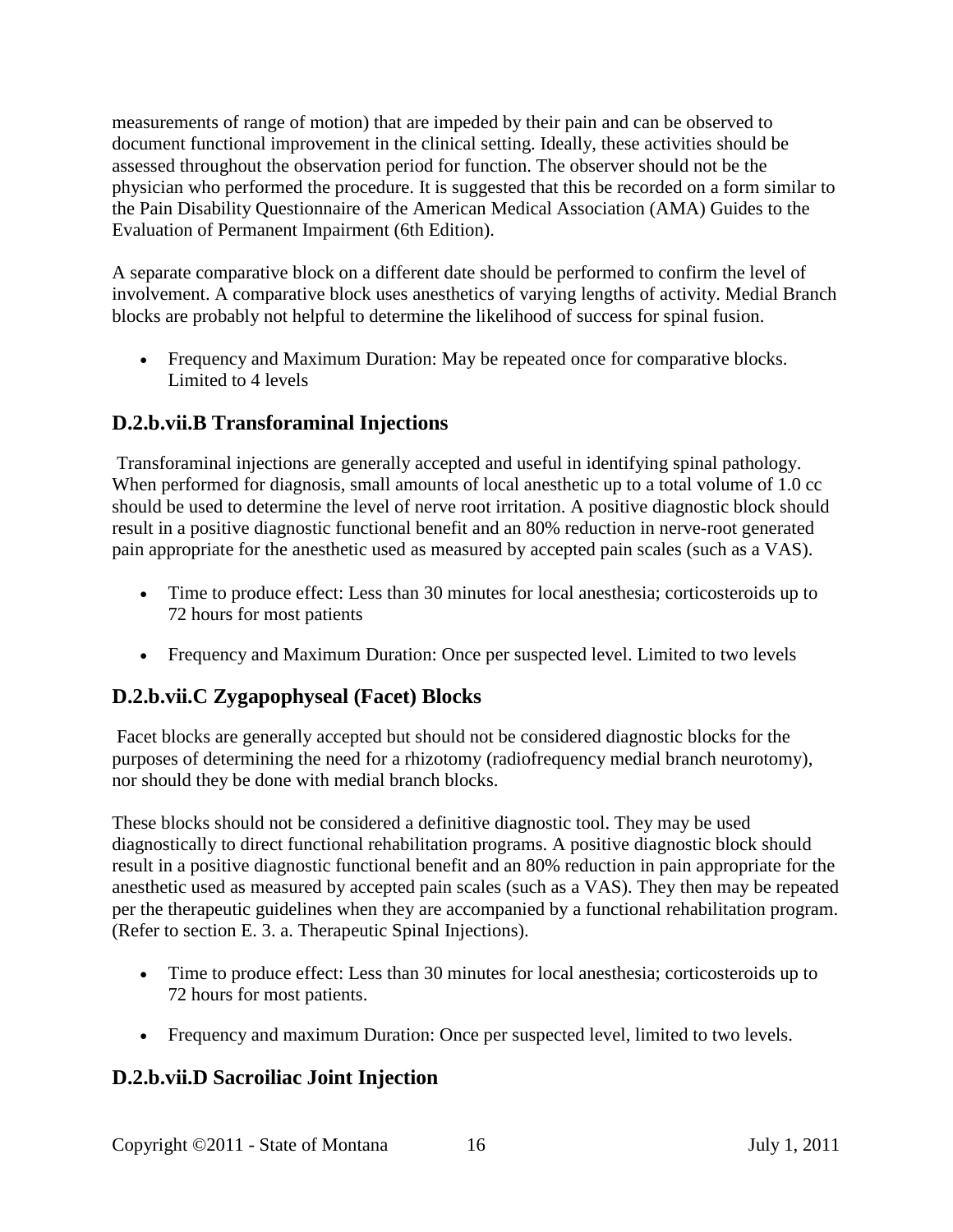**Description** - A generally accepted Injection of local anesthetic in an intra-articular fashion into the sacroiliac joint under fluoroscopic guidance. Long-term therapeutic effect has not yet been established.

**Indications** - Primarily diagnostic to rule out sacroiliac joint dysfunction versus other pain generators. Intra-articular injection can be of value in diagnosing the pain generator. There should be documented relief from previously painful maneuvers (e.g., Patrick's test) and at least 80% pain relief on post-injection physical exam (as measured by accepted pain scales such as a VAS) correlated with functional improvement. Sacroiliac joint blocks should facilitate functionally directed rehabilitation programs.

- Time to produce effect: Up to 30 minutes for local anesthetic
- <span id="page-16-0"></span>• Frequency and Maximum Duration: 1

## **D.2.c Personality/Psychological/Psychosocial Evaluation**

**Personality/Psychological/Psychosocial Evaluation:** are generally accepted and wellestablished diagnostic procedures with selective use in the acute low back pain population and more widespread use in sub-acute and chronic low back pain populations.

Diagnostic testing procedures may be useful for patients with symptoms of depression, delayed recovery, chronic pain, recurrent painful conditions, disability problems, and for pre-operative evaluation as well as a possible predictive value for post-operative response. Psychological testing should provide differentiation between pre-existing depression versus injury-caused depression, as well as post-traumatic stress disorder.

Formal psychological or psychosocial evaluation should be performed on patients not making expected progress within 6-12 weeks following injury and whose subjective symptoms do not correlate with objective signs and tests. In addition to the customary initial exam, the evaluation of the injured worker should specifically address the following areas:

- 1. Employment history;
- 2. Interpersonal relationships both social and work;
- 3. Leisure activities;
- 4. Current perception of the medical system;
- 5. Results of current treatment;
- 6. Perceived locus of control; and
- 7. Childhood history, including abuse and family history of disability.

This information should provide clinicians with a better understanding of the patient, and enable a more effective rehabilitation. The evaluation will determine the need for further psychosocial interventions, and in those cases, a Diagnostic Statistical Manual (DSM) of Mental Disorders

Copyright ©2011 - State of Montana 17 July 1, 2011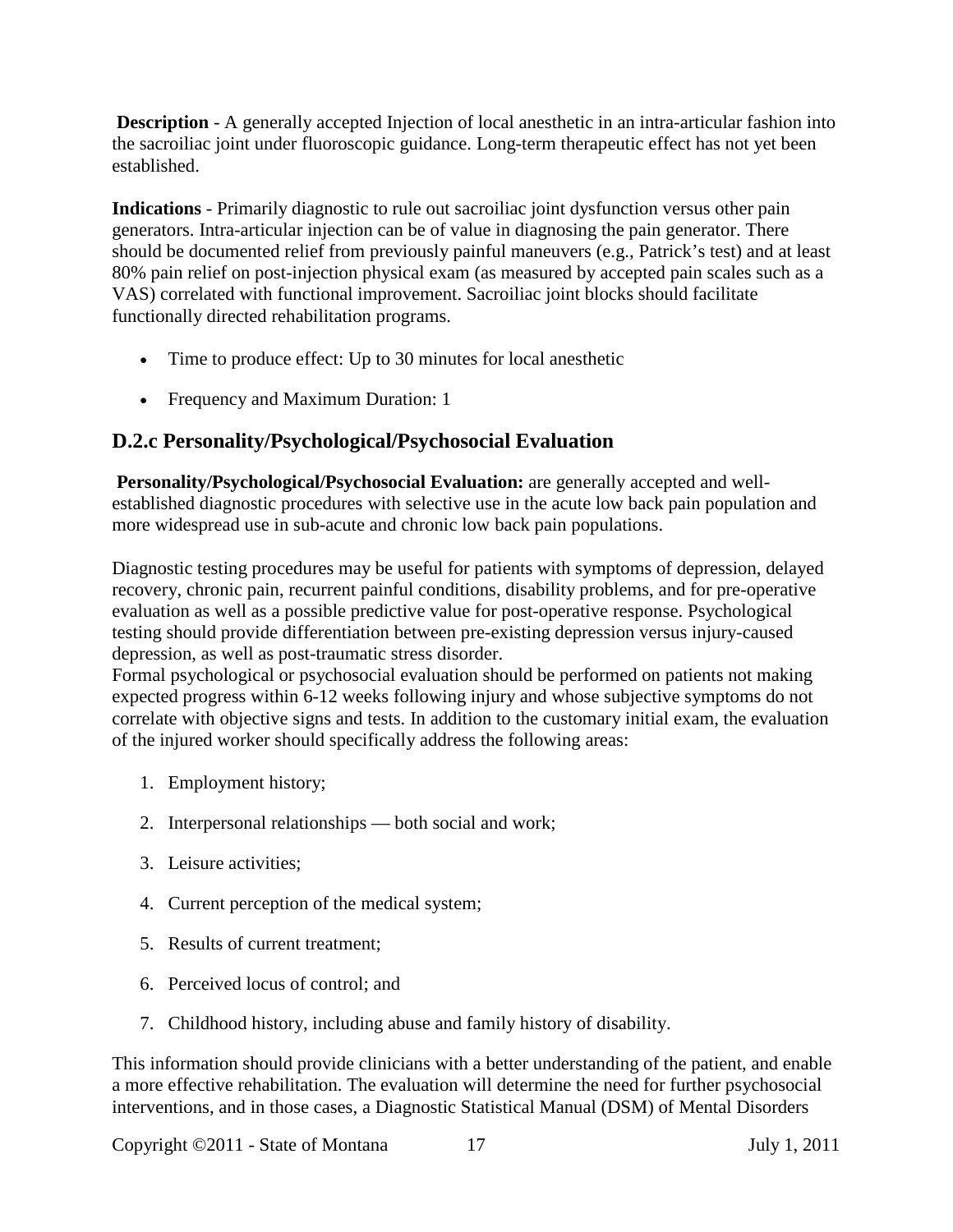diagnosis should be determined and documented. An individual with a PhD, PsyD, or Psychiatric MD/DO credentials should perform initial evaluations, which are generally completed within one to two hours. A professional fluent in the primary language of the patient is strongly preferred. When such a provider is not available, services of a professional language interpreter must be provided. When issues of chronic pain are identified, the evaluation should be more extensive and follow testing procedures as outlined in the Department's Chronic Pain Disorder Medical Treatment Guidelines.

• **Frequency:** One time visit for evaluation. If psychometric testing is indicated as a portion of the initial evaluation, time for such testing should not exceed an additional two hours of professional time.

## <span id="page-17-0"></span>**D2.d. Provocation Discography**

## **D.2.d.i Provocation discography**

Description - Discography is an accepted, but rarely indicated, invasive diagnostic procedure to identify or refute a discogenic source of pain for patients who are surgical candidates. Discography should only be performed by physicians who are experienced and have been proctored in the technique. Discograms have a significant false positive rate. It is essential that all indications, pre-conditions, special considerations, procedures, reporting requirements, and results are carefully and specifically followed. Results should be interpreted judiciously.

#### **D.2.d.ii Indications for provocation discography**

Discography may be indicated when a patient has a history of functionally limiting, unremitting low back pain of greater than four months duration, with or without leg pain, which has been unresponsive to all conservative interventions. A patient who does not desire operative therapeutic intervention is not a candidate for an invasive non-therapeutic intervention, such as provocation discography.

Discography may prove useful for the evaluation of the pre-surgical spine, such as pseudarthrosis, discogenic pain at levels above or below a prior spinal fusion, annular tear, or internal disc disruption.

Discography may show disc degeneration and annular disruption in the absence of low back pain. Discography may also elicit concordant pain in patients with mild and functionally inconsequential back pain. Because patients with mild back pain should not be considered for invasive treatment, discography should not be performed on these patients. In symptomatic patients with annular tears on discography, the side of the tear does not necessarily correlate with the side on which the symptoms occur. The presence of an annular tear does not necessarily identify the tear as the pain generator.

Discography is not useful in previously operated discs, but may have a limited place in the workup of pseudarthrosis. Discography may prove useful in evaluating the number of lumbar spine levels that might require fusion. CT-Discography provides further detailed information about morphological abnormalities of the disc and possible lateral disc herniations.

Copyright ©2011 - State of Montana 18 July 1, 2011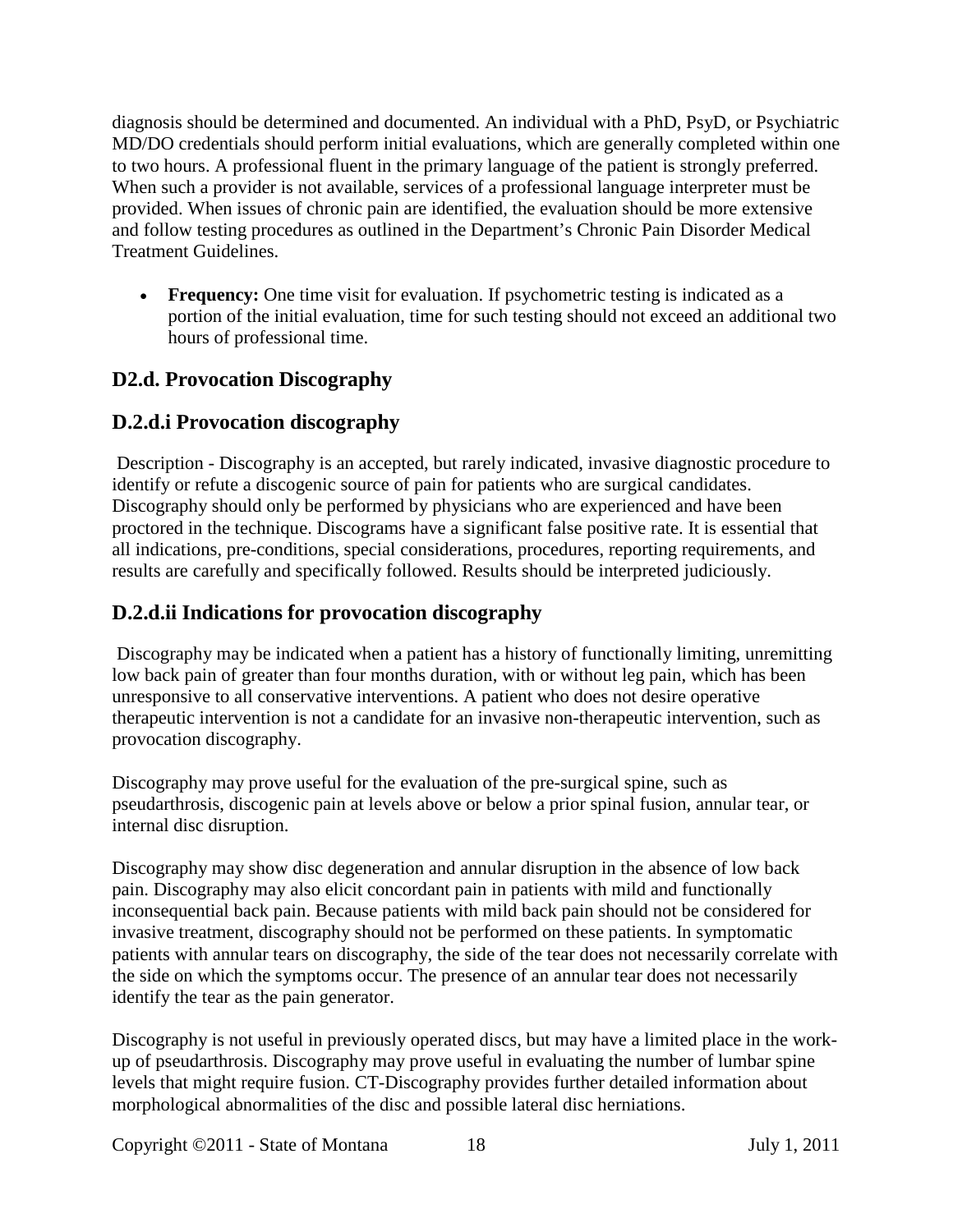## **D.2.d.iii Pre-conditions for provocation discography**

Pre-conditions for provocation discography include all of the following:

A) A patient with functionally limiting, unremitting back and/or leg pain of greater than four months duration in whom conservative treatment has been unsuccessful and in whom the specific diagnosis of the pain generator has not been made apparent on the basis of other noninvasive imaging studies (e.g., MRI, CT, plain films, etc.). It is recommended that discography be reserved for use in patients with equivocal MRI findings, especially at levels adjacent to clearly pathological levels. Discography may be more sensitive than MRI or CT in detecting radial annular tears. However, radial tears must always be correlated with clinical presentation.

B) Psychosocial Evaluation has been completed. There is some evidence that false positives and complaints of long-term pain arising from the procedure itself occur more frequently in patients with somatoform disorders. Therefore, discograms should not be performed on patients with somatoform disorders.

C) Patients who are considered surgical candidates (e.g., symptoms are of sufficient magnitude and the patient has been informed of the possible surgical options that may be available based upon the results of discography). Discography should never be the sole indication for surgery.

D) Informed consent regarding the risks and potential diagnostic benefits of discography has been obtained.

## **D.2.d.iv Complications of provocation discography**

Complications include, but are not limited to, discitis, nerve damage, chemical meningitis, pain exacerbation, and anaphylaxis therefore, prior to consideration of discography, the patient should undergo other diagnostic modalities in an effort to define the etiology of the patient's complaint including psychological evaluation, myelography, CT and MRI.

## **D.2.d.v Contraindications for provocation discography**

Contraindications - include: (a) active infection of any type or continuing antibiotic treatment for infection; and/or (b) bleeding diathesis or pharmaceutical anticoagulation with warfarin, etc.; and/or (c) significant spinal stenosis at the level being studied as visualized by MRI, myelography or CT scan; and/or (d) presence of clinical myelopathy; and/or (e) effacement of the cord, thecal sac or circumferential absence of epidural fat; and (f) known allergic reactions.

## **D.2.d.vi Special Considerations for provocation discography**

**A)** Discography should not be performed by the physician expected to perform the subsequent surgical procedure. The procedure should be carried out by an experienced individual who has received specialized training in the technique of provocation discography.

**B)** Discography should be performed in a blinded format that avoids leading the patient with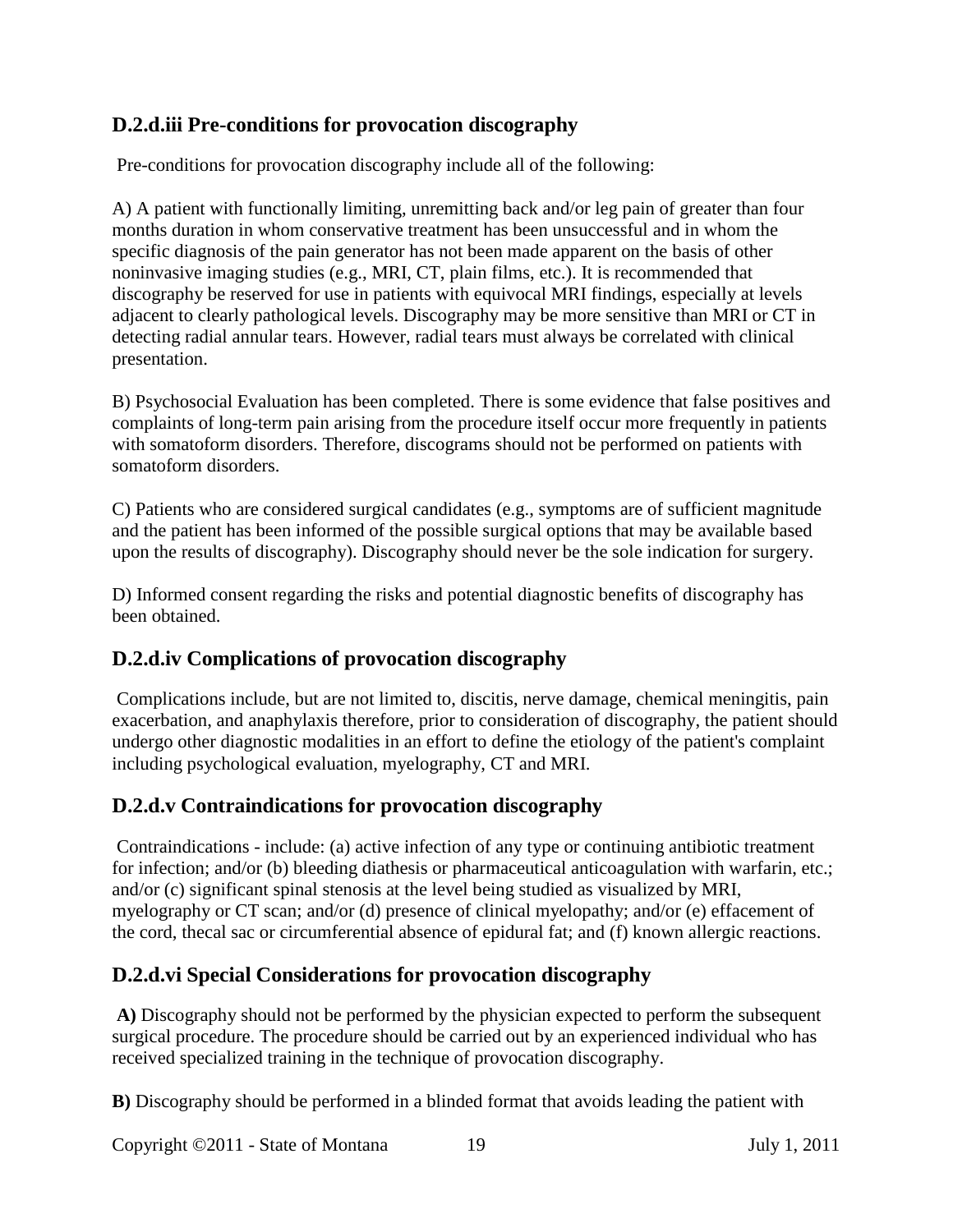anticipated responses. The procedure should always include one or more disc levels thought to be normal or non-painful in order to serve as an internal control. The patient should not know what level is being injected in order to avoid spurious results. Abnormal disc levels may be repeated to confirm concordance.

**C)** Sterile technique must be utilized.

**D)** Judicious use of light sedation during the procedure is acceptable, represents the most common practice nationally at the current time, and is recommended by most experts in the field. The patient must be awake and able to accurately report pain levels during the provocation portion of the procedure.

**E)** The discography should be performed using a manometer to record pressure. Pressure should not exceed 50 pounds per square inch (psi) above opening pressure.

**F)** Intradiscal injection of local anesthetic may be carried out after the provocation portion of the examination and the patient's response.

**G)** It is recommended that a post-discogram CT be considered as it frequently provides additional useful information about disc morphology or other pathology.

## **D.2.d.vii Reporting of discography**

In addition to a narrative report, the discography report should contain a standardized classification of (a) disc morphology (b) the pain response, and (c) the pressure at which pain is produced. All results should be clearly separated in the report from the narrative portion. Asymptomatic annular tears are common and the concordant pain response is an essential finding for a positive discogram.

When discography is performed to identify the source of a patient's low-back pain, both a concordant pain response and morphological abnormalities must be present at the pathological level prior to initiating any treatment directed at that level. The patient must be awake during the provocation phase of the procedure; therefore, sedative medication must be carefully titrated.

Caution should be used when interpreting results from discography. Several studies indicate that a false positive discogram for pain is likely above a pressure reading of 50 psi above opening pressure. The false positive rate appears to drop to approximately 25% using a pressure of 20 psi above opening pressure in a population with low back pain.

**A) Reporting disc morphology** as visualized by the post-injection CT scan (when available) should follow the Modified Dallas Discogram Scale where:

Grade  $0 = Normal$  Nucleus

Grade  $1 =$  Annular tear confined to inner one-third of annulus fibrosis.

Grade  $2 =$  Annular tear extending to the middle third of the annulus fibrosis.

Grade  $3 =$  Annular tear extending to the outer one-third of the annulus fibrosis.

Grade  $4 = A$  grade 3 tear plus dissection within the outer annulus to involve more than 30? of the disc circumference.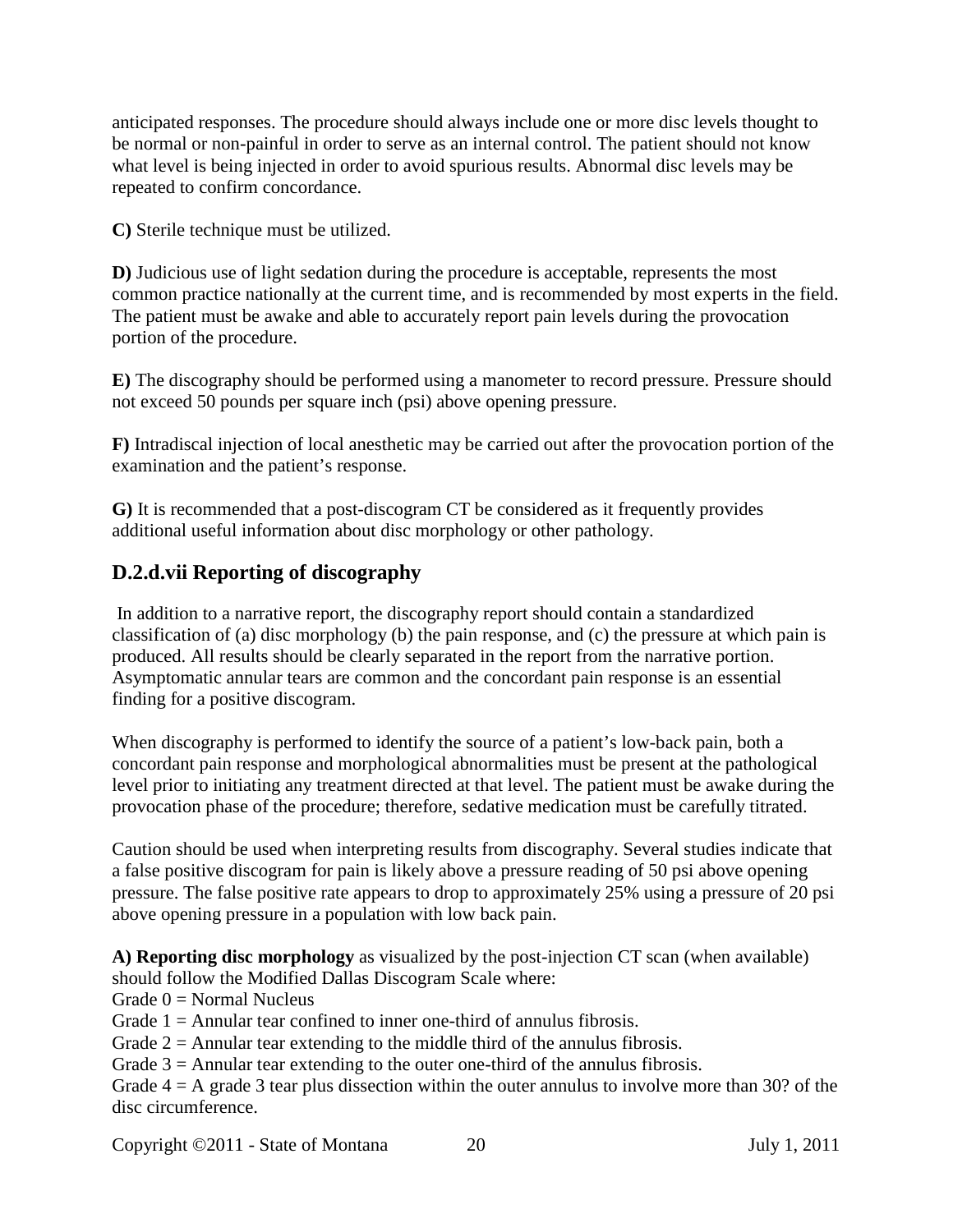Grade  $5 =$  Full thickness tear with extra-annular leakage of contrast, either focal or diffuse.

**B) Reporting of pain response** should be consistent with the operational criteria of the International Spine Intervention Society (ISIS) Guidelines. The report must include the level of concordance for back pain and leg pain separately using a 10-point VAS, or similar quantitative assessment. It should be noted that change in the VAS scale before and after provocation is more important than the number reported.

- 1. Unequivocal Discogenic Pain
	- o stimulation of the target disc reproduces concordant pain
	- o the pain is registered as at least 7 on a 10-point VAS.
	- o the pain is reproduced at a pressure of less than 15 psi above opening pressure; and
	- o stimulation of two adjacent discs does not produce pain at all
- 2. Definite Discogenic Pain
	- o stimulation of the target disc reproduces concordant pain
	- o the pain is registered as at least 7 on a 10-point VAS.
	- o the pain is reproduced at a pressure of less than 15 psi above opening pressure; and
	- o stimulation of at least one adjacent disc does not produce pain at all
- 3. Highly Probable Discogenic Pain
	- o stimulation of the target disc reproduces concordant pain
	- o that pain is registered as at least 7 on a 10-point VAS.
	- o that the pain is reproduced at a pressure of less than 50 psi above opening pressure; and
	- o stimulation of two adjacent discs does not produce pain at all
- 4. Probable Discogenic Pain
	- o stimulation of the target disc reproduces concordant pain
	- o that pain is registered as at least 7 on a 10-point VAS.
	- o the pain is reproduced at a pressure of less than 50 psi above opening pressure; and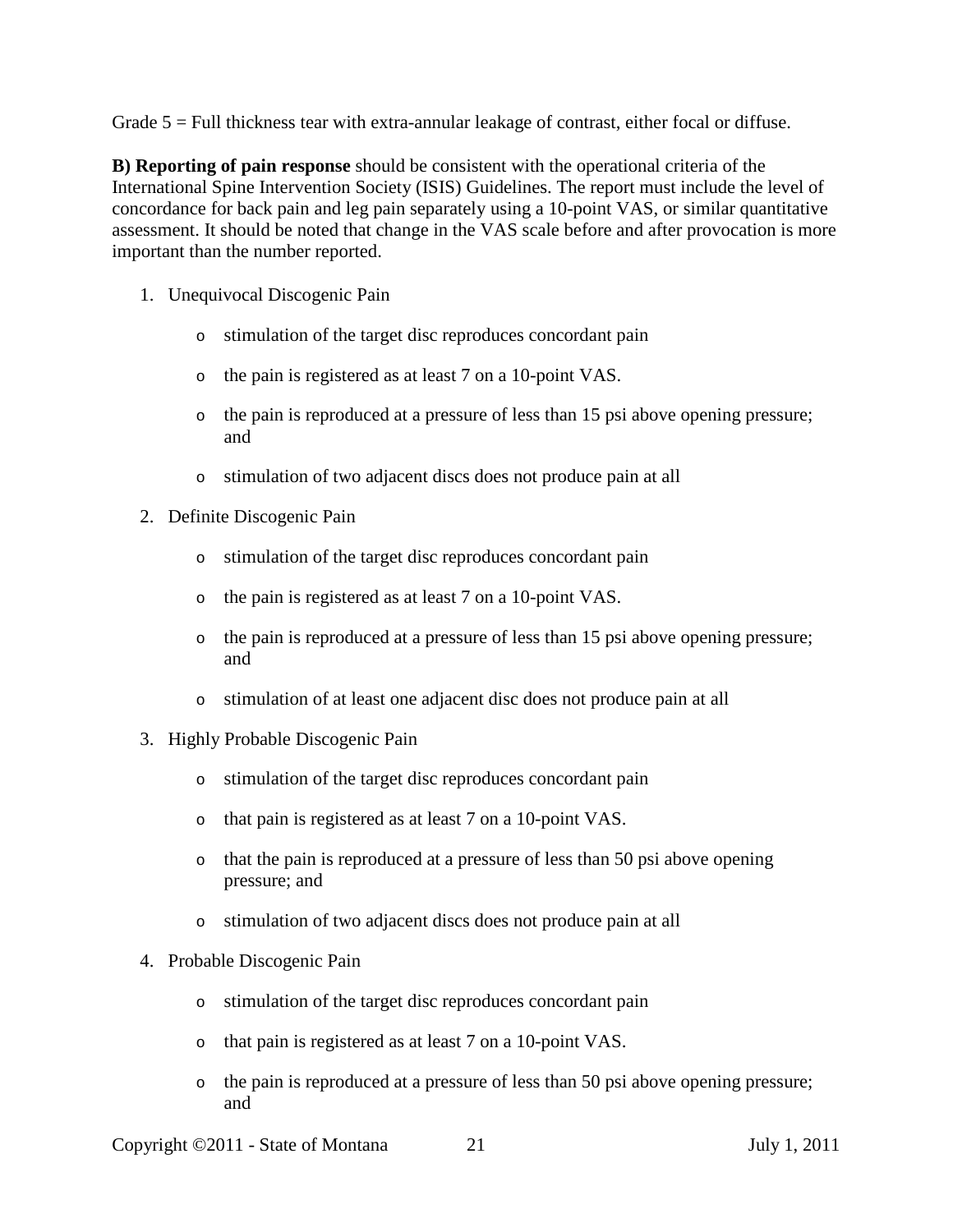o stimulation of one adjacent disc does not produce pain at all, and stimulation of another adjacent disc at greater than 50 psi, produces pain, but the pain is not concordant.

Multiple combinations of factors are possible. However, if the patient does not qualify for at least a 'Probable Discogenic Pain' level, then the discogram should be considered negative. The VAS score prior to the discogram should be taken into account when interpreting the VAS score reported by the patient during the discogram.

Time Parameters for Provocation Discography are as follows:

- Frequency: One time only
- <span id="page-21-0"></span>• Maximum: Repeat Discography is rarely indicated

# **D.2.e Thermography**

**Thermography:** is an accepted and established procedure, but has no use as a diagnostic test for low back pain. It may be used to diagnose regional pain disorders and in these cases, refer to the Department's Complex Regional Pain Syndrome/Reflex Sympathetic Dystrophy Medical Treatment Guidelines.

# <span id="page-21-1"></span>**D.3 Special Tests**

Special Tests are generally well-accepted tests and are performed as part of a skilled assessment of the patients' capacity to return to work, his/her strength capacities, and physical work demand classifications and tolerance. The procedures in the following sections are listed in alphabetical order, not by importance.

## **D.3.a Computer-Enhanced Evaluations**

Computer-Enhanced Evaluations may include isotonic, isometric, isokinetic and/or isoinertial measurement of movement, range of motion, endurance, or strength. Values obtained can include degrees of motion, torque forces, pressures, or resistance. Indications include determining validity of effort, effectiveness of treatment and demonstrated motivation. These evaluations should not be used alone to determine return to work restrictions.

• Frequency: One time for evaluation. Can monitor improvements in strength every 3 to 4 weeks up to a total of 6 evaluations.

# **D.3.b Functional Capacity Evaluation (FCE)**

Functional Capacity Evaluation (FCE) is a comprehensive or modified evaluation of the various aspects of function as they relate to the worker's ability to return to work. Areas such as endurance, lifting (dynamic and static), postural tolerance, specific range of motion, coordination and strength, worker habits, employability as well as psychosocial, cognitive, and sensory perceptual aspects of competitive employment may be evaluated. Components of this evaluation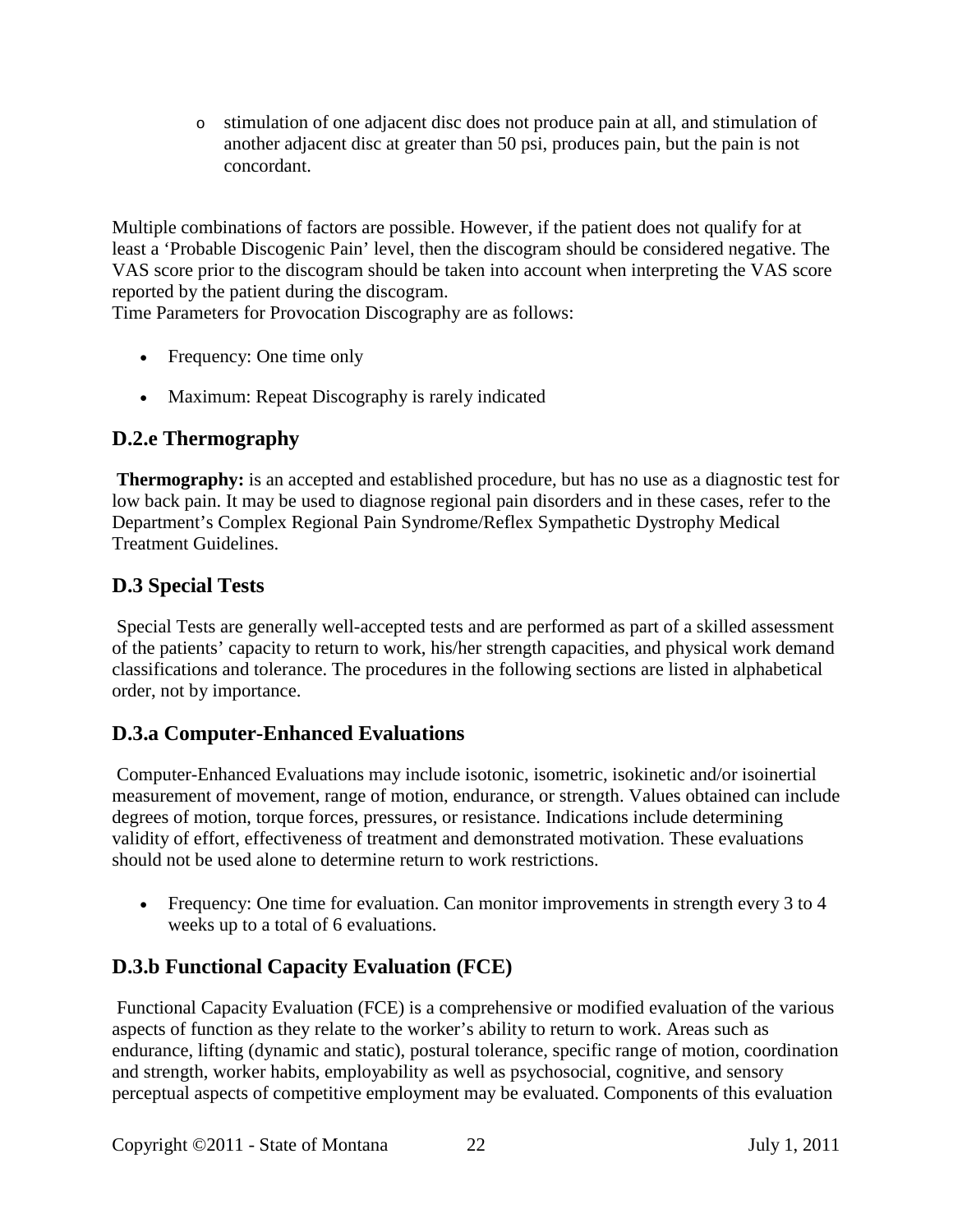may include: (a) musculoskeletal screen; (b) cardiovascular profile/aerobic capacity; (c) coordination; (d) lift/carrying analysis; (e) job-specific activity tolerance; (f) maximum voluntary effort; (g) pain assessment/psychological screening; and (h) non-material and material handling activities.

When an FCE is being used to determine return to a specific jobsite, the provider is responsible for fully understanding the job duties. A jobsite evaluation is frequently necessary. FCEs cannot be used in isolation to determine work restrictions. The authorized treating physician must interpret the FCE in light of the individual patient's presentation and medical and personal perceptions. FCEs should not be used as the sole criteria to diagnose malingering.

Full FCEs are rarely necessary. In many cases, a work tolerance screening will identify the ability to perform the necessary job tasks.

• Frequency: Can be used initially to determine baseline status. Additional evaluations can be performed to monitor and assess progress and aid in determining the endpoint for treatment.

## **D.3.c Job site Evaluation**

Job site Evaluation is a comprehensive analysis of the physical, mental, and sensory components of a specific job. These components may include, but are not limited to: (a) postural tolerance (static and dynamic); (b) aerobic requirements; (c) range of motion; (d) torque/force; (e) lifting/carrying; (f) cognitive demands; (g) social interactions; (h) visual perceptual; (i) sensation; (i) coordination; (k) environmental requirements (l) repetitiveness; and (m) essential job functions. Job descriptions provided by the employer are helpful but should not be used as a substitute for direct observation by a qualified individual (e.g., physical therapist, occupational therapist, vocational rehabilitation counselor, nurse case manager, etc.).

A jobsite evaluation may include observation and instruction of how work is done, what material changes (desk, chair) should be made, and determination of readiness to return to work. Requests for a jobsite evaluation should describe the expected goals for the evaluation. Goals may include, but are not limited to the following:

- 1. To determine if there are potential contributing factors to the person's condition and/or for the physician to assess causality;
- 2. To make recommendations for, and to assess the potential for ergonomic changes;
- 3. To provide a detailed description of the physical and cognitive job requirements;
- 4. To assist the patient in their return to work by educating them on how they may be able to do their job more safely in a bio-mechanically appropriate manner;
- 5. To give detailed work/activity restrictions.
	- o Frequency: One time with additional visits as needed for follow-up per jobsite.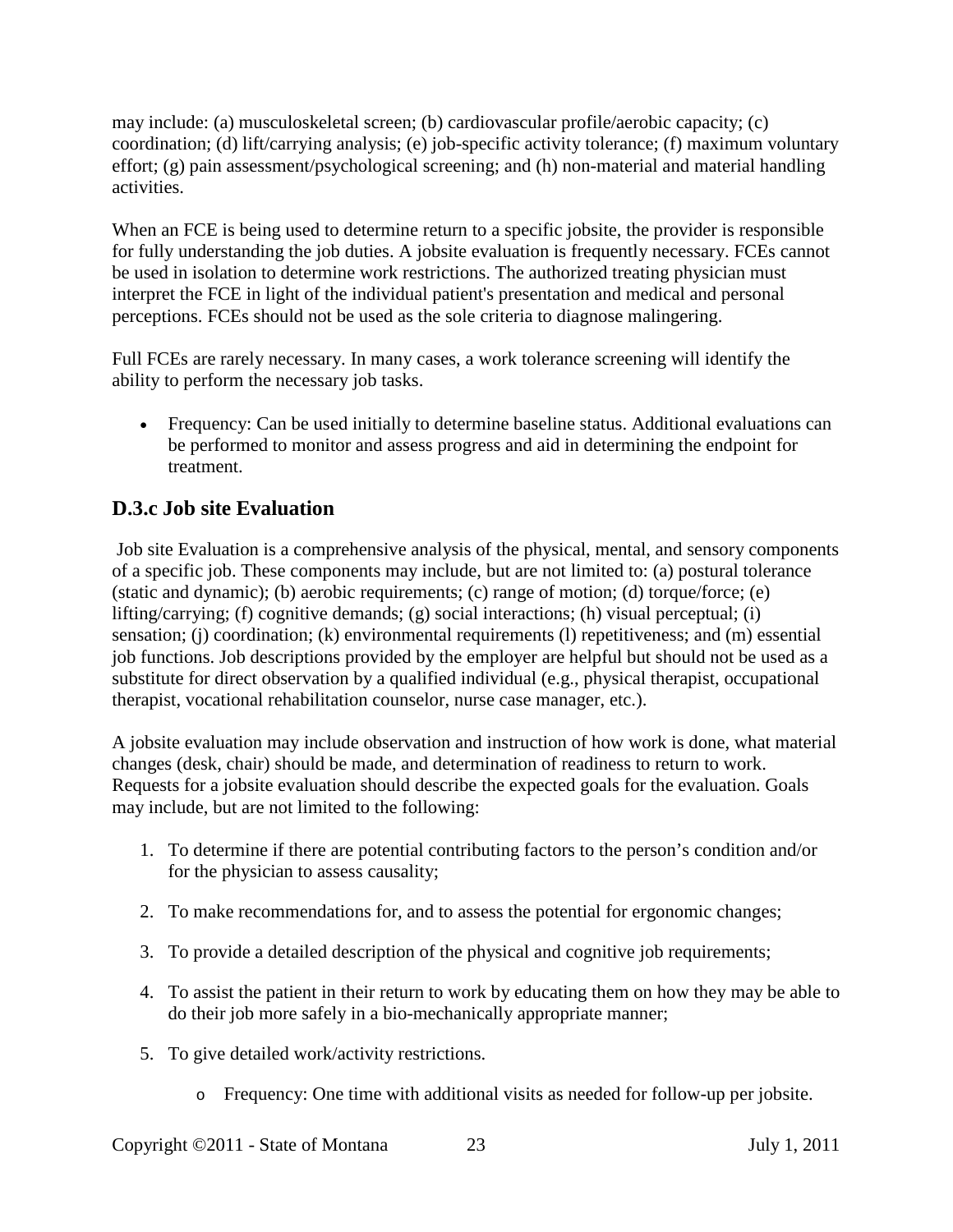#### **D.3.d Vocational Assessment**

If the injury is such that the practitioner can easily determine that the worker will be unable to return to his/her previous occupation, then vocational rehabilitation assistance at that time may aid in the overall medical management and rehabilitation of the patient. The physician may decide that the patient is unable to return to the previous occupation prior to declaration of maximum medical improvement (MMI).

The vocational assessment should provide valuable guidance in the determination of future rehabilitation program goals. It should clarify rehabilitation goals, which optimize both patient motivation and utilization of rehabilitation resources. The physician should have identified the expected permanent limitation(s) prior to the assessment. Declaration of MMI should not be delayed solely due to lack of attainment of a vocational assessment.

• Frequency: One time with additional visits as needed for follow-up.

#### **D.3.e Work Tolerance Screening**

Work Tolerance Screening is a determination of an individual's tolerance for performing a specific job as based on a job activity or task and may be used when a full Functional Capacity Evaluation is not indicated. It may include a test or procedure to specifically identify and quantify work-relevant cardiovascular, physical fitness and postural tolerance. It may also address ergonomic issues affecting the patient's return-to-work potential.

• Frequency: One time for initial screen. May monitor improvements in strength every 3 to 4 weeks up to a total of 6 visits.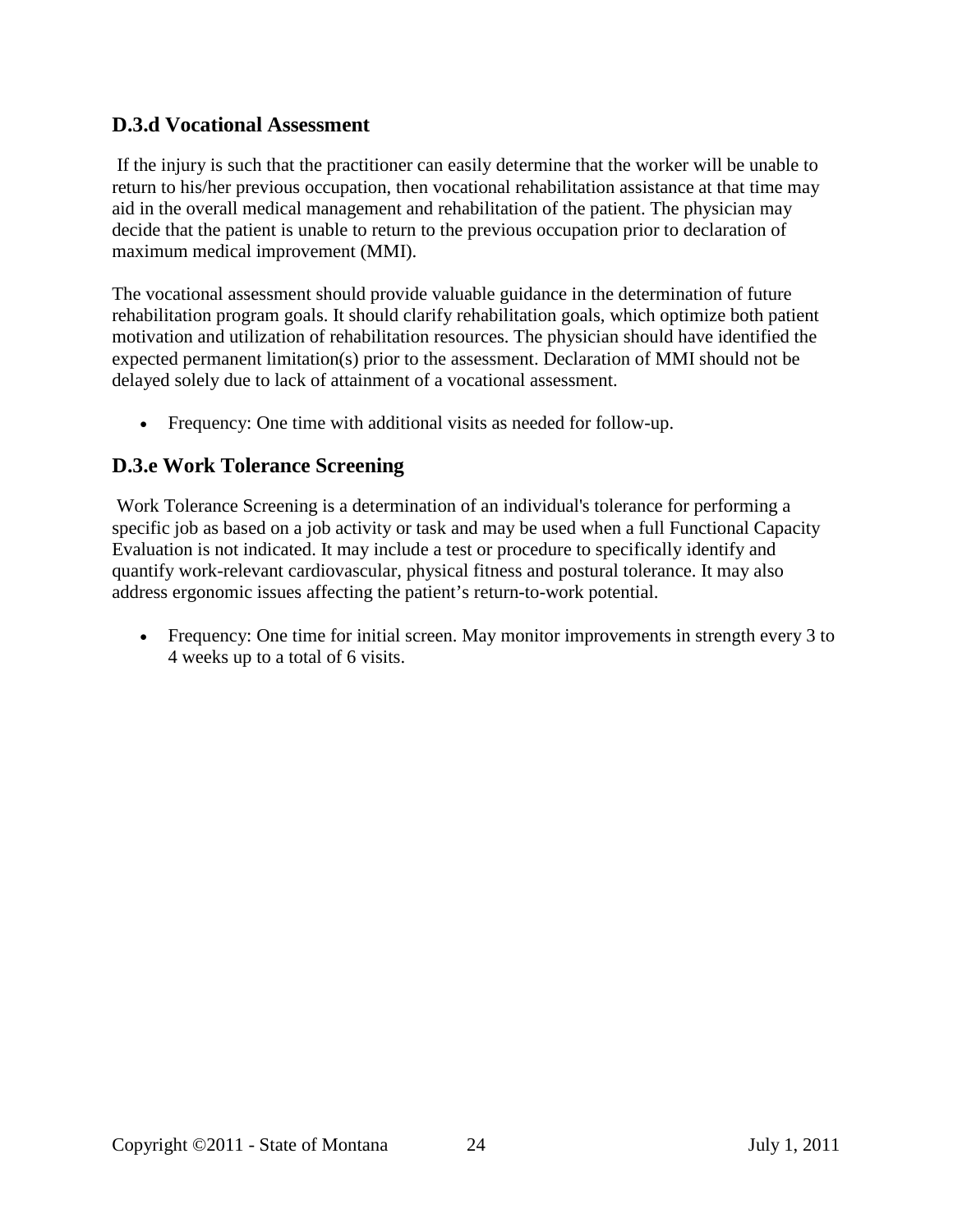# <span id="page-24-0"></span>**E. Therapeutic Procedures - Non-operative**

Before initiation of any therapeutic procedure, the authorized treating provider and insurer must consider these important issues in the care of the injured worker.

First, patients undergoing therapeutic procedure(s) should be released or returned to modified or restricted duty during their rehabilitation at the earliest appropriate time. Refer to "Return-to-Work" in this section for detailed information.

Second, cessation and/or review of treatment modalities should be undertaken when no further significant subjective or objective improvement in the patient's condition is noted. If patients are not responding within the recommended duration periods, alternative treatment interventions, further diagnostic studies or consultations should be pursued.

Third, providers should provide and document education to the patient. No treatment plan is complete without addressing issues of individual and/or group patient education as a means of facilitating self-management of symptoms.

Lastly, formal psychological or psychosocial evaluation should be performed on patients not making expected progress within 6 to 12 weeks following injury and whose subjective symptoms do not correlate with objective signs and tests.

Home therapy is an important component of therapy and may include active and passive therapeutic procedures, as well as, other modalities to assist in alleviating pain, swelling, and abnormal muscle tone.

Non-operative treatment procedures for low back pain can be divided into two groups: conservative care and rehabilitation. Conservative care is treatment applied to a problem in which spontaneous improvement is expected in 90% of the cases within three months. It is usually provided during the tissue-healing phase and lasts no more than six months, and often considerably less. Rehabilitation is treatment applied to a more chronic and complex problem in a patient with de-conditioning and disability. It is provided during the period after tissue healing to obtain maximal medical recovery. Treatment modalities may be utilized sequentially or concomitantly depending on chronicity and complexity of the problem, and treatment plans should always be based on a diagnosis utilizing appropriate diagnostic procedures.

#### <span id="page-24-1"></span>**E.1 Acupuncture**

Acupuncture is an accepted and widely used procedure for the relief of pain and inflammation, and there is some scientific evidence to support its use. The exact mode of action is only partially understood. Western medicine studies suggest that acupuncture stimulates the nervous system at the level of the brain, promotes deep relaxation, and affects the release of neurotransmitters. Acupuncture is commonly used as an alternative or in addition to traditional Western pharmaceuticals. While it is commonly used when pain medication is reduced or not tolerated, it may be used as an adjunct to physical rehabilitation and/or surgical intervention to hasten the return of functional activity. Acupuncture should be performed by licensed practitioners.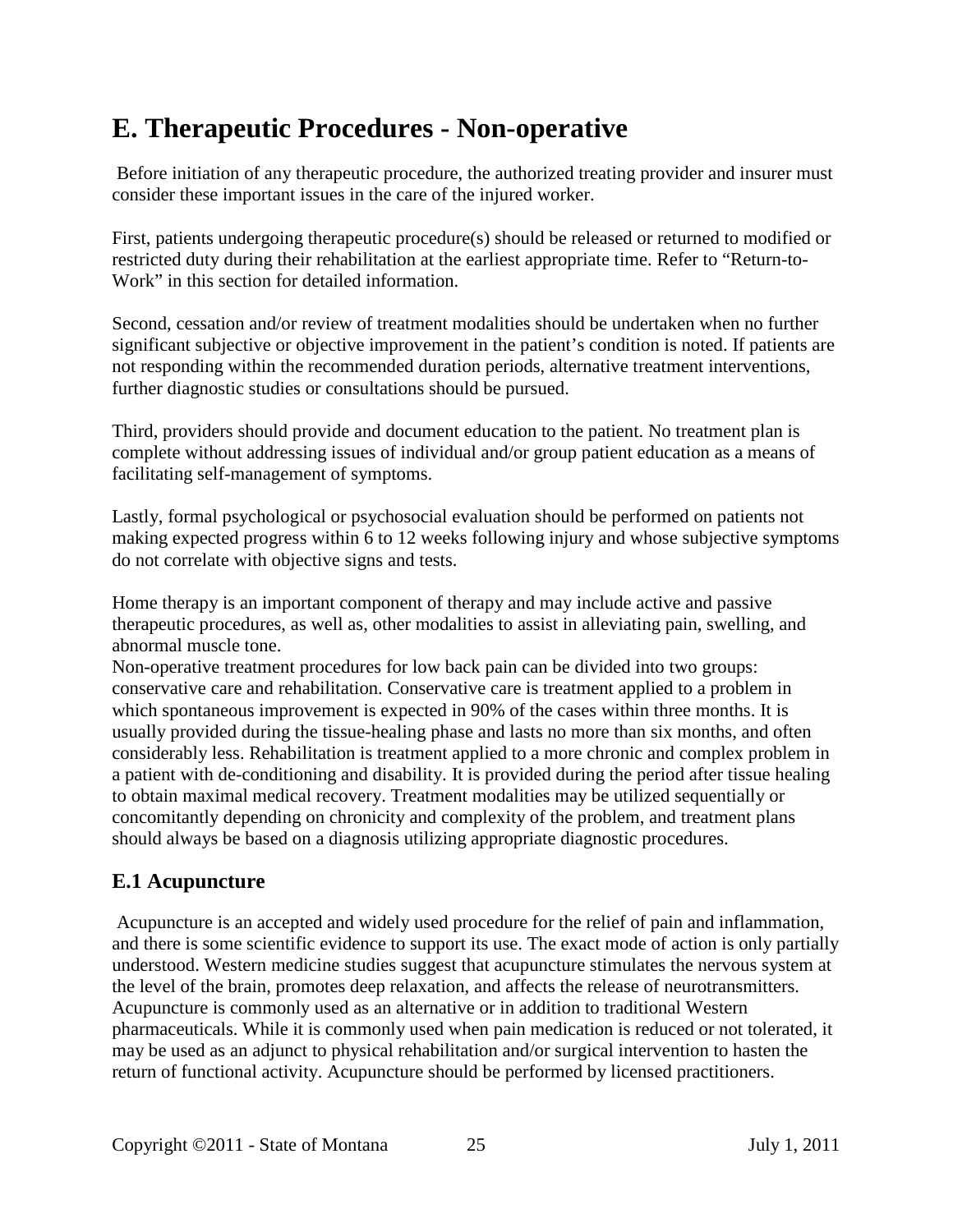#### **E.1.a Acupuncture without Electrical Stimulation**

Acupuncture is the insertion and removal of filiform needles to stimulate acupoints (acupuncture points). Needles may be inserted, manipulated, and retained for a period of time. Acupuncture can be used to reduce pain, reduce inflammation, increase blood flow, increase range of motion, decrease the side effect of medication-induced nausea, promote relaxation in an anxious patient, and reduce muscle spasm.

Indications include joint pain, joint stiffness, soft tissue pain and inflammation, paresthesia, postsurgical pain relief, muscle spasm, and scar tissue pain.

#### **E.1.b Acupuncture with Electrical Stimulation**

Acupuncture with Electrical Stimulation is the use of electrical current (micro-amperage or milli-amperage) on the needles at the acupuncture site. It is used to increase effectiveness of the needles by continuous stimulation of the acupoint. Physiological effects (depending on location and settings) can include endorphin release for pain relief, reduction of inflammation, increased blood circulation, analgesia through interruption of pain stimulus, and muscle relaxation.

It is indicated to treat chronic pain conditions, radiating pain along a nerve pathway, muscle spasm, inflammation, scar tissue pain, and pain located in multiple sites.

#### **E.1.c Time Frames For Acupuncture with/without Electrical Stimulation**

Total Time Frames For Acupuncture and Acupuncture with Electrical Stimulation: Time frames are not meant to be applied to each of the different types of acupuncture separately. The time frames are to be applied to all acupuncture treatments regardless of the type or combination of therapies being provided.

- 1. Time to produce effect: 3 to 6 treatments
- 2. Frequency: 1 to 3 times per week
- 3. Optimum duration: 1 to 2 months
- 4. Maximum duration: 14 treatments

Any of the above acupuncture treatments may extend longer if objective functional gains can be documented or when symptomatic benefits facilitate progression in the patient's treatment program. Treatment beyond 14 treatments must be documented with respect to need and ability to facilitate positive symptomatic or functional gains. Such care should be re-evaluated and documented with each series of treatments.

#### **E.1.d Other Acupuncture Modalities**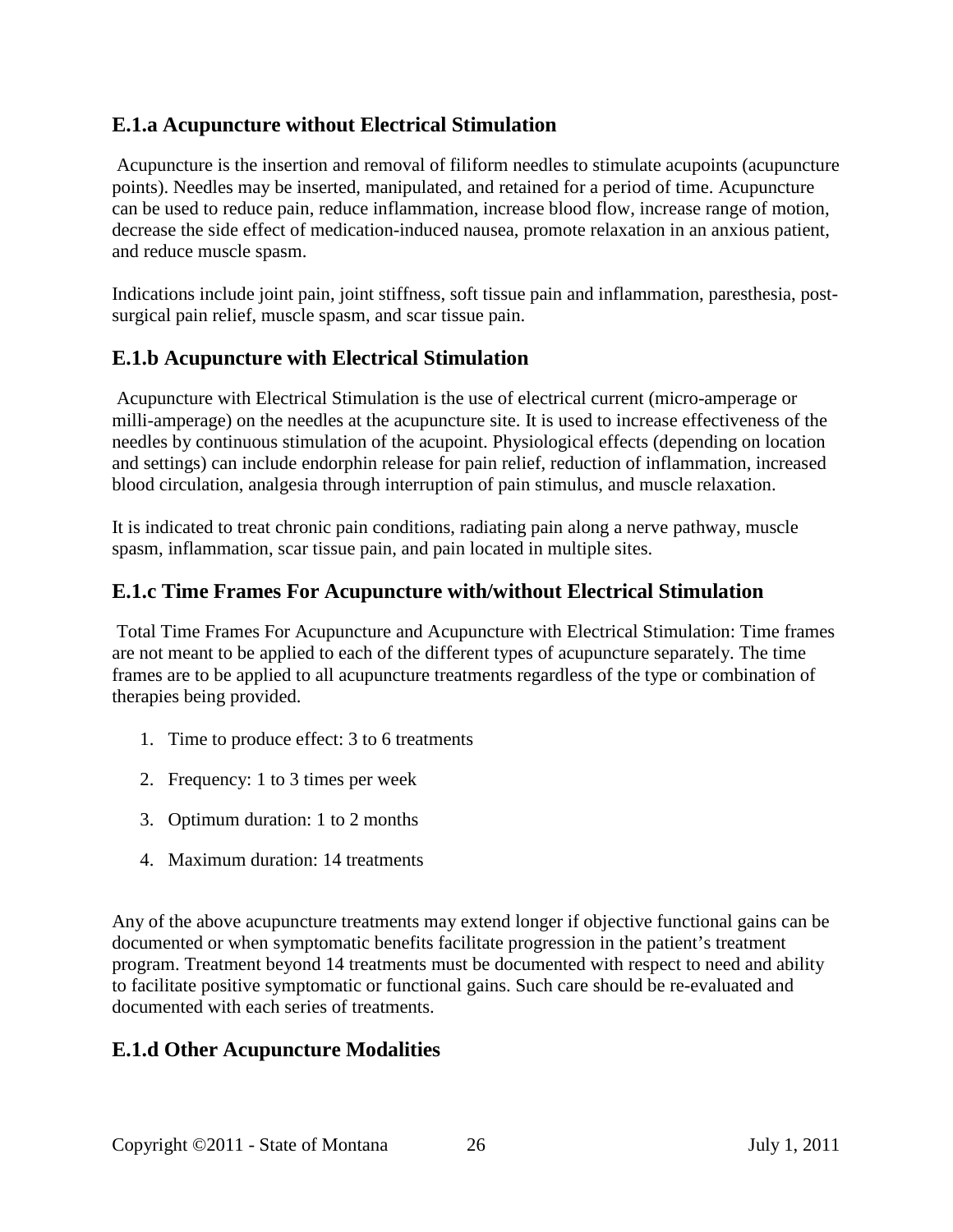Acupuncture treatment is based on individual patient needs and therefore treatment may include a combination of procedures to enhance treatment effect. Other procedures may include the use of heat, soft tissue manipulation/massage, and exercise. Refer to Active Therapy (Therapeutic Exercise) and Passive Therapy sections (Massage and Superficial Heat and Cold Therapy) for a description of these adjunctive acupuncture modalities and time frames.

## <span id="page-26-0"></span>**E.2 Biofeedback**

Biofeedback is a form of behavioral medicine that helps patients learn self-awareness and selfregulation skills for the purpose of gaining greater control of their physiology, such as muscle activity, brain waves, and measures of autonomic nervous system activity. Electronic instrumentation is used to monitor the targeted physiology and then displayed or fed back to the patient visually, auditorially, or tactilely, with coaching by a biofeedback specialist. Biofeedback is provided by clinicians certified in biofeedback and/or who have documented specialized education, advanced training, or direct or supervised experience qualifying them to provide the specialized treatment needed (e.g., surface EMG, EEG, or other).

Treatment is individualized to the patient's work-related diagnosis and needs. Home practice of skills is required for mastery and may be facilitated by the use of home training tapes. The ultimate goal of biofeedback treatment is to normalize physiology to the pre-injury status to the extent possible, and involves transfer of learned skills to the workplace and daily life. Candidates for biofeedback therapy or training must be motivated to learn and practice biofeedback and selfregulation techniques.

Indications for biofeedback include individuals who are suffering from musculoskeletal injury in which muscle dysfunction or other physiological indicators of excessive or prolonged stress response affects and/or delays recovery. Other applications include training to improve selfmanagement of emotional stress/pain responses such as anxiety, depression, anger, sleep disturbance, and other central and autonomic nervous system imbalances. Biofeedback is often used in conjunction with other treatment modalities.

- Time to produce effect: 3 to 4 sessions
- Frequency: 1 to 2 times per week
- Optimum duration: 5 to 6 sessions
- Maximum duration: 10 to 12 sessions. Treatment beyond 12 sessions must be documented with respect to need, expectation, and ability to facilitate positive functional gains.

## <span id="page-26-1"></span>**E3. Injections - Therapeutic**

#### **E.3.a Therapeutic Spinal Injections**

**Description** - Therapeutic spinal injections may be used after initial conservative treatments, such as physical and occupational therapy, medication, manual therapy, exercise, acupuncture,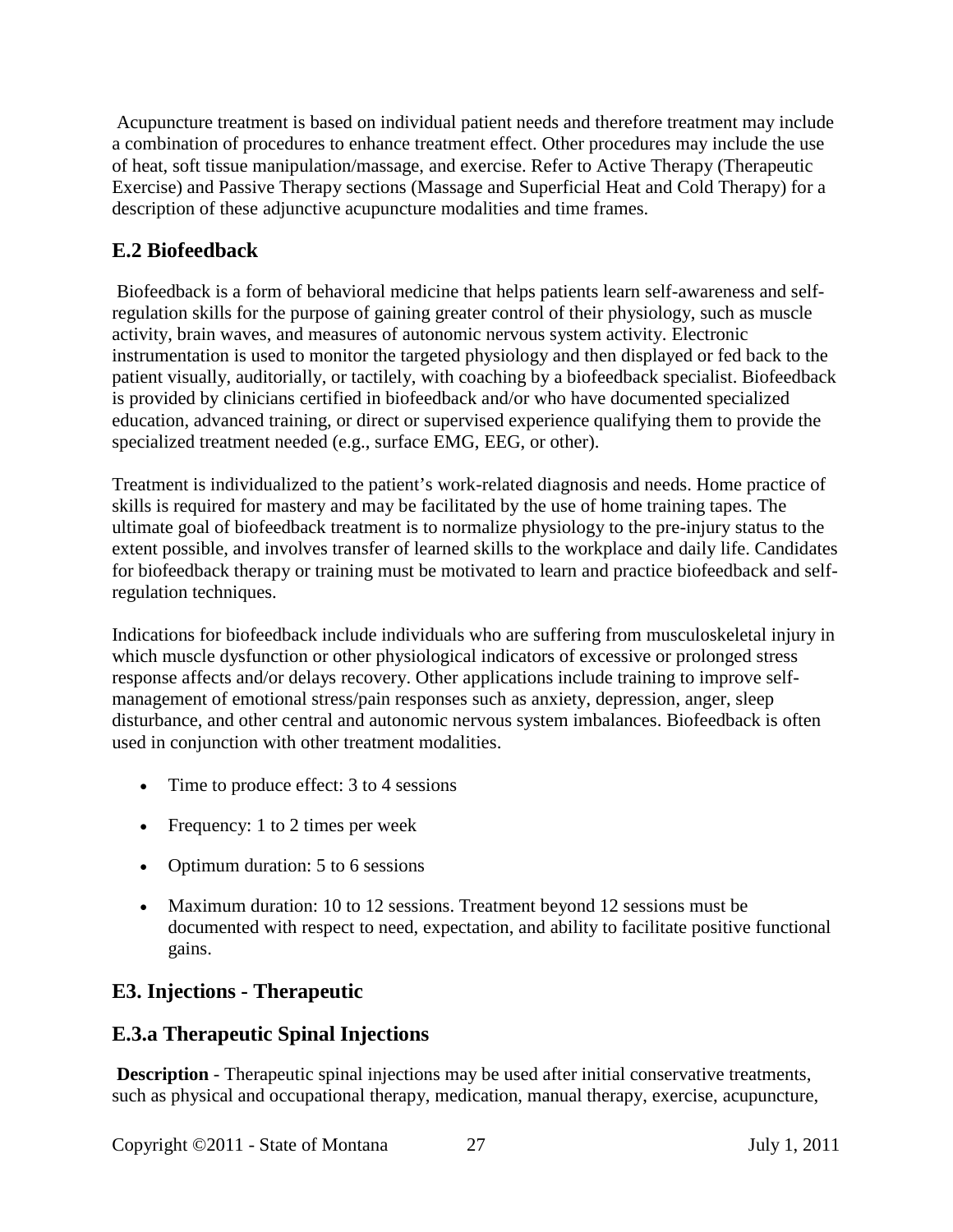etc., have been undertaken. Therapeutic injections should be used only after imaging studies and diagnostic injections have established pathology. Injections are invasive procedures that can cause serious complications; thus clinical indications and contraindications should be closely adhered to. The purpose of spinal injections is to facilitate active therapy by providing short-term relief through reduction of pain and inflammation. All patients should continue appropriate exercise with functionally directed rehabilitation. Active treatment, which patients should have had prior to injections, will frequently require a repeat of the sessions previously ordered (Refer to section E. 11, Active Therapy). Injections, by themselves, are not likely to provide long-term relief. Rather, active rehabilitation with modified work achieves long-term relief by increasing active ROM, strength, and stability. If the first injection does not provide a diagnostic response with temporary and sustained pain relief substantiated by accepted pain scales, (i.e., 80% pain reduction on visual analog scale), and improvement in function, similar injections should not be repeated.

**Special Considerations -** For all injections (excluding trigger point), multi-planar fluoroscopic guidance during procedures is required to document technique and needle placement, and should be performed by a physician experienced in the procedure. Permanent images are required to verify needle replacement. The subspecialty disciplines of the physicians performing injections may be varied, including, but not limited to: anesthesiology, radiology, surgery, or physiatry. The practitioner should document hands-on training through workshops of the type offered by organizations such as the International Spine Intervention Society (ISIS) and/or completed fellowship training in pain medicine with interventional training. They must also be knowledgeable in radiation safety.

**Complications** - General complications of spinal injections may include transient neurapraxia, local pain, nerve injury, infection, headache, urinary retention, and vasovagal effects. Epidural hematoma, permanent neurologic damage, dural perforation and CSF leakage; and/or spinal meningeal abscess may also occur. Permanent paresis, anaphylaxis, and arachnoiditis have been rarely reported with the use of epidural steroids. With steroid injections, there may be a dosedependent suppression of the hypothalamic-pituitary-adrenal axis lasting between one and three months.

**Contraindications -** Absolute contraindications to therapeutic injections include: (a) bacterial infection–systemic or localized to region of injection, (b) bleeding diatheses, (c) hematological conditions, and (d) possible pregnancy.

Relative contraindications to diagnostic injections may include: allergy to contrast, poorly controlled Diabetes Mellitus, and hypertension. Drugs affecting coagulation require restriction from use. The following are suggested time period restrictions:

- Aspirin-withhold for seven days
- NSAIDs-withhold for three days
- Clopidogrel-withhold for 3 days
- Other anti-platelet therapy and anti-coagulants should also be addressed individually by a knowledgeable specialist

Copyright ©2011 - State of Montana 28 July 1, 2011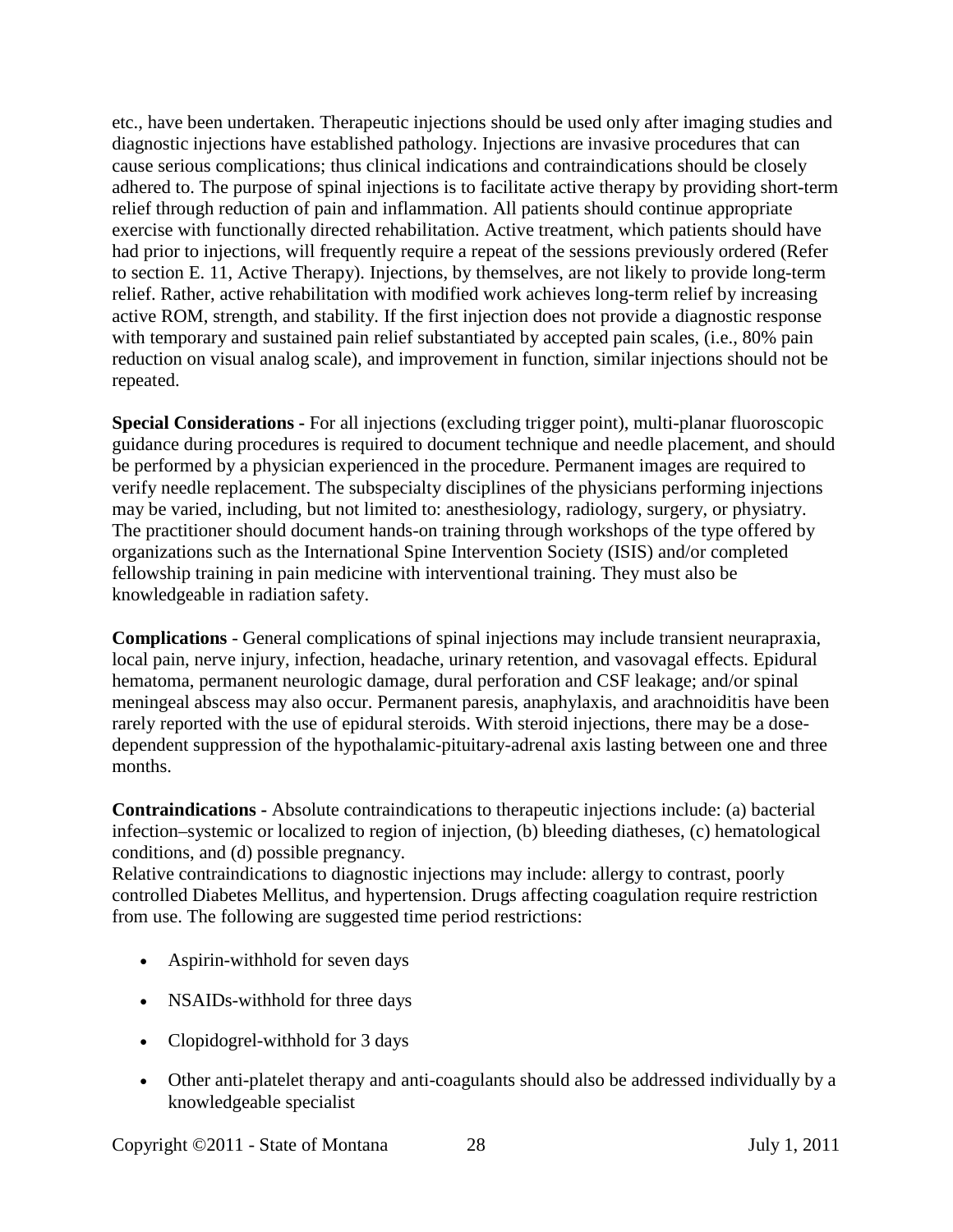## **E.3.a.i Epidural Steroid Injection (ESI)**

**Description -** Epidural steroid injections are injections of corticosteroid into the epidural space. The purpose of ESI is to reduce pain and inflammation in the acute or sub-acute phases of injury, restoring range of motion and, thereby, facilitating progress in more active treatment programs. ESI uses three approaches: transforaminal, interlaminar (midline), and caudal. The transforaminal approach is the preferred method for unilateral, single-level pathology and for post-surgical patients. There is good evidence that the transforaminal approach can deliver medication to the target tissue with few complications and can be used to identify the specific site of pathology. The interlaminar approach is the preferred approach for multi-level pathology or spinal stenosis. Caudal therapeutic injections may be used, but it is difficult to target the exact treatment area, due to diffuse distribution.

**Needle Placement -** Multi-planar fluoroscopic imaging is required for all epidural steroid injections. Contrast epidurograms allow one to verify the flow of medication into the epidural space. Permanent images are required to verify needle replacement.

**Indications** - There is some evidence that epidural steroid injections are effective for patients with radicular pain or radiculopathy (sensory or motor loss in a specific dermatome or myotome). Up to 80% of patients with radicular pain may have initial relief. However, only 25- 57% are likely to have excellent long-term relief. Although there is no evidence regarding the effectiveness of ESI for non-radicular disc herniation, it is an accepted intervention. Only patients who have 1) pain affected by activity and 2) annular tears verified by appropriate imaging may have injections for axial pain.

There is some evidence that ESI injections are not effective for spinal stenosis without radicular findings. Additionally, there is some evidence that patients who smoke or who have pain unaffected by rest or activity are less likely to have a successful outcome from ESIs.

- Time to produce effect: Local anesthetic, less than 30 minutes; corticosteroid, 48 to 72 hours for 80% of patients and 72 hours to 2 weeks for 20% of patients.
- Frequency: One or more divided levels can be injected in one session. Whether injections are repeated depends upon the patient's response to the previous injection. Subsequent injections may occur after 1 to 2 weeks if patient response has been favorable. Injections can be repeated after a hiatus of six months if the patient has demonstrated functional gain and pain returns or worsens. If the first injection does not provide a diagnostic response of temporary and sustained pain relief (lasting between 2 and 6 weeks) substantiated by accepted pain scales, (i.e., 80% pain reduction as measured by tools such as visual analog scale (VAS), and improvement in function, similar injections should not be repeated.
- Optimum duration: Usually 1 to 3 injection(s) over a period of six months depending upon each patient's response and functional gain.
- Maximum duration: Two sessions (consisting of up to three injections each) may be done in one year, as per the patient's response to pain and function. Patients should be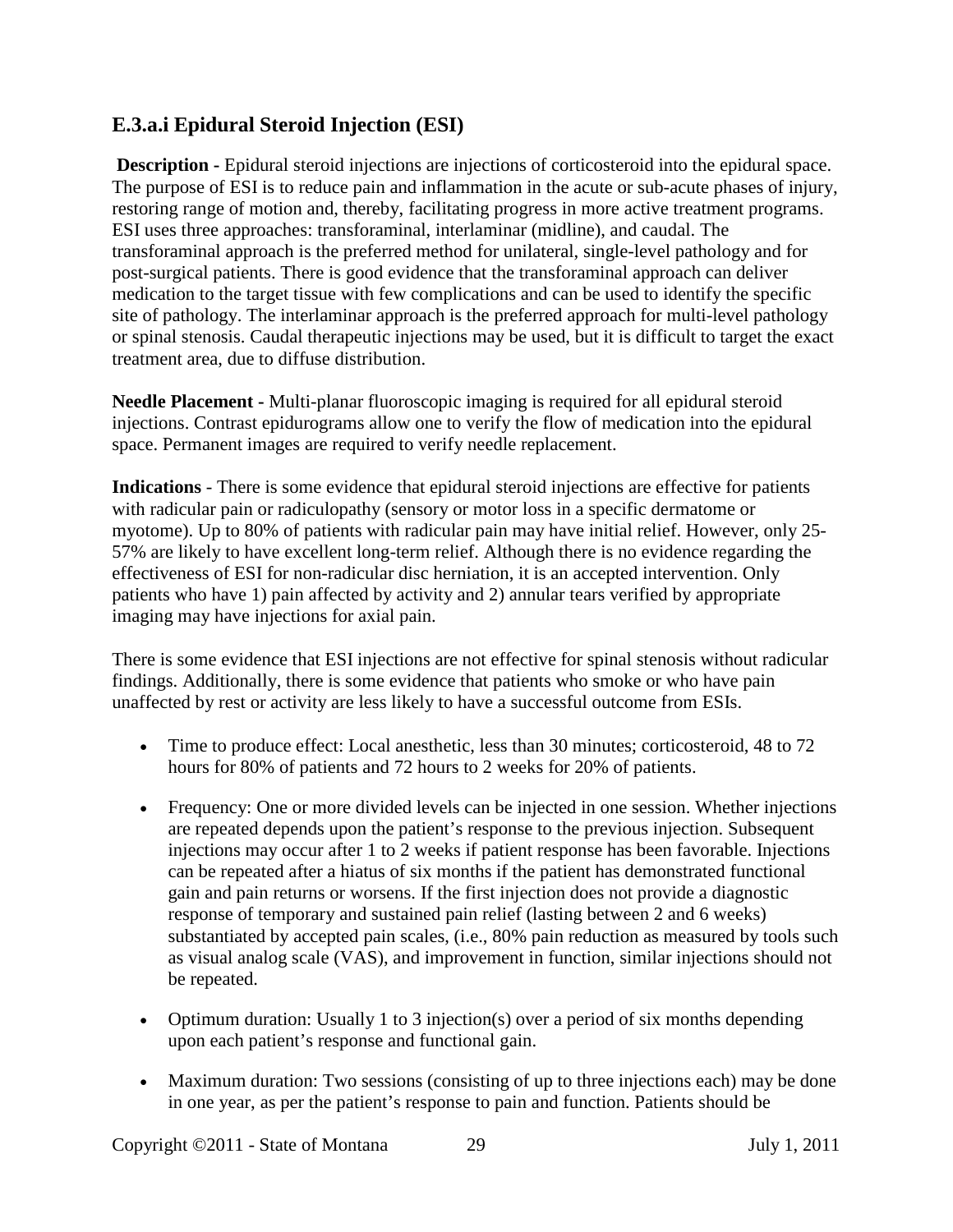reassessed after each injection for an 80% improvement in pain (as measured by accepted pain scales) and evidence of functional improvement.

## **E.3.a.ii Zygapophyseal (Facet) Injection**

**Description** - A generally accepted intra-articular or pericapsular injection of local anesthetic and corticosteroid. Medial branch nerve blocks are diagnostic only. There is conflicting evidence to support a long-term therapeutic effect using facet injections. There is no justification for a combined facet and medial branch block.

**Indications** - Patients with pain 1) suspected to be facet in origin based on exam findings and 2) affecting activity; OR patients who have refused a rhizotomy; OR patients who have facet findings with a thoracic component. In these patients, facet injections may be occasionally useful in facilitating a functionally-directed rehabilitation program and to aid in identifying pain generators. Patients with recurrent pain should be evaluated with more definitive diagnostic injections, such as medial nerve branch injections, to determine the need for a rhizotomy. Because facet injections are not likely to produce long-term benefit by themselves and are not the most accurate diagnostic tool, they should not be performed at more than two levels.

- Facet injections may be repeated if they result in increased documented functional benefit for at least 4 to 6 weeks and at least an 80% initial improvement in pain scales as measured by accepted pain scales (such as VAS).
- Time to produce effect: Up to 30 minutes for local anesthetic; corticosteroid up to 72 hours.
- Frequency: 1 injection per level with a diagnostic response. If the first injection does not provide a diagnostic response of temporary and sustained pain relief substantiated by accepted pain scales, (i.e., 80% pain reduction substantiated by tools such as VAS), and improvement in function, similar injections should not be repeated. At least 4 to 6 weeks of functional benefit should be obtained with each therapeutic injection.
- Optimum duration: 2 to 3 injections for each applicable joint per year. Not to exceed two joint levels.
- Maximum Duration: 4 per level per year. Prior authorization must be obtained for injections beyond two levels.

#### **E.3.a.iii Sacroiliac Joint Injection**

**Description** - A generally accepted injection of local anesthetic in an intra-articular fashion into the sacroiliac joint under radiographic guidance. May include the use of corticosteroids. Longterm therapeutic effect has not yet been established.

**Indications -** Primarily diagnostic to rule out sacroiliac joint dysfunction vs. other pain generators. Intra-articular injection can be of value in diagnosing the pain generator. There should be documented relief from previously painful maneuvers (e.g., Patrick's test) on post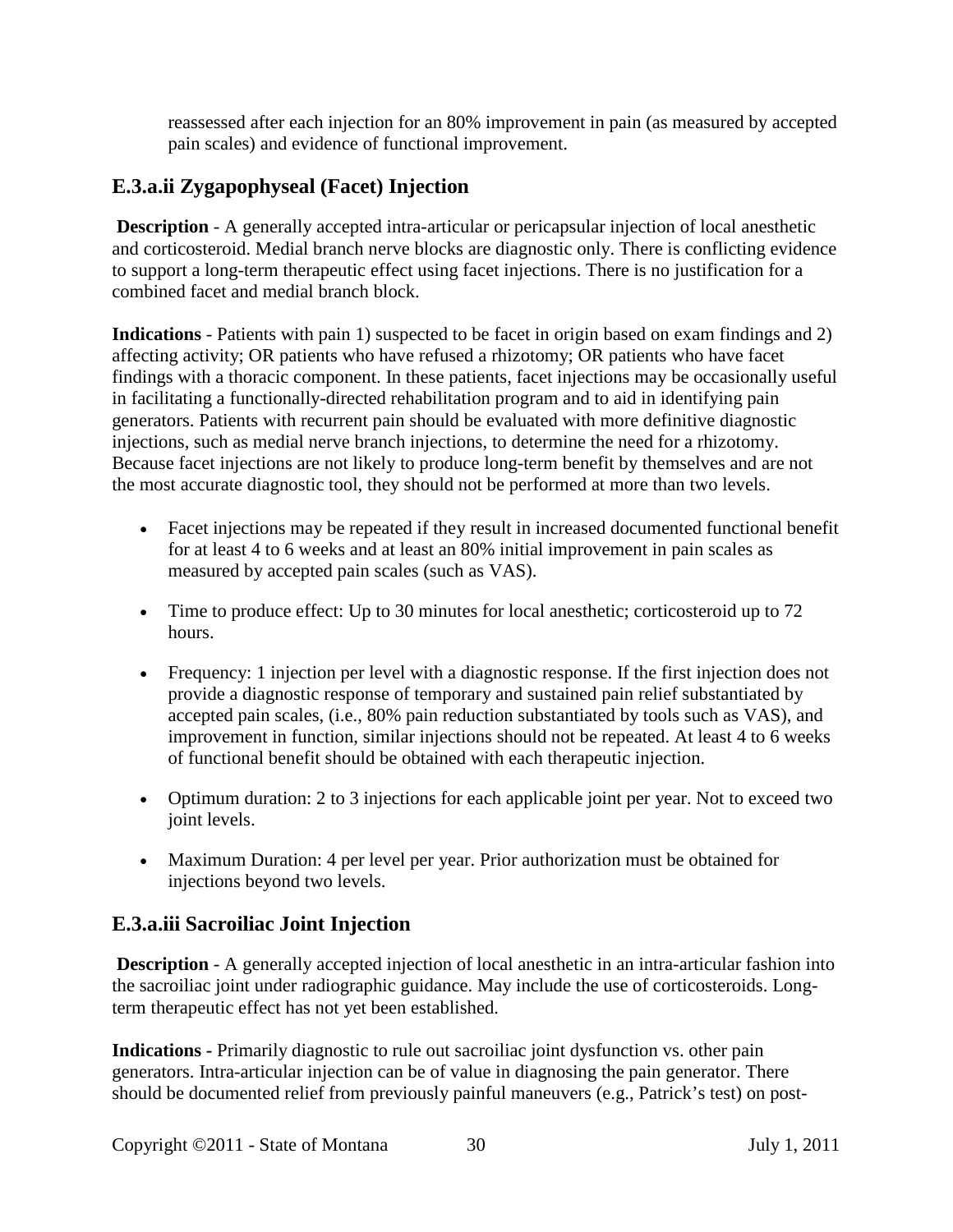injection physical exam. These injections may be repeated if they result in increased documented functional benefit for at least 6 weeks and at least an 80% initial improvement in pain scales as measured by accepted pain scales (such as VAS). Sacroiliac joint blocks should facilitate a functionally directed rehabilitation program.

- Time to produce effect: Approximately 30 minutes for local anesthetic; 48 to 72 hours for corticosteroid.
- Frequency and optimum duration: 2 to 3 injections per year. If the first injection does not provide a diagnostic response of temporary and sustained pain relief substantiated by accepted pain scales, (i.e., 80% pain reduction substantiated by tools such as VAS), and improvement in function, similar injections should not be repeated. At least 6 weeks of functional benefit should be obtained with each therapeutic injection.
- Maximum duration: 4 injections per year.

## **E.3.a.iv Intradiscal Steroid Therapy**

Intradiscal Steroid Therapy consists of injection of a steroid preparation into the intervertebral disc under fluoroscopic guidance at the time of discography. There is good evidence that it is not effective in the treatment of suspected discogenic back pain and its use is not recommended.

## **E.3.b Radio Frequency Medial Branch Neurotomy/facet rhizotomy**

**Description** - A procedure designed to denervate the facet joint by ablating the corresponding sensory medial branches. Continuous percutaneous radiofrequency is the method generally used. There is good evidence to support Radio Frequency Medial Branch Neurotomy in the cervical spine but benefits beyond one year are not yet established. Evidence in the lumbar spine is conflicting; however, the procedure is generally accepted. In one study, 60% of patients maintained at least 90% pain relief at 12 months. Radio-frequency Medial Branch Neurotomy is the procedure of choice over alcohol, phenol, or cryoablation. Precise positioning of the probe using fluoroscopic guidance is required since the maximum effective diameter of the device is a 5x8 millimeter oval. Permanent images should be recorded to verify placement of the device.

**Indications** - Those patients with proven, significant, facetogenic pain. A minority of low back patients would be expected to qualify for this procedure. This procedure is not recommended for patients with multiple pain generators or involvement of more than 3 levels of medial branch nerves.

Individuals should have met all of the following indications: Pain of well-documented facet origin, unresponsive to active and/or passive therapy, unresponsive to manual therapy, and in which a psychosocial screening has been performed (e.g., pain diagram, Waddell's signs, thorough psychosocial history, screening questionnaire). It is generally recommended that this procedure not be performed until three months of active therapy and manual therapy have been completed. All patients should continue appropriate exercise with functionally directed rehabilitation. Active treatment, which patients will have had prior to the procedure, will frequently require a repeat of the sessions previously ordered (Refer to section E. 11, Active

Copyright ©2011 - State of Montana 31 July 1, 2011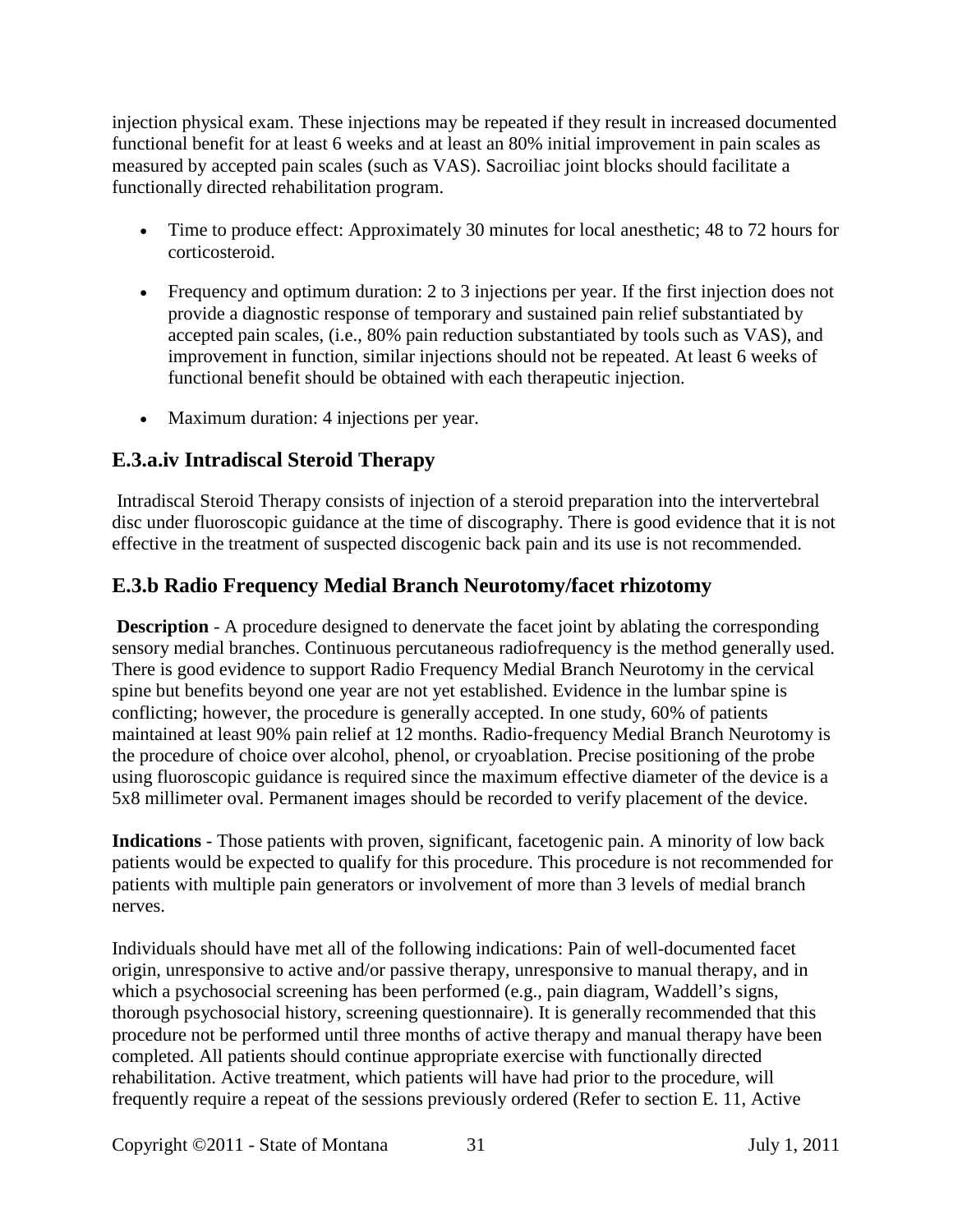#### Therapy.)

All patients should have a successful response to a diagnostic medial nerve branch block and a separate comparative block. ISIS suggests controlled blocks using either placebo or anesthetics with varying lengths of activity (i.e., bupivacaine longer than lidocaine). To be a positive diagnostic block the patient should report a reduction of pain of 80% or greater from baseline for the length of time appropriate for the local anesthetic used. In almost all cases this will mean a reduction of pain to 1 or 2 on the VAS 10-point scale correlated with functional improvement. The patient should also identify activities of daily living (which may include measurements of range of motion) that are impeded by their pain and can be observed to document functional improvement in the clinical setting. Ideally, these activities should be assessed throughout the observation period for function. The observer should not be the physician who performed the procedure. It is suggested that this be recorded on a form similar to ISIS recommendations.

A separate comparative block on a different date should be performed to confirm the level of involvement. A comparative block uses anesthetics with varying lengths of activity.

**Complications** - Bleeding, infection, or neural injury. The clinician must be aware of the risk of developing a localized neuritis, or rarely, a deafferentation centralized pain syndrome as a complication of this and other neuroablative procedures.

**Post-Procedure Therapy** - Active therapy. Implementation of a gentle aerobic reconditioning program (e.g., walking) and back education within the first post-procedure week, barring complications. Instruction and participation in a long-term home-based program of ROM, core strengthening, postural or neuromuscular re-education, endurance, and stability exercises should be accomplished over a period of four to ten visits post-procedure.

**Requirements for Repeat Radiofrequency Medial Branch Neurotomy** (or additional-level RF Neurotomies): In some cases pain may recur. Successful RF Neurotomy usually provides from six to eighteen months of relief.

Before a repeat RF Neurotomy is done, a confirmatory medial branch injection should be performed if the patient's pain pattern presents differently than the initial evaluation. In occasional patients, additional levels of RF neurotomy may be necessary. The same indications and limitations apply.

#### **E.3.c Sacro-iliac (SI) Joint Radiofrequency Denervation**

Sacro-iliac (SI) Joint Radiofrequency Denervation is a denervation of the SI joint. This procedure is not recommended as there is no evidence to support its use.

## **E.3.d Trigger Point Injections and Dry Needling Treatment**

**Description** - Trigger point injections are a generally accepted treatment. Trigger point treatment can consist of dry needling or injection of local anesthetic, with or without corticosteroid, into highly localized, extremely sensitive bands of skeletal muscle fibers that produce local and referred pain when activated. Medication is injected in a four-quadrant manner

Copyright ©2011 - State of Montana 32 July 1, 2011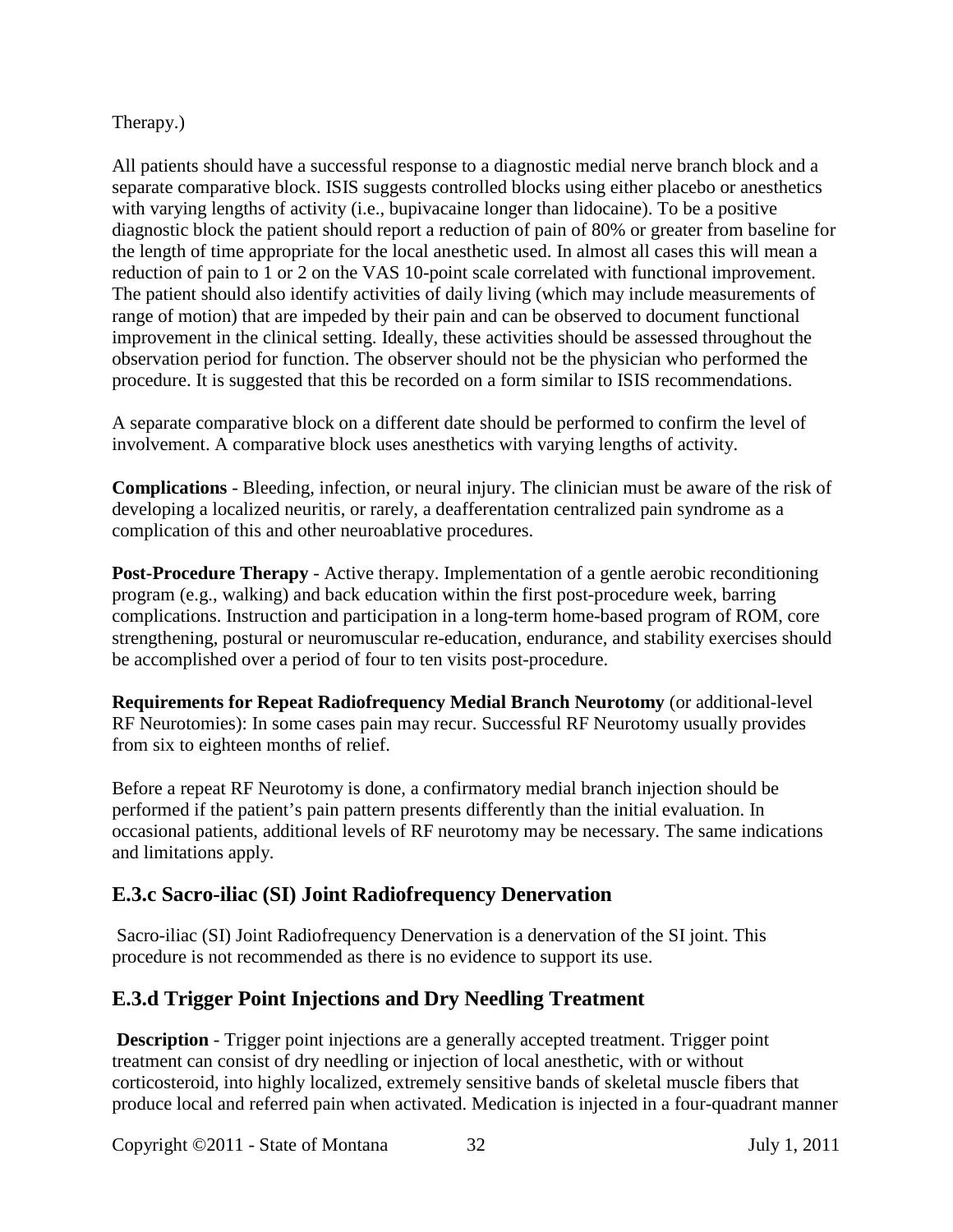in the area of maximum tenderness. Injection efficacy can be enhanced if injections are immediately followed by myofascial therapeutic interventions, such as vapo-coolant spray and stretch, ischemic pressure massage (myotherapy), specific soft tissue mobilization and physical modalities. There is conflicting evidence regarding the benefit of trigger point injections. A truly blinded study comparing dry needle treatment of trigger points is not feasible. There is no evidence that injection of medications improves the results of trigger-point injections. Needling alone may account for some of the therapeutic response.

There is no indication for conscious sedation for patients receiving trigger point injections. The patient must be alert to help identify the site of the injection.

**Indications** - Trigger point injections may be used to relieve myofascial pain and facilitate active therapy and stretching of the affected areas. They are to be used as an adjunctive treatment in combination with other treatment modalities such as functional restoration programs. Trigger point injections should be utilized primarily for the purpose of facilitating functional progress. Patients should continue in an aggressive aerobic and stretching therapeutic exercise program as tolerated throughout the time period they are undergoing intensive myofascial interventions. Myofascial pain is often associated with other underlying structural problems and any abnormalities need to be ruled out prior to injection.

Trigger point injections are indicated in those patients where well circumscribed trigger points have been consistently observed, demonstrating a local twitch response, characteristic radiation of pain pattern and local autonomic reaction, such as persistent hyperemia following palpation. Generally, these injections are not necessary unless consistently observed trigger points are not responding to specific, noninvasive, myofascial interventions within approximately a 6-week time frame. However, trigger point injections may be occasionally effective when utilized in the patient with immediate, acute onset of low back pain.

**Complications** - Potential but rare complications of trigger point injections include infection, pneumothorax, anaphylaxis, penetration of viscera, neurapraxia, and neuropathy. If corticosteroids are injected in addition to local anesthetic, there is a risk of local myopathy developing. Severe pain on injection suggests the possibility of an intraneural injection, and the needle should be immediately repositioned.

- Time to produce effect: Local anesthetic 30 minutes; 24 to 48 hours for no anesthesia.
- Frequency: Weekly. Suggest no more than 4 injection sites per session per week to avoid significant post-injection soreness.
- Optimum duration: 4 Weeks.
- Maximum duration: 8 weeks. Occasional patients may require 2 to 4 repetitions of trigger point injection series over a 1 to 2 year period.

#### **E.3.e Prolotherapy**

Prolotherapy also known as sclerotherapy consists of a series of injections of hypertonic dextrose, with or without glycerine and phenol, into the ligamentous structures of the low back.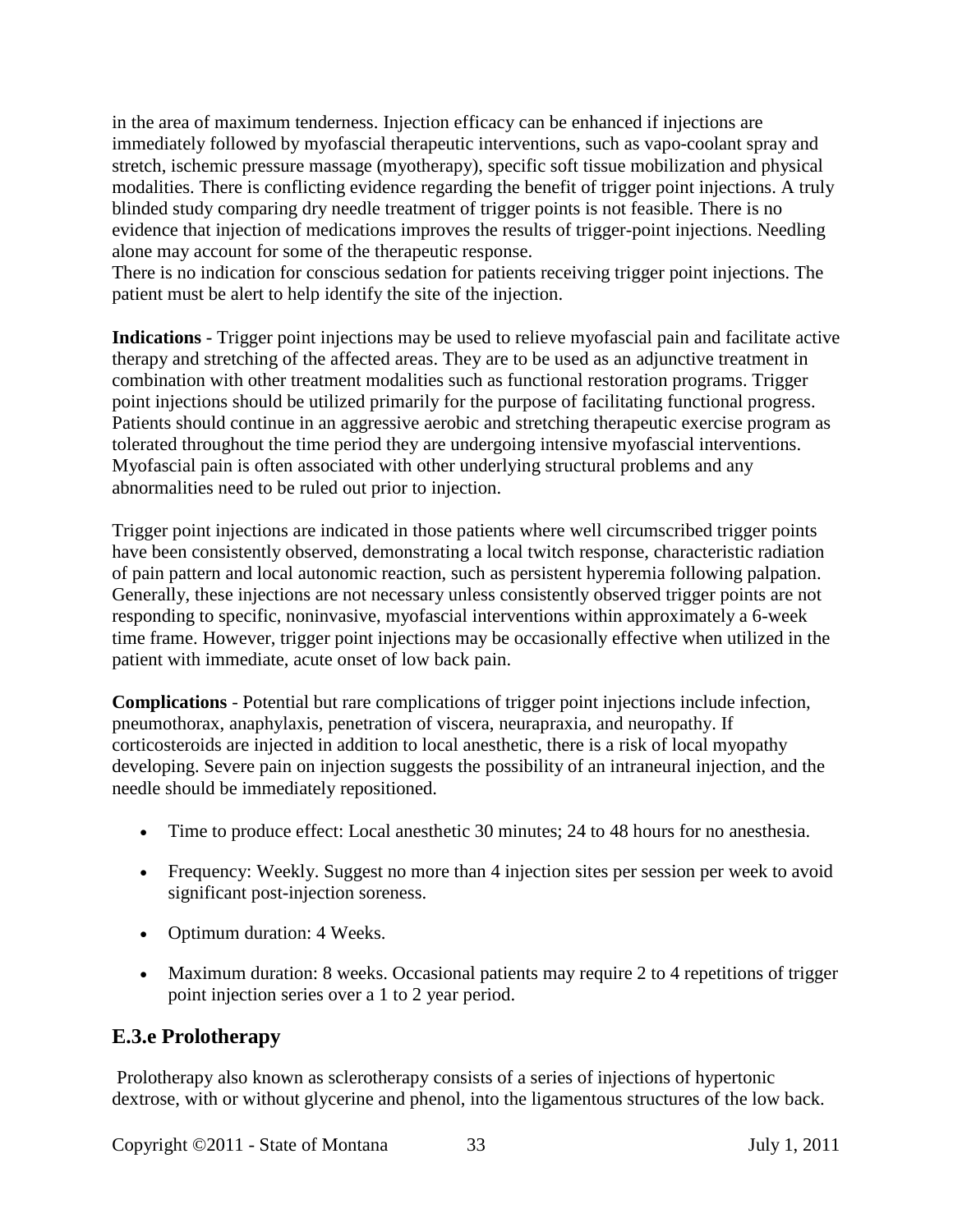Its proponents claim that the inflammatory response to the injections will recruit cytokine growth factors involved in the proliferation of connective tissue, stabilizing the ligaments of the low back when these structures have been damaged by mechanical insults.

There are conflicting studies concerning the effectiveness of Prolotherapy in the low back. Lasting functional improvement has not been shown. The injections are invasive, may be painful to the patient, and are not generally accepted or widely used. Therefore, the use of Prolotherapy for low back pain is not recommended.

## **E.3.f Epiduroscopy and Epidural Lysis of Adhesions**

Epiduroscopy and Epidural Lysis of Adhesions is an investigational treatment of low back pain. It involves the introduction of a fiberoptic endoscope into the epidural space via the sacral hiatus. With cephalad advancement of the endoscope under direct visualization, the epidural space is irrigated with saline. Adhesiolysis may be done mechanically with a fiberoptic endoscope. The saline irrigation is performed with or without epiduroscopy and is intended to distend the epidural space in order to obtain an adequate visual field. It is designed to produce lysis of adhesions, which are conjectured to produce symptoms due to traction on painful nerve roots. Saline irrigation is associated with risks of elevated pressures which may impede blood flow and venous return, possibly causing ischemia of the cauda equina and retinal hemorrhage.

Other complications associated with instrumented lysis include catheter shearing, need for catheter surgical removal, infection (including meningitis), hematoma, and possible severe hemodynamic instability during application. Although epidural adhesions have been postulated to cause chronic low back pain, studies have failed to find a significant correlation between the level of fibrosis and pain or difficulty functioning. Studies of epidural lysis demonstrate no transient pain relief from the procedure. Given the low likelihood of a positive response, the additional costs and time requirement, and the possible complications from the procedure, epidural injection, or mechanical lysis, is not recommended.

Epiduroscopy-directed steroid injections are also not recommended as there is no evidence to support an advantage for using an epiduroscope with steroid injections.

## <span id="page-33-0"></span>**E.4 Medications**

Medication use in the treatment of low back injuries is appropriate for controlling acute and chronic pain and inflammation. Use of medications will vary widely due to the spectrum of injuries from simple strains to post-surgical healing. All drugs should be used according to patient needs. A thorough medication history, including use of alternative and over the counter medications, should be performed at the time of the initial visit and updated periodically. Treatment for pain control is initially accomplished with acetaminophen and/or NSAIDs. The patient should be educated regarding the interaction with prescription and over-the-counter medications as well as the contents of over-the-counter herbal products.

The following are medications listed in alphabetical order:

#### **E.4.a Acetaminophen**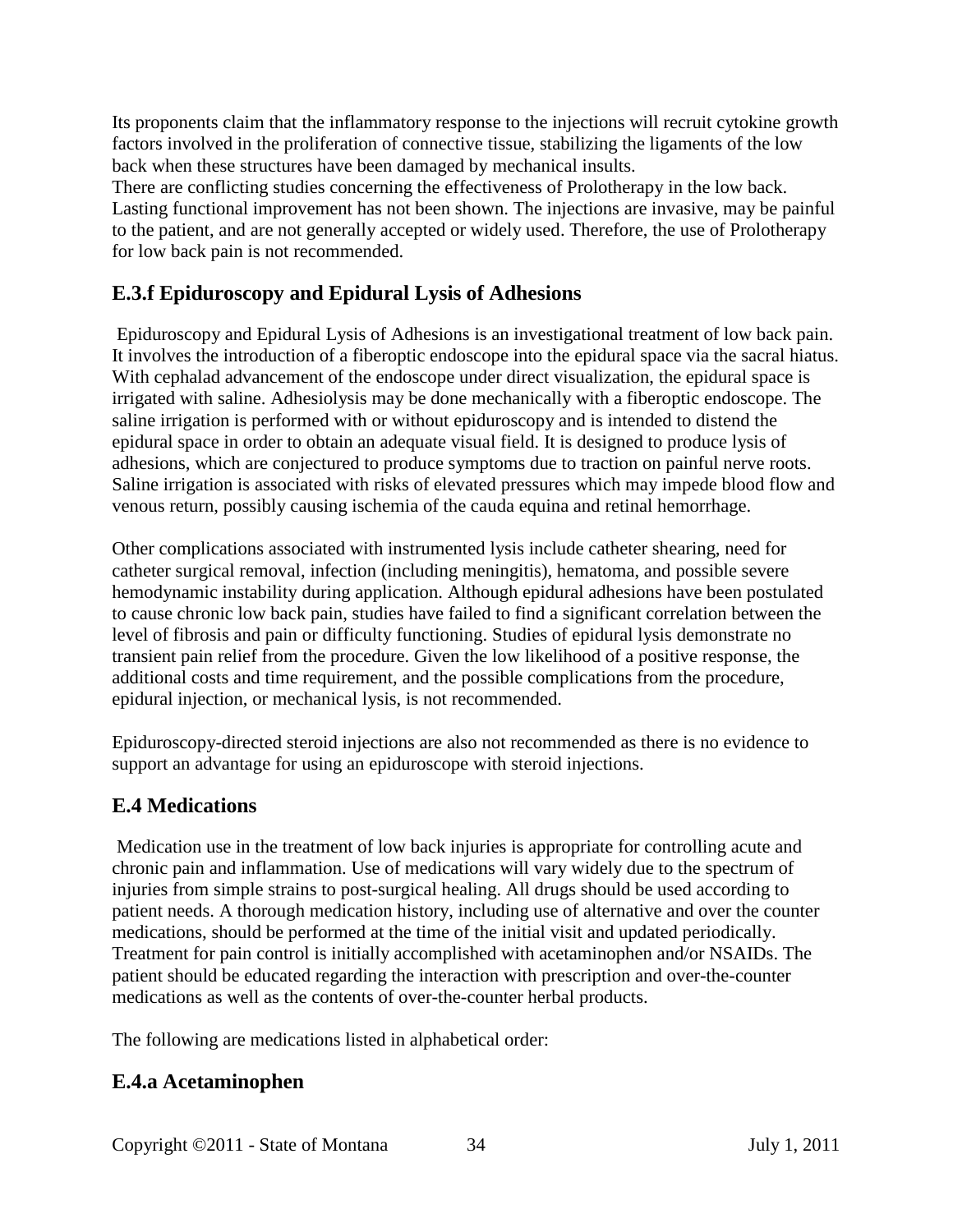Acetaminophen is an effective analgesic with antipyretic but not anti-inflammatory activity. Acetaminophen is generally well tolerated, causes little or no gastrointestinal irritation, and is not associated with ulcer formation. Acetaminophen has been associated with liver toxicity in overdose situations or in chronic alcohol use. Patients may not realize that many over-thecounter preparations may contain acetaminophen. The total daily dose of acetaminophen is recommended not to exceed 4 grams per 24-hour period, from all sources, including narcoticacetaminophen combination preparations.

- Optimum duration: 7 to 10 days.
- Maximum duration: Chronic use as indicated on a case-by-case basis. Use of this substance long-term for 3 days per week or greater may be associated with rebound pain upon cessation.

## **E.4.b Muscle Relaxants**

Muscle Relaxants are appropriate for muscle spasm with pain. There is strong evidence that muscle relaxants are more effective than placebo for providing short-term pain relief in acute low back pain. When prescribing these agents, physicians must seriously consider side effects of drowsiness or dizziness and the fact that benzodiazepines may be habit-forming.

- Optimum duration: 1 week.
- Maximum duration: 2 weeks (or longer if used only at night).

## **E.4.c Narcotics**

Narcotics should be primarily reserved for the treatment of severe low back pain. In mild to moderate cases of low back pain, narcotic medication should be used cautiously on a case-bycase basis. Adverse effects include respiratory depression, the development of physical and psychological dependence, and impaired alertness.

Narcotic medications should be prescribed with strict time, quantity, and duration guidelines, and with definitive cessation parameters. Pain is subjective in nature and should be evaluated using a scale to rate effectiveness of the narcotic prescribed. Any use beyond the maximum should be documented and justified based on the diagnosis and/or invasive procedures.

- Optimum duration: 3 to 7 days.
- Maximum duration: 2 weeks. Use beyond two weeks is acceptable in appropriate cases. Refer to Chronic Pain Guidelines which gives a detailed discussion regarding medication use in chronic pain management.

## **E.4.d Nonsteroidal Anti-Inflammatory Drugs (NSAIDs)**

Nonsteroidal Anti-Inflammatory Drugs (NSAIDs) are useful for pain and inflammation. In mild cases, they may be the only drugs required for analgesia. There are several classes of NSAIDs,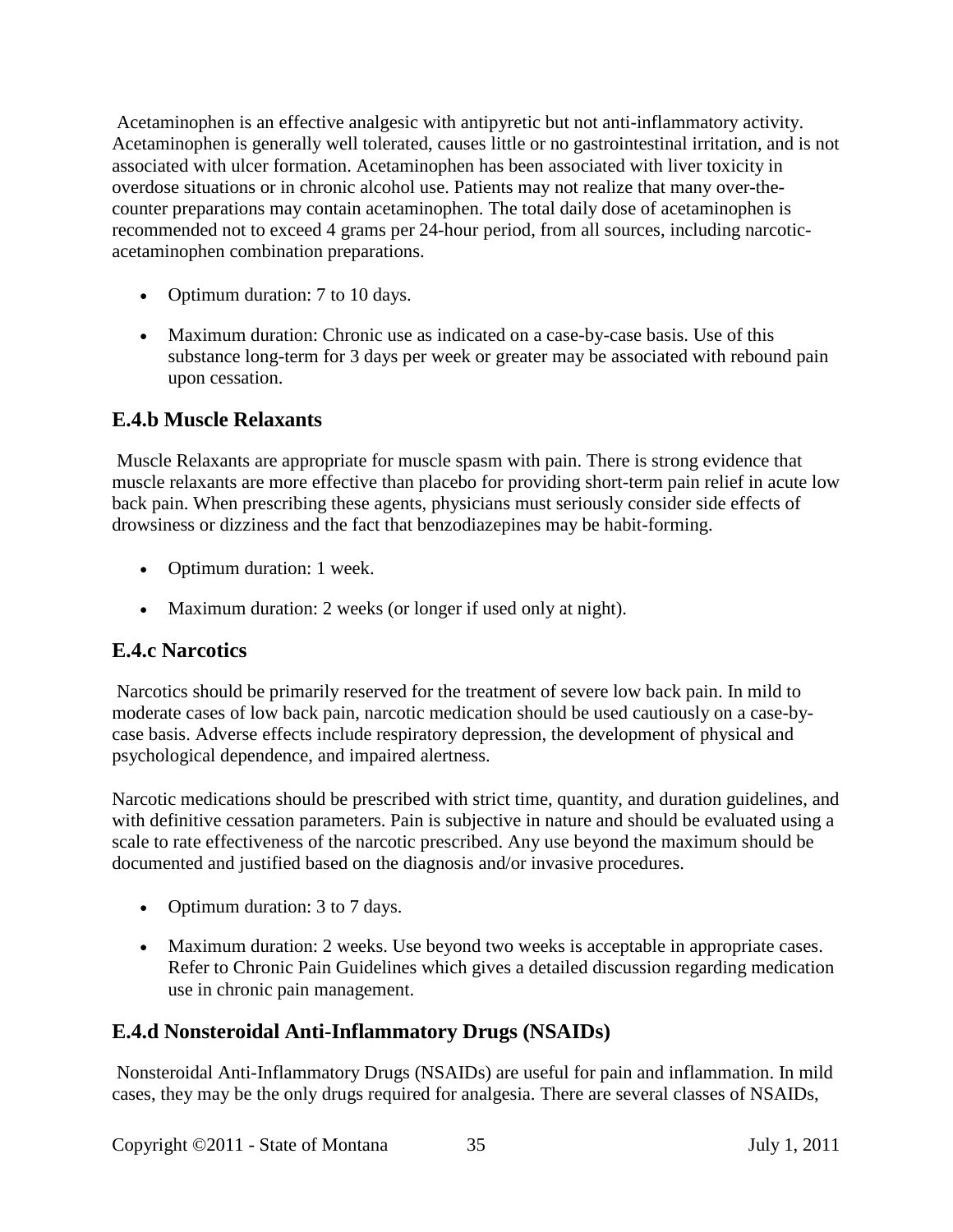and the response of the individual injured worker to a specific medication is unpredictable. For this reason, a range of NSAIDs may be tried in each case with the most effective preparation being continued. Patients should be closely monitored for adverse reactions. The US Food and Drug Administration advise that many NSAIDs may cause an increased risk of serious cardiovascular thrombotic events, myocardial infarction, and stroke, which can be fatal. Naproxen sodium does not appear to be associated with increased risk of vascular events. Administration of proton pump inhibitors, Histamine 2 Blockers or prostaglandin analog misoprostol along with these NSAIDs may reduce the risk of duodenal and gastric ulceration but do not impact possible cardiovascular complications. Due to the cross-reactivity between aspirin and NSAIDs, NSAIDs should not be used in aspirin-sensitive patients, and should be used with caution in all asthma patients. NSAIDs are associated with abnormal renal function, including renal failure, as well as, abnormal liver function. Certain NSAIDs may have interactions with various other medications. Individuals may have adverse events not listed above. Intervals for metabolic screening are dependent upon the patient's age, general health status and should be within parameters listed for each specific medication. Complete Blood Count (CBC), and liver and renal function should be monitored at least every six months in patients on chronic NSAIDs and initially when indicated.

#### **Non- selective Nonsteroidal Anti-Inflammatory Drugs**

Includes NSAIDs and acetylsalicylic acid (aspirin). Serious GI toxicity, such as bleeding, perforation, and ulceration can occur at any time, with or without warning symptoms in patients treated with traditional NSAIDs. Physicians should inform patients about the signs and/or symptoms of serious gastrointestinal toxicity and what steps to take if they occur. Anaphylactoid reactions may occur in patients taking NSAIDs. NSAIDs may interfere with platelet function. Fluid retention and edema have been observed in some patients taking NSAIDs.

- Optimal duration: 1 week
- Maximum duration: 1 year. Use of these substances long-term (3 days per week or greater) is associated with rebound pain upon cessation.

#### **Selective Cyclo-oxygenase-2 (COX-2) Inhibitors**

COX-2 inhibitors are more recent NSAIDs and differ in adverse side effect profiles from the traditional NSAIDs. The major advantages of selective COX-2 inhibitors over traditional NSAIDs are that they have less gastrointestinal toxicity and no platelet effects. COX-2 inhibitors can worsen renal function in patients with renal insufficiency, thus renal function may need monitoring.

COX-2 inhibitors should not be first-line for low risk patients who will be using an NSAID short term but are indicated in select patients for whom traditional NSAIDs are not tolerated. Serious upper GI adverse events can occur even in asymptomatic patients. Patients at high risk for GI bleed include those who use alcohol, smoke, are older than 65, take corticosteroids or anticoagulants, or have a longer duration of therapy. Celecoxib is contraindicated in sulfonamide allergic patients.

• Optimal duration: 7 to 10 days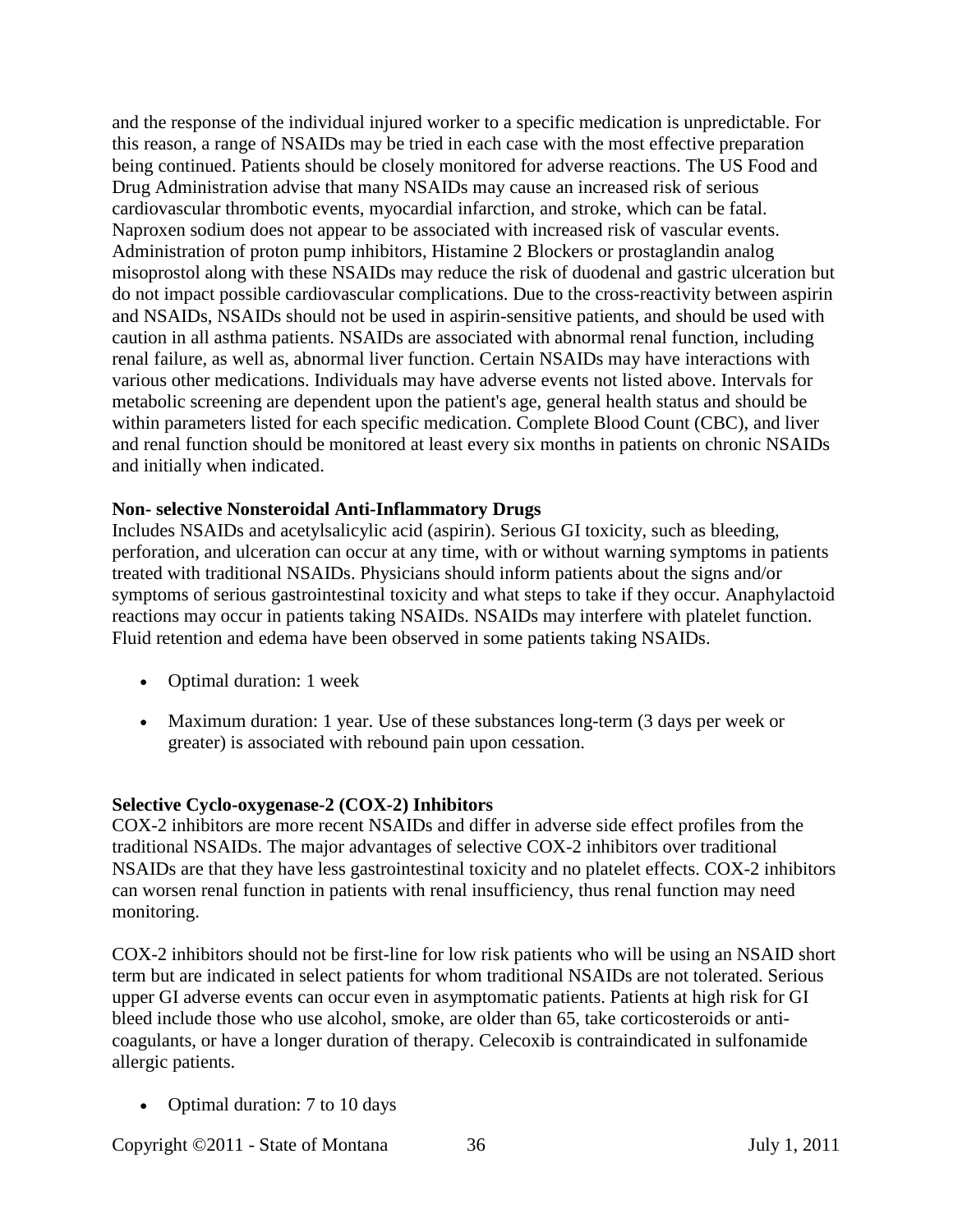• Maximum duration: Chronic use is appropriate in individual cases. Use of these substances long-term (3 days per week or greater) is associated with rebound pain upon cessation.

## **E.4.e Oral Steroids**

Oral Steroids have limited use but are accepted in cases requiring potent anti-inflammatory drug effect. There is no evidence supporting oral steroids for patients with low back pain with or without radiculopathy and are not recommended.

## **E.4.f Intravenous Steroids**

The risks of permanent neurological damage from acute spinal cord compression generally outweigh the risks of pharmacologic side effects of steroids in an emergent situation.

## **E.4.g Psychotropic/Anti-anxiety/Hypnotic Agents**

Psychotropic/Anti-anxiety/Hypnotic Agents may be useful for treatment of mild and chronic pain, dysesthesias, sleep disorders, and depression. Antidepressant medications, such as tricyclics and Selective Serotonin Reuptake Inhibitors (SSRIs), are useful for affective disorder and chronic pain management. Tricyclic antidepressant agents, in low dose, are useful for chronic pain but have more frequent side effects.

Anti-anxiety medications should generally be limited to short-term use. Combinations of the above agents may be useful.

As a general rule, physicians should access the patient's prior history of substance abuse or depression prior to prescribing any of these agents. Due to the habit-forming potential of the benzodiazepines and other drugs found in this class, they are not routinely recommended. Refer to the Chronic Pain Guidelines which give a detailed discussion regarding medication use in chronic pain management.

- Optimum duration: 1 to 6 months.
- Maximum duration: 6 to 12 months, with monitoring.

## **E.4.h Tramadol**

Tramadol is useful in relief of low back pain and has been shown to provide pain relief equivalent to that of commonly prescribed NSAIDs. Although Tramadol may cause impaired alertness, it is generally well tolerated, does not cause gastrointestinal ulceration, or exacerbate hypertension or congestive heart failure. Tramadol should be used cautiously in patients who have a history of seizures or who are taking medication that may lower the seizure threshold, such as monoamine oxidase (MAO) inhibitors, SSRIs, and tricyclic antidepressants. This medication has physically addictive properties and withdrawal may follow abrupt discontinuation and is not recommended for those with prior opioid addiction.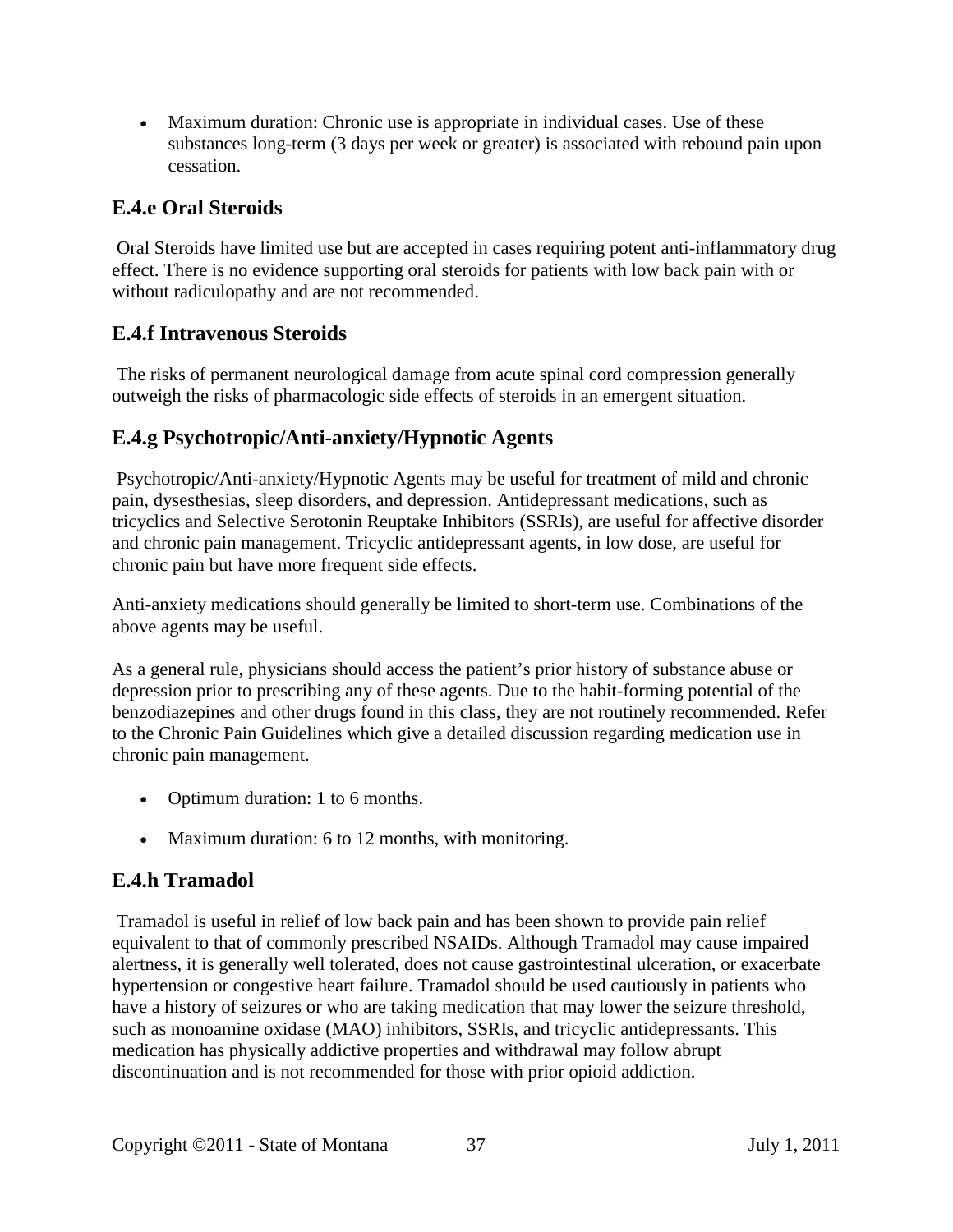- Optimum duration: 3 to 7 days.
- Maximum duration: 2 weeks. Use beyond 2 weeks is acceptable in appropriate cases.

## <span id="page-37-0"></span>**E5. Occupational Rehabilitation Programs**

#### **E.5.a Non-Interdisciplinary Programs**

These generally accepted programs are work-related, outcome-focused, individualized treatment programs. Objectives of the program include, but are not limited to, improvement of cardiopulmonary and neuromusculoskeletal functions (strength, endurance, movement, flexibility, stability, and motor control functions), patient education, and symptom relief. The goal is for patients to gain full or optimal function and return to work. The service may include the time-limited use of passive modalities with progression to active treatment and/or simulated/real work.

#### **Work Conditioning**

These programs are usually initiated once reconditioning has been completed but may be offered at any time throughout the recovery phase. Work conditioning should be initiated when imminent return of a patient to modified or full duty is not an option, but the prognosis for returning the patient to work at completion of the program is at least fair to good.

- Length of visit: 1 to 2 hours per day.
- Frequency: 2 to 5 visits per week
- Optimum duration: 2 to 4 weeks
- Maximum duration: 6 weeks. Participation in a program beyond six weeks must be documented with respect to need and the ability to facilitate positive symptomatic or functional gains.

#### **Work Simulation**

Work simulation is a program where an individual completes specific work-related tasks for a particular job and return to work. Use of this program is appropriate when modified duty can only be partially accommodated in the work place, when modified duty in the work place is unavailable, or when the patient requires more structured supervision. The need for work place simulation should be based upon the results of a Functional Capacity Evaluation and/or Jobsite Analysis.

- Length of visit: 2 to 6 hours per day
- Frequency: 2 to 5 visits per week
- Optimum duration: 2 to 4 weeks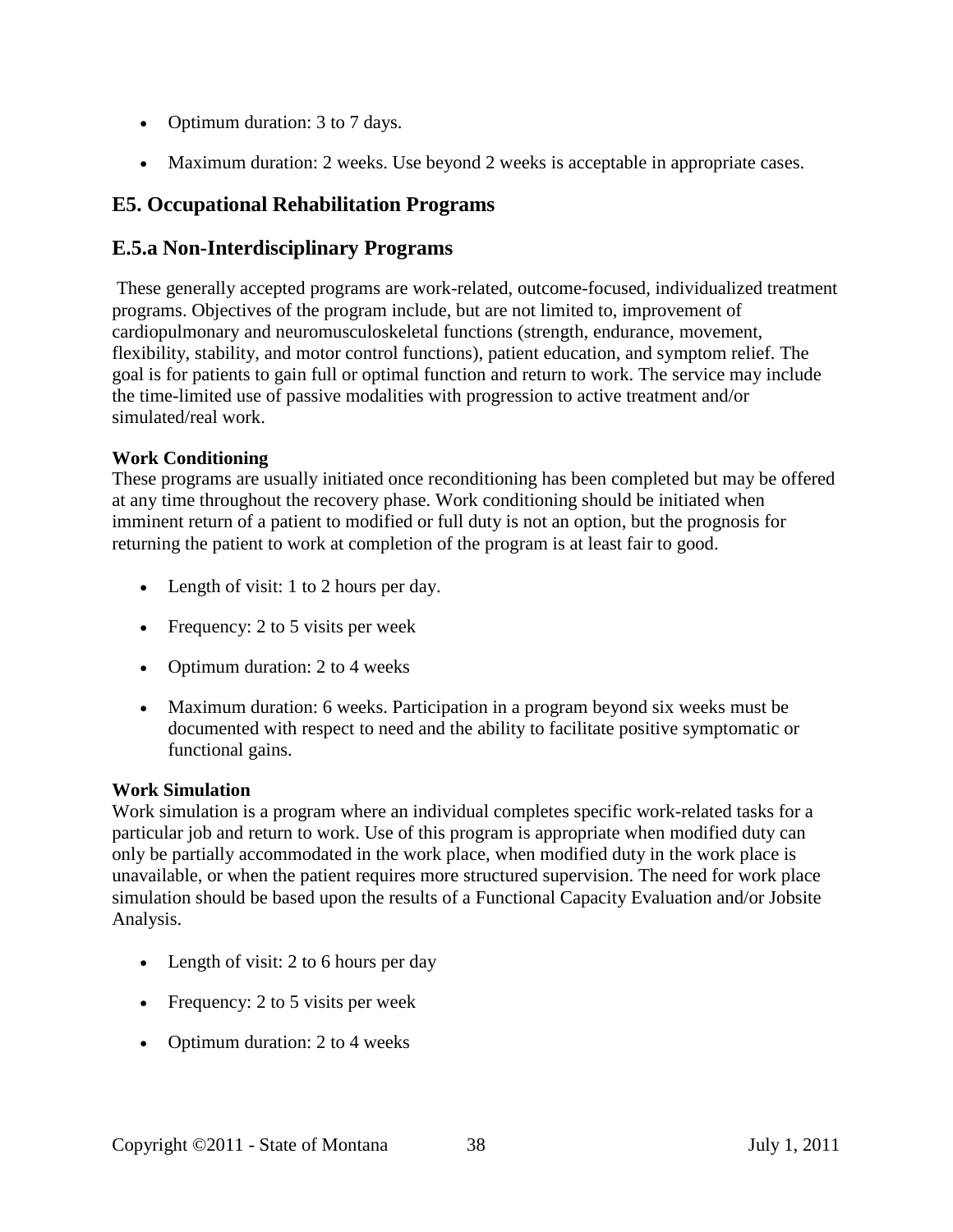• Maximum duration: 6 weeks. Participation in a program beyond six weeks must be documented with respect to need and the ability to facilitate positive symptomatic or functional gains.

## **E.5.b Interdisciplinary Programs**

Interdisciplinary programs are well-established treatment for patients with sub-acute and functionally impairing low back pain. They are characterized by a variety of disciplines that participate in the assessment, planning, and/or implementation of an injured worker's program with the goal for patients to gain full or optimal function and return to work. There should be close interaction and integration among the disciplines to ensure that all members of the team interact to achieve team goals. Programs should include cognitive-behavioral therapy as there is good evidence for its effectiveness in patients with chronic low back pain. These programs are for patients with greater levels of disability, dysfunction, de-conditioning and psychological involvement. For patients with chronic pain, refer to the Department's Chronic Pain Disorder Medical Treatment Guidelines.

## **E.5.b.i Work Hardening**

Work Hardening is an interdisciplinary program addressing a patient's employability and return to work. It includes a progressive increase in the number of hours per day that a patient completes work simulation tasks until the patient can tolerate a full workday. This is accomplished by addressing the medical, psychological, behavioral, physical, functional, and vocational components of employability and return-to-work.

This can include a highly structured program involving a team approach or can involve any of the components thereof. The interdisciplinary team should, at a minimum, be comprised of a qualified medical director who is board certified with documented training in occupational rehabilitation; team physicians having experience in occupational rehabilitation; occupational therapist; physical therapist; case manager; and psychologist. As appropriate, the team may also include: chiropractor, RN, vocational specialist or Certified Biofeedback Therapist.

- Length of visit: Up to 8 hours/day
- Frequency: 2 to 5 visits per week
- Optimum duration: 2 to 4 weeks
- Maximum duration: 6 weeks. Participation in a program beyond six weeks must be documented with respect to need and the ability to facilitate positive symptomatic or functional gains.

## **E.5.b.ii Spinal Cord Programs**

Spinal Cord Systems of Care provide coordinated, case-managed, and integrated service for people with spinal cord dysfunction, whether due to trauma or disease. The system includes an inpatient component in an organization licensed as a hospital and an outpatient component. Each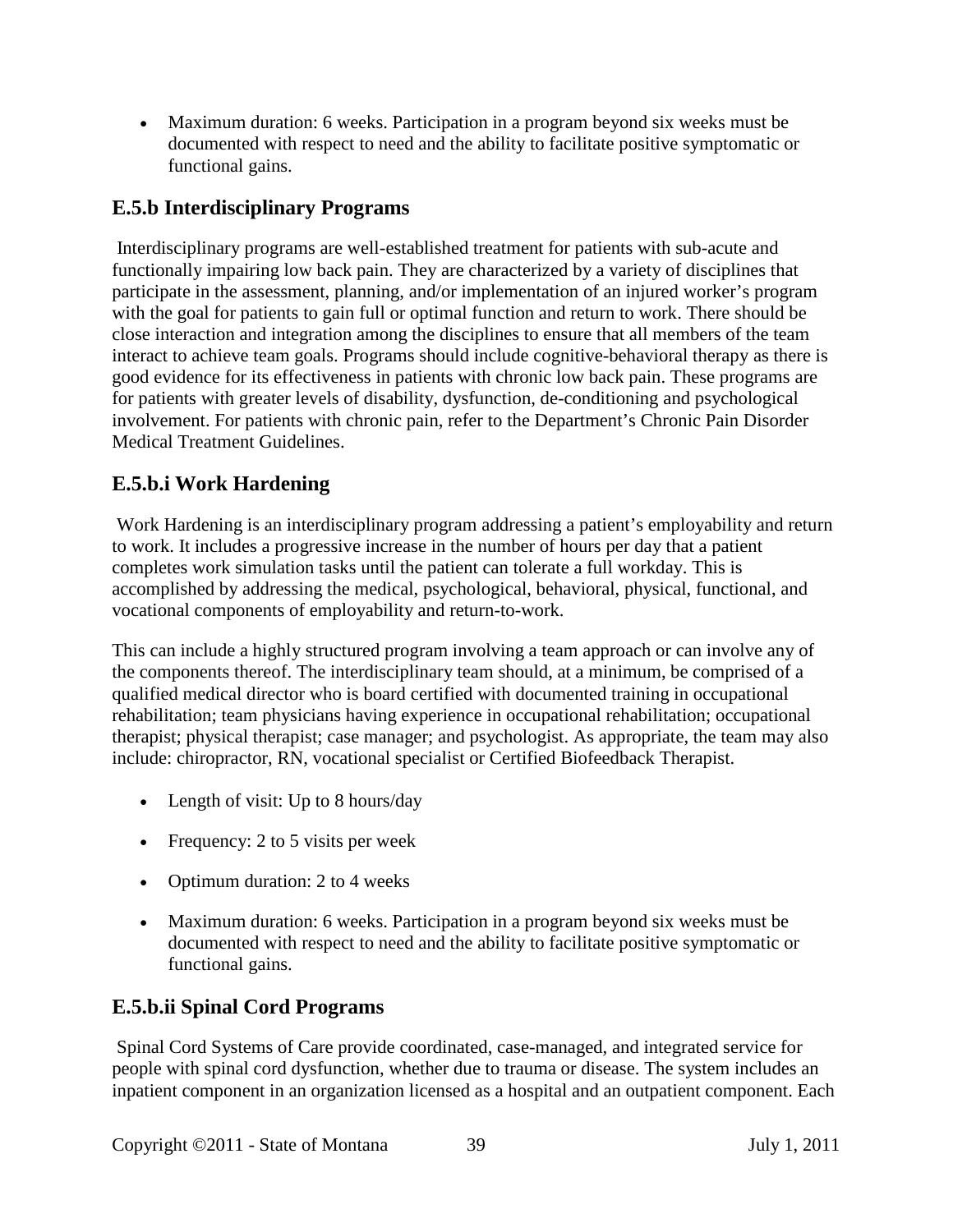component endorses the active participation and choice of the persons served throughout the entire program. The Spinal Cord System of Care also provides or formally links with key components of care that address the lifelong needs of the persons served.

This can include a highly structured program involving a team approach or can involve any of the components thereof. The interdisciplinary team should, at a minimum, be comprised of a qualified medical director who is board certified and trained in rehabilitation, a case manager, occupational therapy, physical therapy, psychologist, rehabilitation RN and MD, and therapeutic recreation specialist. As appropriate, the team may also include: rehabilitation counselor, respiratory therapist, social worker, or speech-language pathologist.

Timeframe durations for any spinal cord program should be determined based upon the extent of the patient's injury and at the discretion of the rehabilitation physician in charge.

## <span id="page-39-0"></span>**E6. Orthotics**

## **E.6.a Foot Orthoses and Inserts**

Foot Orthoses and Inserts are accepted interventions for spinal disorders that are due to aggravated mechanical abnormalities, such as leg length discrepancy, scoliosis, or lower extremity misalignment. Shoe insoles or inserts may be effective for patients with acute low back problems who stand for prolonged periods of time.

## **E.6.b Lumbar Support Devices**

Lumbar Support Devices include backrests for chairs and car seats. Lumbar supports may provide symptomatic relief of pain and movement reduction in cases of chronic low back problems.

## **E.6.c Lumbar Corsets and Back Belts**

There is insufficient evidence to support their use. They are an accepted treatment with limited application. The injured worker should be advised of the potential harm from using a lumbar support for a period of time greater than that which is prescribed. Harmful effects include deconditioning of the trunk musculature, skin irritation, and general discomfort.

## **E.6.d Lumbosacral Bracing**

Rigid bracing devices are well accepted and commonly used for post-fusion, scoliosis, and vertebral fractures.

## <span id="page-39-1"></span>**E.7 Patient Education**

No treatment plan is complete without addressing issues of individual and/or group patient education as a means of prolonging the beneficial effects of treatment, as well as facilitating selfmanagement of symptoms and injury prevention. The patient should be encouraged to take an active role in the establishment of functional outcome goals. They should be educated on their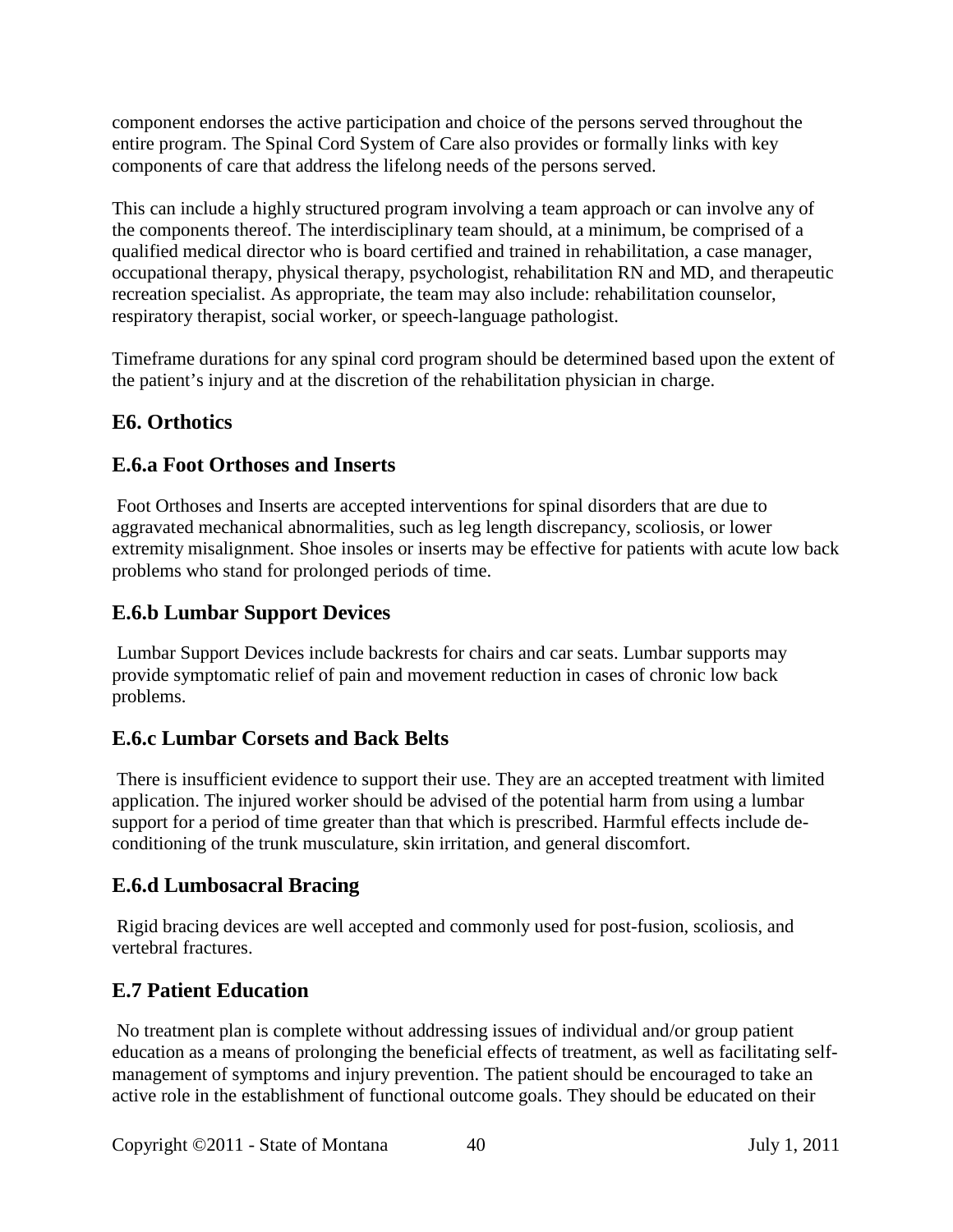specific injury, assessment findings, and plan of treatment. Instruction on proper body mechanics and posture, positions to avoid, self-care for exacerbation of symptoms, and home exercise should also be addressed.

- Time to produce effect: Varies with individual patient
- Frequency: Should occur at every visit.

## **E.7.a Back School**

Back schools are recommended for treatment of select patients with chronic but not acute or sub-acute LBP. Back schools have been used for almost 40 years for the rehabilitation of LBP patients. The more successful programs appear to have greater reliance on aerobic and endurance exercises and cognitive-behavioral principles than on education or flexibility exercises. There is moderate evidence suggesting that back schools have better short-term effects than other treatments for chronic LBP and that such schools are more effective in an occupational setting than in a non-occupational setting. Back schools are not invasive, have low risk of adverse effects, but are expensive and consequently should be used in select patients who are likely to both achieve benefits and adhere to the program components after discharge.

## <span id="page-40-0"></span>**E.8 Personality/Psychological/Psychosocial Intervention**

Psychosocial treatment is generally accepted, widely used, and well-established intervention. This group of therapeutic and diagnostic modalities includes, but is not limited to, individual counseling, group therapy, stress management, psychosocial crises intervention, hypnosis, and meditation. Any evaluation or diagnostic workup should clarify and distinguish between preexisting psychological conditions versus aggravated psychological conditions versus psychological conditions caused by occupational injury or disease. Psychosocial intervention is recommended as an important component in the total management program that should be implemented as soon as the problem is identified. There is some evidence that early cognitivebehavioral treatment reduces health care use in comparison to written information alone. This can be used alone, or in conjunction with other treatment modalities. Providers treating patients with chronic pain should refer to the Department's Chronic Pain Disorder Medical Treatment Guidelines.

- Time to produce effect: 2 to 4 weeks.
- Frequency: 1 to 3 times weekly for the first 4 weeks (excluding hospitalization, if required), decreasing to 1 to 2 times per week for the second month. Thereafter, 2 to 4 times monthly.
- Optimum duration: 6 weeks to 3 months
- Maximum Duration: 3 to 12 months. Counseling is not intended to delay but to enhance functional recovery. For select patients, longer supervised treatment may be required. If further counseling beyond 3 months is indicated, the authorized treating provider must document every 4 to 6 weeks during treatment what treatment is for pre-existing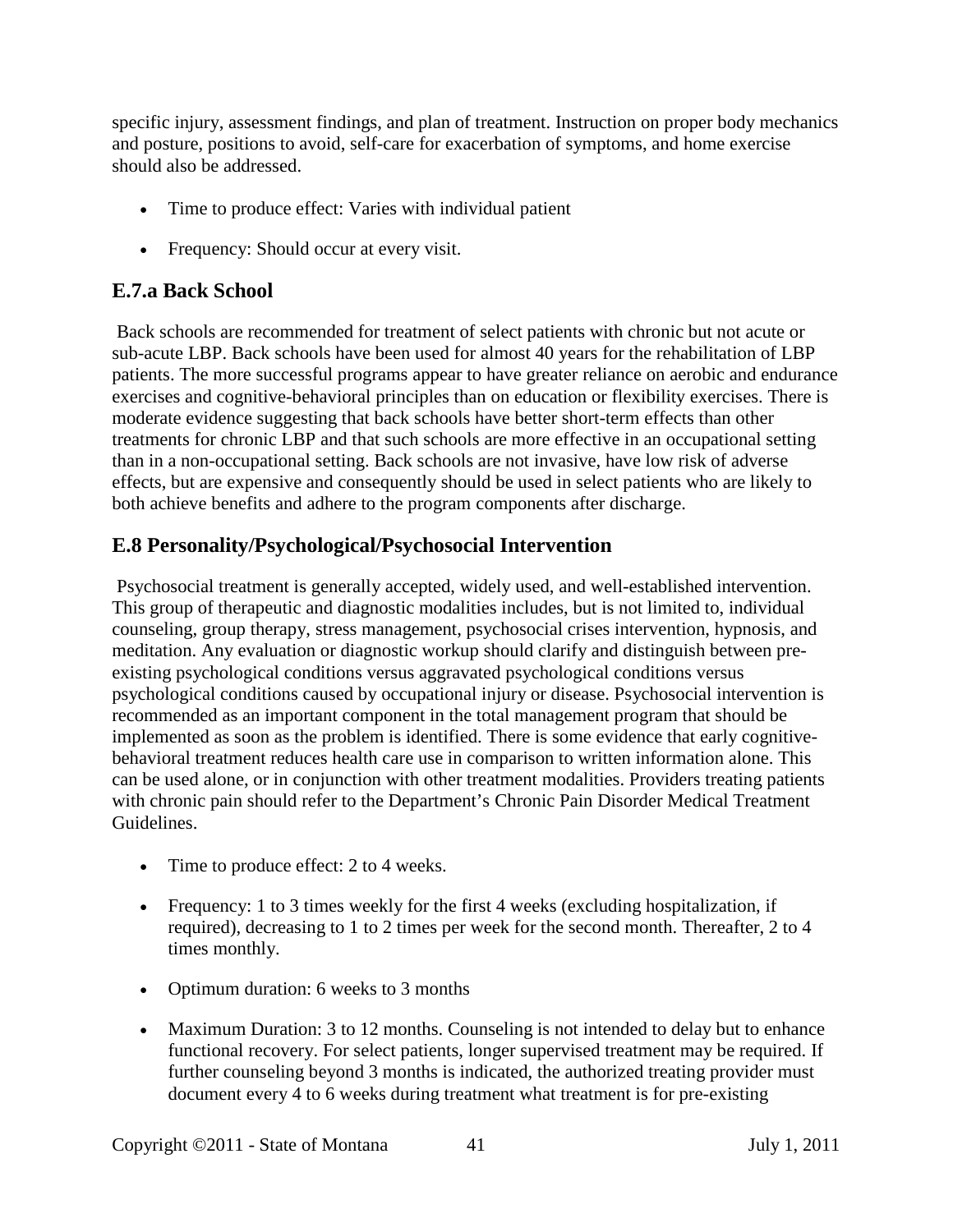psychological conditions versus aggravated psychological conditions versus psychological conditions caused by occupational injury or disease, as well as project a realistic functional prognosis.

## <span id="page-41-0"></span>**E.9 Restriction of Activities**

Continuation of normal daily activities is the recommendation for acute and chronic low back pain without neurologic symptoms. There is good evidence against the use of bed rest in cases without neurologic symptoms. Bed rest may lead to de-conditioning and impair rehabilitation. Complete work cessation should be avoided, if possible, since it often further aggravates the pain presentation. Modified return-to-work is almost always more efficacious and rarely contraindicated in the vast majority of injured workers with low back pain.

## <span id="page-41-1"></span>**E.10 Return to Work**

Early return-to-work should be a prime goal in treating occupational injuries given the poor return-to-work prognosis for an injured worker who has been out of work for more than six months. It is imperative that the patient be educated regarding the benefits of return-to-work, work restrictions, and follow-up if problems arise. When attempting to return a patient to work after a specific injury, clear objective restrictions of activity level should be made. An accurate job description with detailed physical duty restrictions is often necessary to assist the physician in making return-to-work recommendations. This may require a jobsite evaluation.

Employers should be prepared to offer transitional work. This may consist of temporary work in a less demanding position, return to the regular job with restrictions, or gradual return to the regular job. Company policies which encourage return-to-work with positive communication are most likely to have decreased worker disability.

Return-to-work is defined as any work or duty that the patient is able to perform safely. It may not be the patient's regular work. Due to the large spectrum of injuries of varying severity and varying physical demands in the work place, it is not possible to make specific return-to-work guidelines for each injury. Therefore, the Department recommends the following

#### **E.10.a Establishment of a Return-To-Work Status**

Ascertaining a return-to-work status is part of medical care, should be included in the treatment and rehabilitation plan, and addressed at every visit. A description of daily activity limitations is part of any treatment plan and should be the basis for restriction of work activities. In most nonsurgical cases, the patient should be able to return-to-work in some capacity or in an alternate position consistent with medical treatment within several days unless there are extenuating circumstances. Injuries requiring more than two weeks off work should be thoroughly documented.

#### **E.10.b Establishment of Activity Level Restrictions**

Communication is essential between the patient, employer, and provider to determine appropriate restrictions and return-to-work dates. It is the responsibility of the physician to

Copyright ©2011 - State of Montana 42 July 1, 2011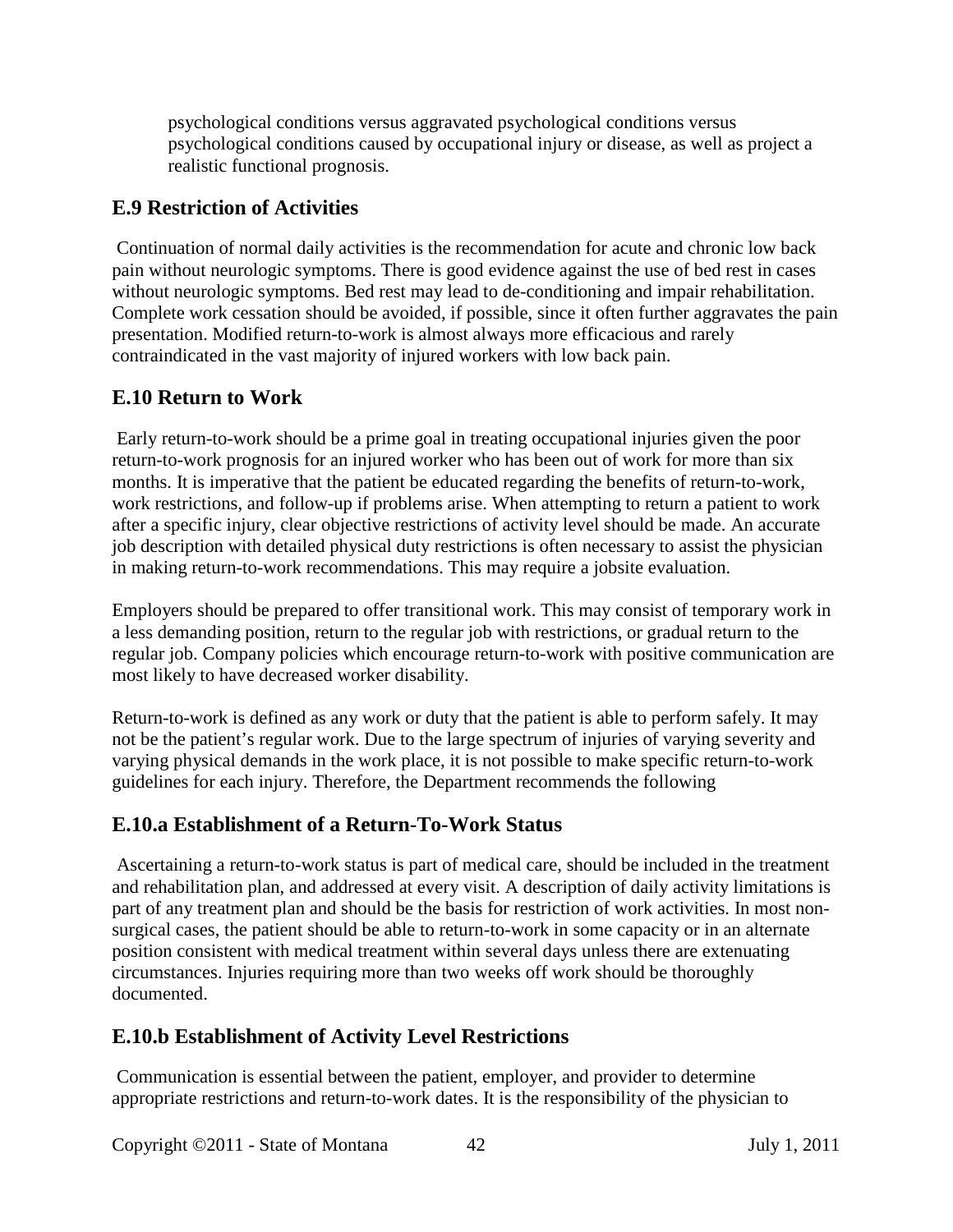provide clear concise restrictions, and it is the employer's responsibility to determine if temporary duties can be provided within the restrictions. For low back pain injuries, the following should be addressed when describing the patient's activity level:

- Lifting limits with the maximum amount of weight to be lifted. This may vary depending on the frequency of the lifting and/or the object height level. Pushing, pulling, as well as bending and twisting at the waist should be considered as well.
- Lower body postures such as squatting, kneeling, crawling, stooping, or climbing should include duration and frequency.
- Ambulatory level for distance, frequency, and terrain should be specified.
- Duration and frequency of sitting, standing, and walking should be delineated. Balance issues should also be considered in these determinations.
- Use of adaptive devices or equipment for proper office ergonomics to enhance capacities can be included.

## **E.10.c Compliance with Activity Restrictions**

In some cases, compliance with restriction of activity levels may require a complete jobsite evaluation, a functional capacity evaluation (FCE) or other special testing. Refer to the "Special Tests" section of this guideline.

## <span id="page-42-0"></span>**E11. Therapy - Active**

The following active therapies are widely used and accepted methods of care for a variety of work-related injuries. They are based on the philosophy that therapeutic exercise and/or activity are beneficial for restoring flexibility, strength, endurance, function, range of motion, and can alleviate discomfort. Active therapy requires an internal effort by the individual to complete a specific exercise or task. This form of therapy requires supervision from a therapist or medical provider such as verbal, visual, and/or tactile instruction(s). At times, the provider may help stabilize the patient or guide the movement pattern but the energy required to complete the task is predominately executed by the patient.

Patients should be instructed to continue active therapies at home as an extension of the treatment process in order to maintain improvement levels. Follow-up visits to reinforce and monitor progress and proper technique are recommended. Home exercise can include exercise with or without mechanical assistance or resistance and functional activities with assistive devices.

The active therapies described are listed in alphabetical order.

# **E.11.a Activities of Daily Living (ADL)**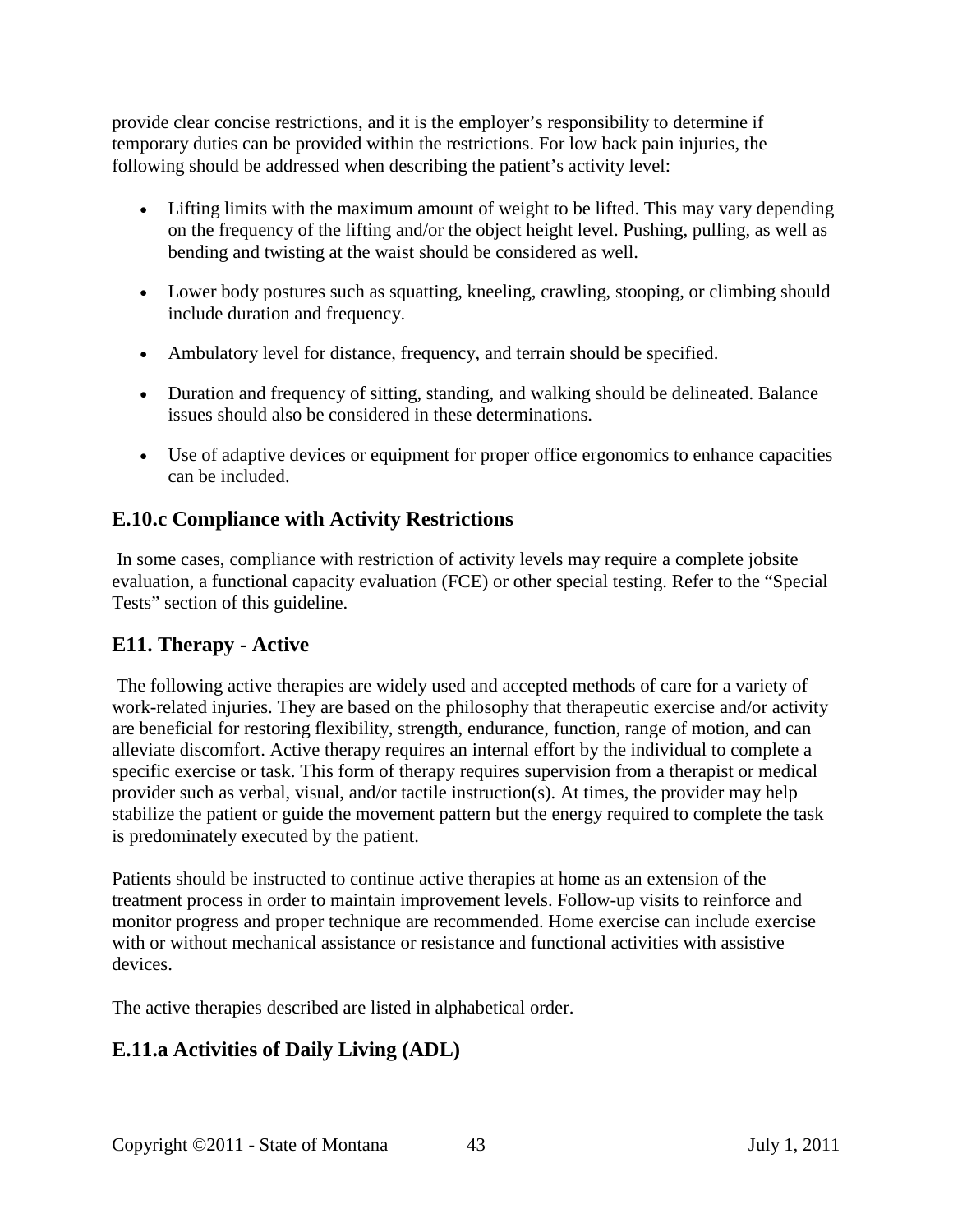Activities of Daily Living (ADL) are well-established interventions which involve instruction, active-assisted training, and/or adaptation of activities or equipment to improve a person's capacity in normal daily activities such as self-care, work re-integration training, homemaking, and driving.

- Time to produce effect: 4 to 5 treatments
- Frequency: 3 to 5 times per week
- Optimum duration: 4 to 6 weeks
- Maximum duration: 6 weeks

## **E.11.b Aquatic Therapy**

Aquatic Therapy is a well-accepted treatment which consists of the therapeutic use of aquatic immersion for therapeutic exercise to promote strengthening, core stabilization, endurance, range of motion, flexibility, body mechanics, and pain management. Aquatic therapy includes the implementation of active therapeutic procedures in a swimming or therapeutic pool. The water provides a buoyancy force that lessens the amount of force gravity applies to the body. The decreased gravity effect allows the patient to have a mechanical advantage and more likely have a successful trial of therapeutic exercise. The therapy may be indicated for individuals who:

- cannot tolerate active land-based or full-weight bearing therapeutic procedures
- require increased support in the presence of proprioceptive deficit;
- are at risk of compression fracture due to decreased bone density;
- have symptoms that are exacerbated in a dry environment;
- would have a higher probability of meeting active therapeutic goals than in a dry environment.

The pool should be large enough to allow full extremity range of motion and fully erect posture. Aquatic vests, belts and other devices can be used to provide stability, balance, buoyancy, and resistance.

- Time to produce effect: 4 to 5 treatments
- Frequency: 3 to 5 times per week
- Optimum duration: 4 to 6 weeks
- Maximum duration: 8 weeks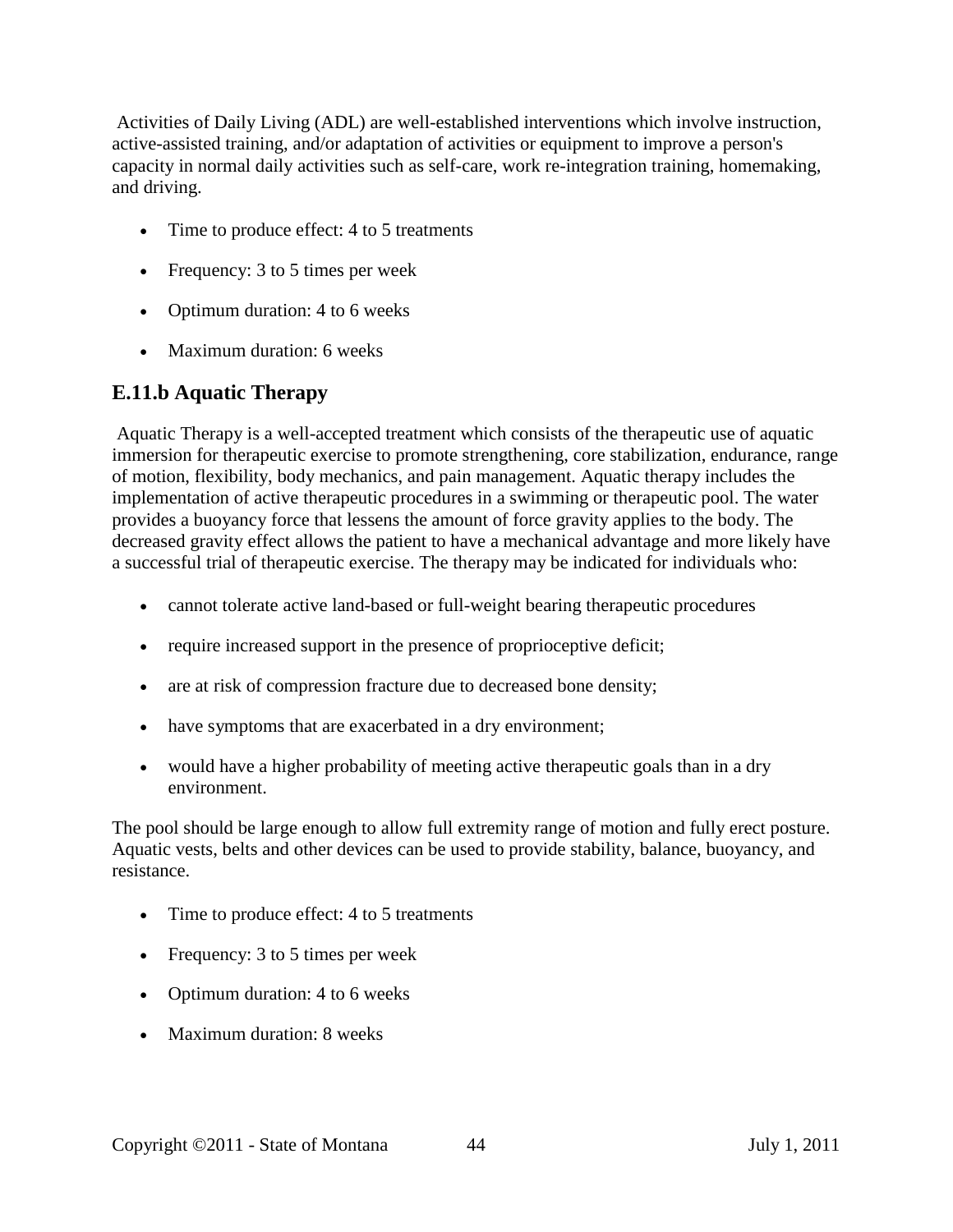A self-directed program is recommended after the supervised aquatics program has been established, or, alternatively a transition to a self-directed dry environment exercise program.

#### **E.11.c Functional Activities**

Functional Activities are well-established interventions which involve the use of therapeutic activity to enhance mobility, body mechanics, employability, coordination, balance, and sensory motor integration.

- Time to produce effect: 4 to 5 treatments
- Frequency: 3 to 5 times per week
- Optimum duration: 4 to 6 weeks
- Maximum duration: 6 weeks

## **E.11.d Functional Electrical Stimulation**

Functional Electrical Stimulation is an accepted treatment in which the application of electrical current to elicit involuntary or assisted contractions of atrophied and/or impaired muscles. It may be indicated for muscle atrophy due to radiculopathy.

- Time to produce effect: 2 to 6 treatments
- Frequency: 3 times per week
- Optimum duration: 8 weeks.
- Maximum duration: 8 weeks. If beneficial, provide with home unit.

#### **E.11.e Neuromuscular Re-education**

Neuromuscular Re-education is a generally accepted treatment. It is the skilled application of exercise with manual, mechanical, or electrical facilitation to enhance strength; movement patterns; neuromuscular response; proprioception, kinesthetic sense, coordination; education of movement, balance, and posture. Indications include the need to promote neuromuscular responses through carefully timed proprioceptive stimuli, to elicit and improve motor activity in patterns similar to normal neurologically developed sequences, and improve neuromotor response with independent control.

- Time to produce effect: 2 to 6 treatments
- Frequency: 3 times per week
- Optimum duration: 4 to 8 weeks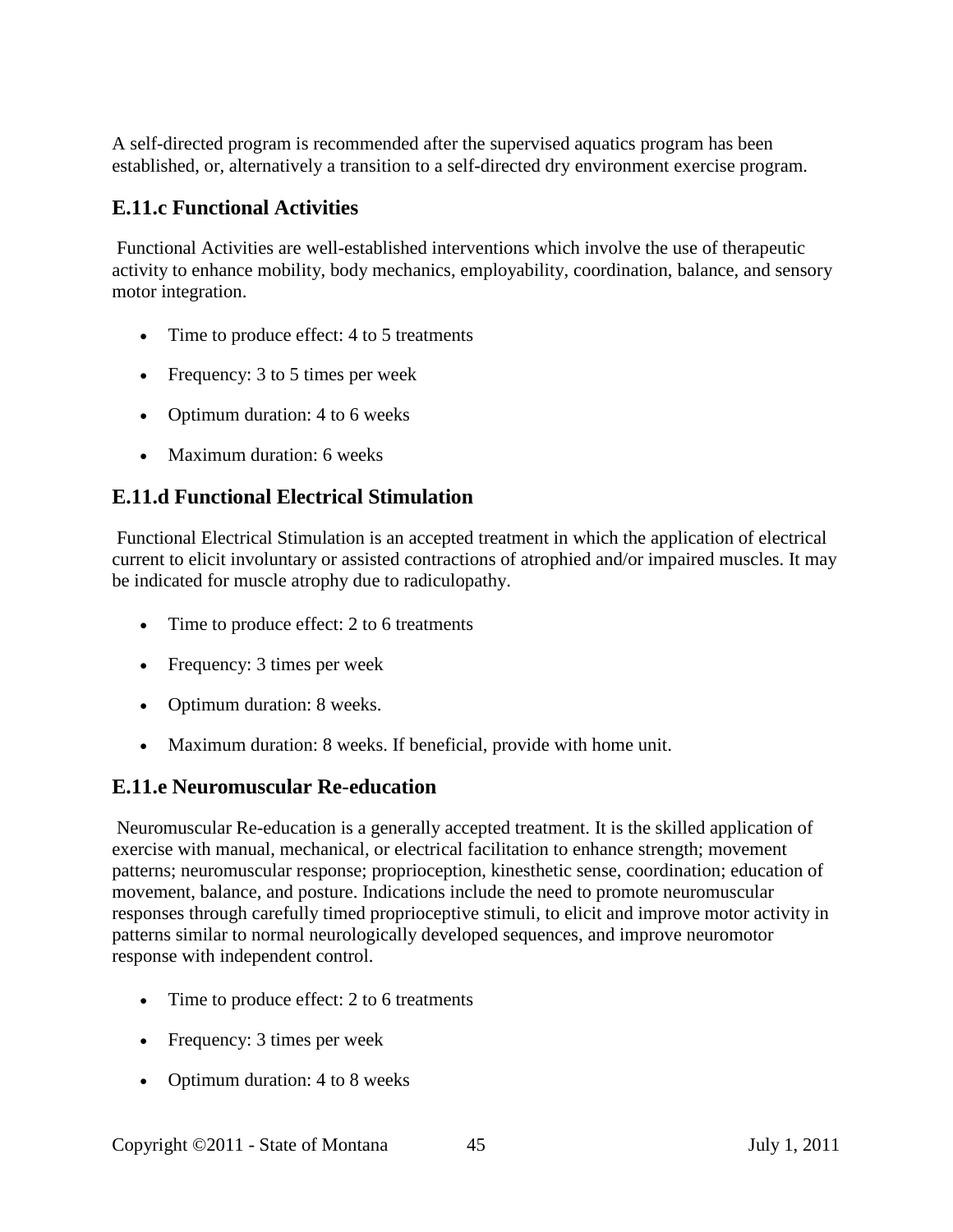• Maximum duration: 8 weeks

## **E.11. f Spinal Stabilization**

Spinal Stabilization is a generally well-accepted treatment. The goal of this therapeutic program is to strengthen the spine in its neural and anatomic position. The stabilization is dynamic which allows whole body movements while maintaining a stabilized spine. It is the ability to move and function normally through postures and activities without creating undue vertebral stress.

- Time to produce effect: 4 to 8 treatments
- Frequency: 3 to 5 times per week
- Optimum duration: 4 to 8 weeks
- Maximum duration: 8 weeks

## **E.11.g Therapeutic Exercise**

Therapeutic Exercise is a generally well-accepted treatment. Therapeutic exercise, with or without mechanical assistance or resistance, may include isoinertial, isotonic, isometric and isokinetic types of exercises. Indications include the need for cardiovascular fitness, reduced edema, improved muscle strength, improved connective tissue strength and integrity, increased bone density, promotion of circulation to enhance soft tissue healing, improvement of muscle recruitment, improved proprioception, and coordination, increased range of motion. Therapeutic exercises are used to promote normal movement patterns, and can also include complementary/alternative exercise movement therapy (with oversight of a physician or appropriate healthcare professional).

There is some evidence to support the effectiveness of yoga therapy in alleviating symptoms and decreasing medication use in uncomplicated low back pain.

- Time to produce effect: 2 to 6 treatments
- Frequency: 3 to 5 times per week
- Optimum duration: 4 to 8 weeks
- <span id="page-45-0"></span>• Maximum duration: 8 weeks

#### **E.12 Therapy** - **Passive**

Most of the following passive therapies and modalities are generally accepted methods of care for a variety of work-related injuries. Passive therapy includes those treatment modalities that do not require energy expenditure on the part of the patient. They are principally effective during the early phases of treatment and are directed at controlling symptoms such as pain, inflammation and swelling and to improve the rate of healing soft tissue injuries. They should be used adjunctively with active therapies such as postural stabilization and exercise programs to

Copyright ©2011 - State of Montana 46 July 1, 2011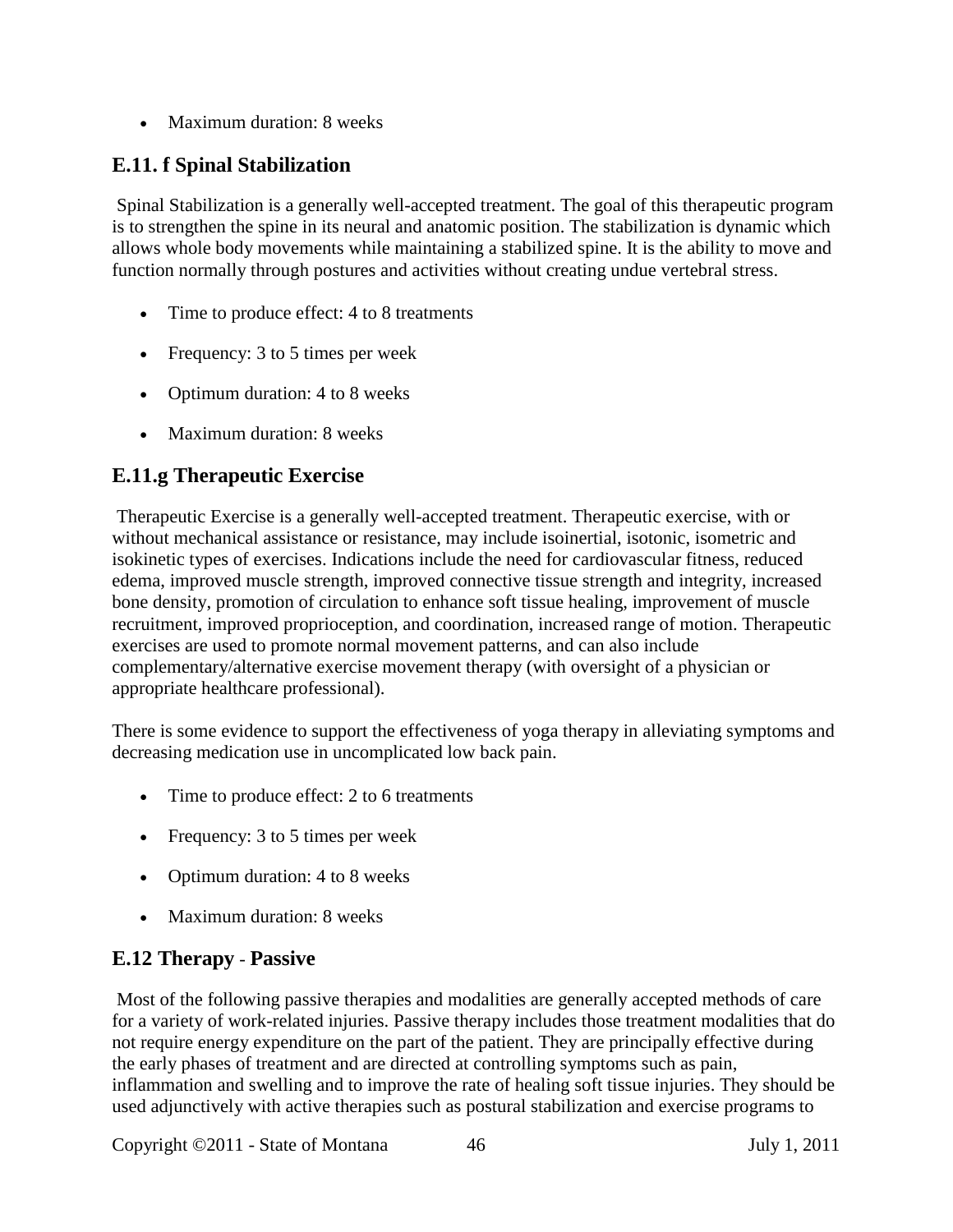help control swelling, pain, and inflammation during the active rehabilitation process. Please refer to Section B. 4. General Guideline Principles, Active Interventions. Passive therapies may be used intermittently as a therapist deems appropriate or regularly if there are specific goals with objectively measured functional improvements during treatment.

On occasion, specific diagnoses and post-surgical conditions may warrant durations of treatment beyond those listed as "maximum." factors such as exacerbation of symptoms, re-injury, interrupted continuity of care, and comorbidities may also extend durations of care. Specific goals with objectively measured functional improvement during treatment must be cited to justify extended durations of care. It is recommended that, if no functional gain is observed after the number of treatments under "time to produce effect" have been completed, alternative treatment interventions, further diagnostic studies, or further consultations should be pursued.

The passive therapies described are listed in alphabetical order.

# **E.12.a Electrical Stimulation (Unattended)**

Electrical Stimulation (Unattended) is an accepted treatment. Once applied, unattended electrical stimulation requires minimal on-site supervision by the physical therapist, occupational therapist, or other provider. Indications include pain, inflammation, muscle spasm, atrophy, decreased circulation, and the need for osteogenic stimulation. A home unit should be purchased if treatment is effective and frequent use is recommended.

- Time to produce effect: 2 to 4 treatments
- Frequency: Varies, depending upon indication, between 2 to 3 times/day to 1 time/week. Home unit should be purchased if treatment is effective and frequent use is recommended.
- Optimum duration: 4 treatments for clinic use
- Maximum duration: 8 treatments for clinic use

#### **E.12.b Iontophoresis**

Iontophoresis is an accepted treatment which consists of the transfer of medication, including, but not limited to, steroidal anti-inflammatories and anesthetics, through the use of electrical stimulation. Indications include pain (Lidocaine), inflammation (hydrocortisone, salicylate), edema (mecholyl, hyaluronidase, salicylate), ischemia (magnesium, mecholyl, iodine), muscle spasm (magnesium, calcium), calcific deposits (acetate), scars, and keloids (sodium chloride, iodine, acetate). There is no proven benefit for this therapy in the low back.

- Time to produce effect: 1 to 4 treatments
- Frequency: 3 times per week with at least 48 hours between treatments
- Optimum duration: 4 to 6 weeks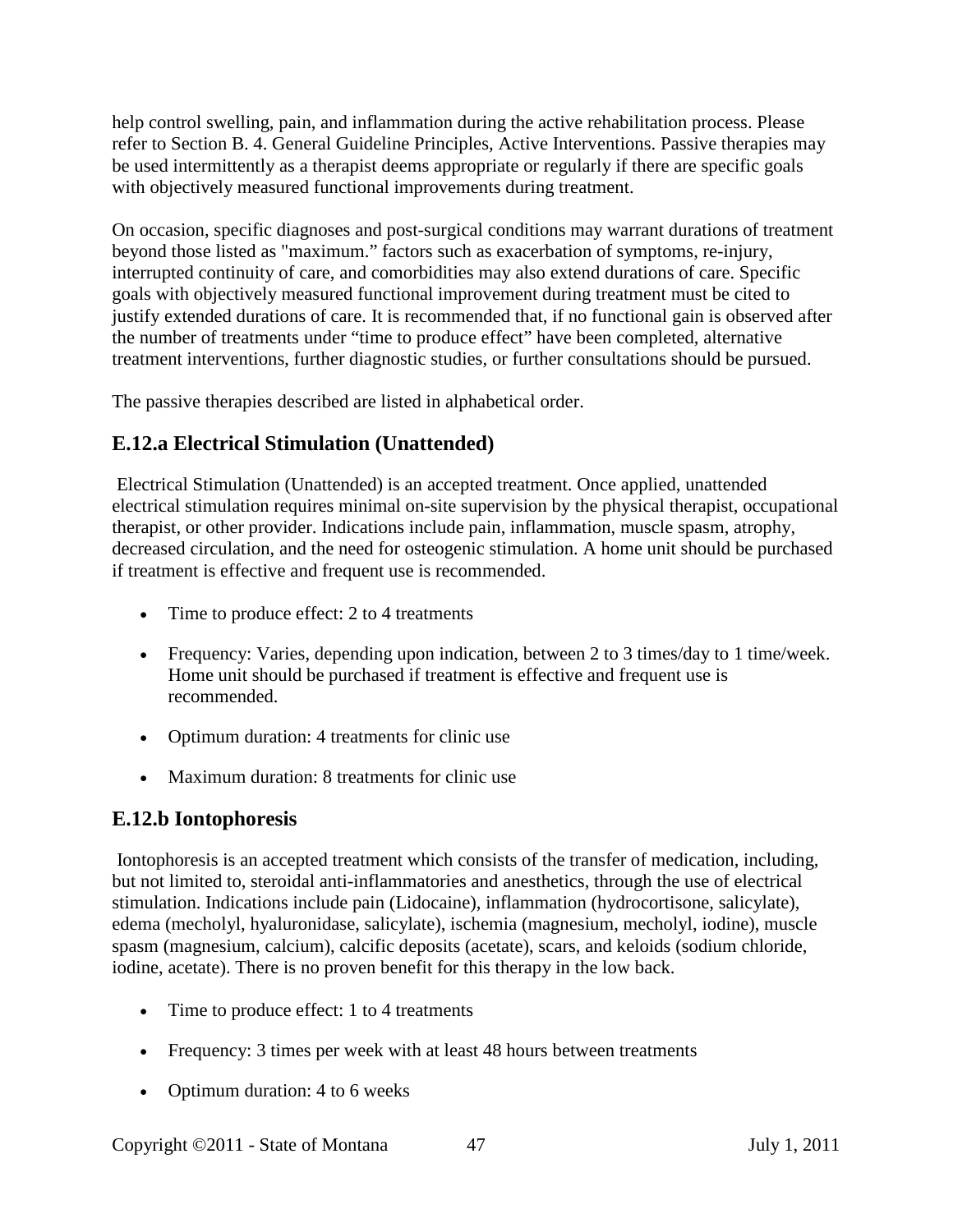• Maximum duration: 6 weeks

## **E.12.c Manipulation**

Manipulation is generally accepted, well-established and widely used therapeutic intervention for low back pain. Manipulative Treatment (not therapy) is defined as the therapeutic application of manually guided forces by an operator to improve physiologic function and/or support homeostasis that has been altered by the injury or occupational disease, and has associated clinical significance.

High velocity, low amplitude (HVLA) technique, chiropractic manipulation, osteopathic manipulation, muscle energy techniques, counter strain, and non-force techniques are all types of manipulative treatment. This may be applied by osteopathic physicians (D.O.), chiropractors (D.C.), properly trained physical therapists (P.T.), properly trained occupational therapists (O.T.), or properly trained medical physicians. Under these different types of manipulation exist many subsets of different techniques that can be described as a) direct- a forceful engagement of a restrictive/pathologic barrier, b) indirect- a gentle/non-forceful disengagement of a restrictive/pathologic barrier, c) the patient actively assists in the treatment and d) the patient relaxing, allowing the practitioner to move the body tissues. When the proper diagnosis is made and coupled with the appropriate technique, manipulation has no contraindications and can be applied to all tissues of the body. Pre-treatment assessment should be performed as part of each manipulative treatment visit to ensure that the correct diagnosis and correct treatment is employed.

High velocity, low amplitude (HVLA) manipulation is performed by taking a joint to its end range of motion and moving the articulation into the zone of accessory joint movement, well within the limits of anatomical integrity. There is good scientific evidence to suggest that HVLA manipulation can be helpful for patients with acute low back pain problems without radiculopathy when used within the first 4 to 6 weeks of symptoms. Although the evidence for sub-acute and chronic low back pain and low back pain with radiculopathy is less convincing, it is a generally accepted and well-established intervention for these conditions. Indications for manipulation include joint pain, decreased joint motion, and joint adhesions. Contraindications to HVLA manipulation include joint instability, fractures, severe osteoporosis, infection, metastatic cancer, active inflammatory arthritides, aortic aneurysm, and signs of progressive neurologic deficits.

- Time to produce effect for all types of manipulative treatment: 1 to 6 treatments.
- Frequency: Up to 3 times per week for the first 4 weeks as indicated by the severity of involvement and the desired effect, then up to 2 treatments per week for the next 4 weeks. For further treatments, twice per week or less to maintain function.
- Optimum duration: 8 to 12 weeks
- Maximum duration: 3 months. Extended durations of care beyond what is considered "maximum" may be necessary in cases of re-injury, interrupted continuity of care,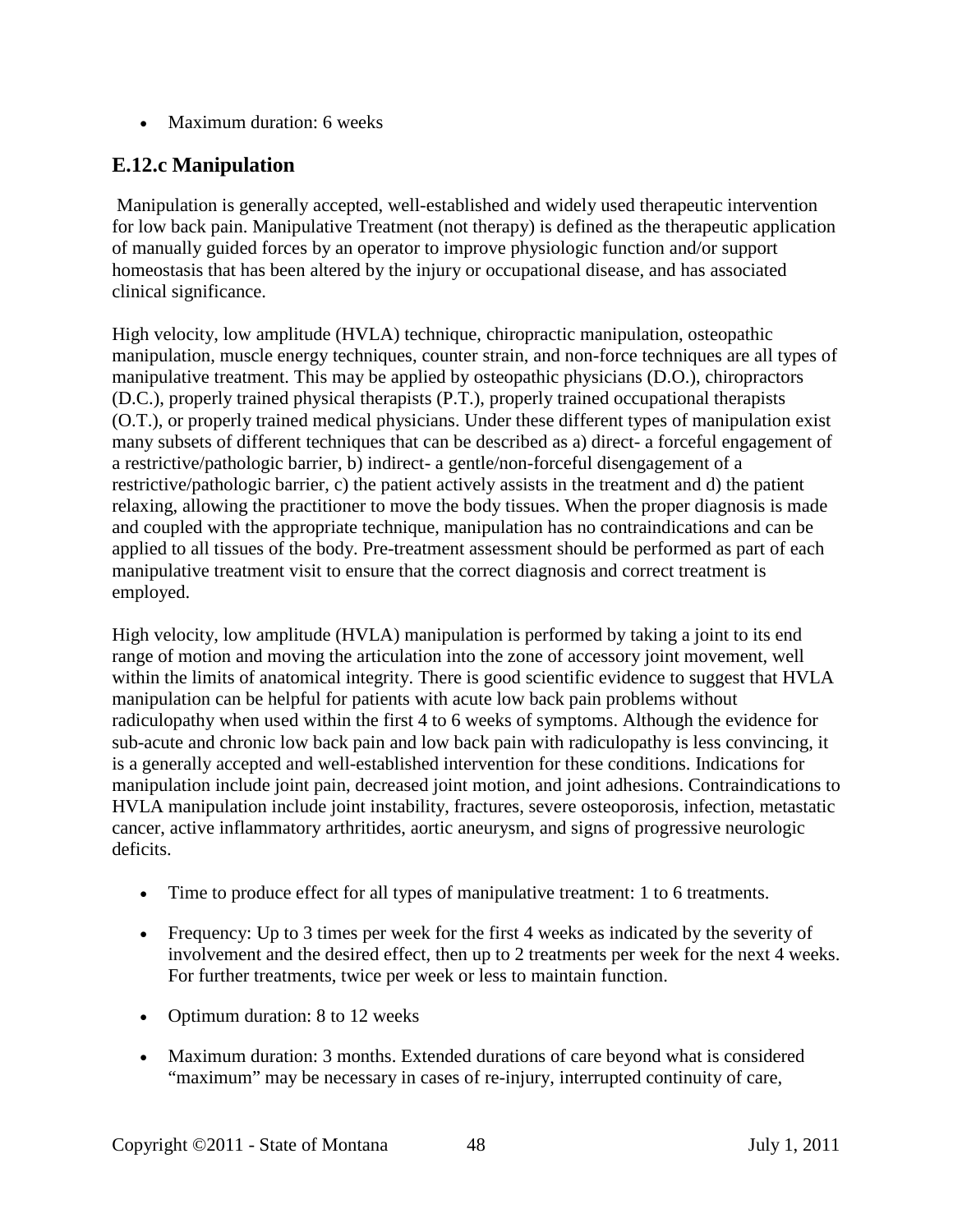exacerbation of symptoms, and in those patients with comorbidities. Refer to the Chronic Pain Guidelines for care beyond 3 months.

## **E.12.d Manipulation under General Anesthesia (MUA)**

Manipulation under General Anesthesia (MUA) refers to manual manipulation of the lumbar spine in combination with the use of a general anesthetic or conscious sedation. It is intended to improve the success of manipulation when pain, muscle spasm, guarding, and fibrosis appear to be limiting its application in patients otherwise suitable for their use. There have been no high quality studies to justify its benefits given the risks of general anesthetic and conscious sedation. It is not recommended.

## **E.12.e Manipulation under Joint Anesthesia (MUJA)**

Manipulation under Joint Anesthesia (MUJA) refers to manipulation of the lumbar spine in combination with a fluoroscopically guided injection of anesthetic with or without corticosteroid agents into the facet joint at the level being manipulated. There are no controlled clinical trials to support its use. It is not recommended.

#### **E.12.f Massage - Manual or Mechanical**

Massage - Manual or Mechanical Massage is manipulation of soft tissue with broad ranging relaxation and circulatory benefits. This may include stimulation of acupuncture points and acupuncture channels (acupressure), application of suction cups and techniques that include pressing, lifting, rubbing, pinching of soft tissues by, or with, the practitioner's hands. Indications include edema (peripheral or hard and non-pliable edema), muscle spasm, adhesions, the need to improve peripheral circulation and range of motion, or to increase muscle relaxation and flexibility prior to exercise.

In sub-acute low back pain populations there is good evidence that massage can increase function when combined with exercise and patient education. Some studies have demonstrated a decrease in provider visits and pain medication use with combined therapy. One study indicated improved results with acupressure massage. It is recommended that all massage be performed by trained, experienced therapists and be accompanied by an active exercise program and patient education. In contrast to the sub-acute population, massage is a generally accepted treatment for the acute low back pain population, although no studies have demonstrated its efficacy for this set of patients.

- Time to produce effect: Immediate
- Frequency: 1 to 2 times per week
- Optimum duration: 6 weeks
- Maximum duration: 2 months

## **E.12.g Mobilization (Joint)**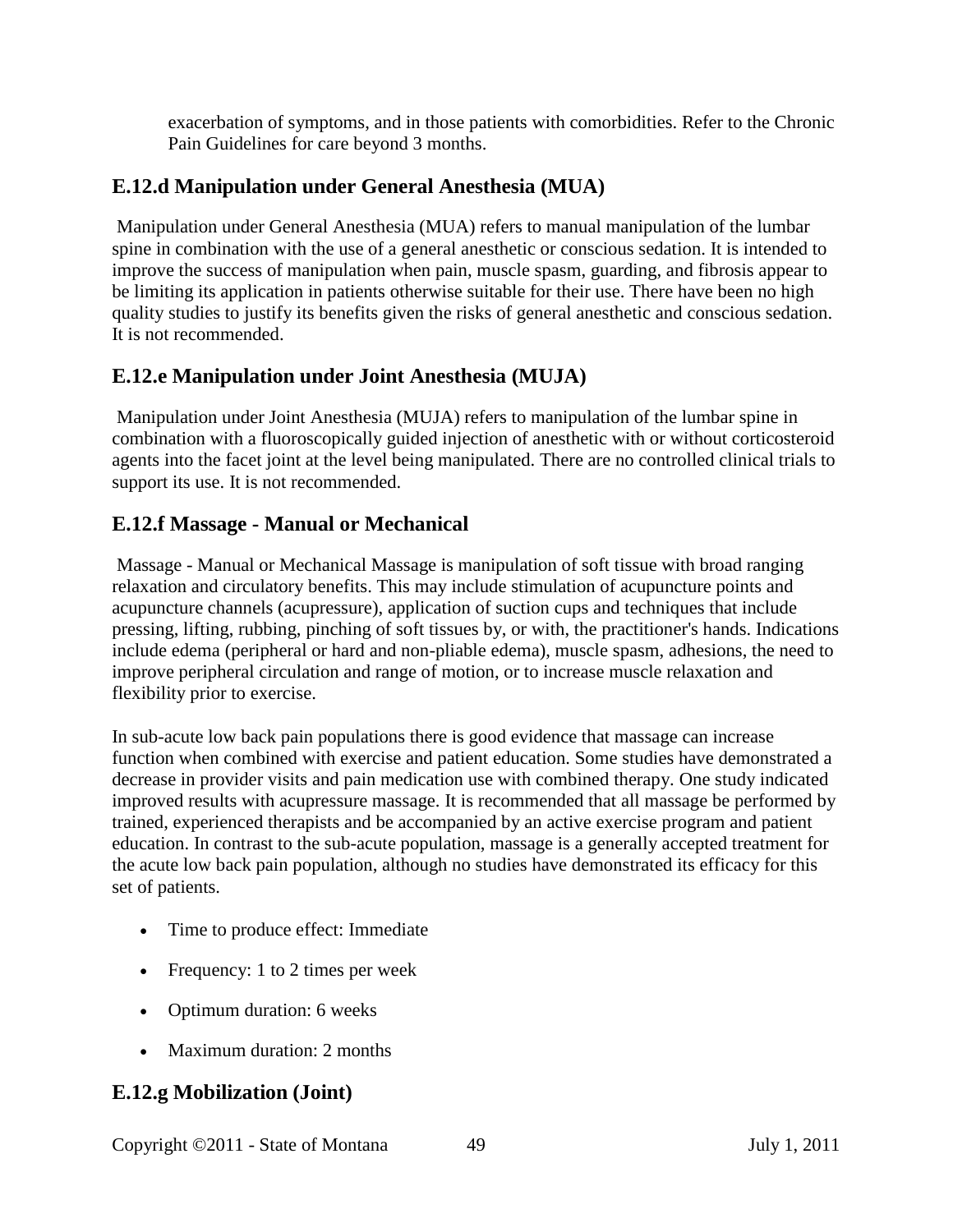Mobilization (Joint) is a generally well-accepted treatment. Mobilization is passive movement involving oscillatory motions to the vertebral segment(s). The passive mobility is performed in a graded manner (I, II, III, IV, or V), which depicts the speed and depth of joint motion during the maneuver. For further discussion on Level V joint mobilization please see section on HVLA manipulation [Refer to section 12. d.]. It may include skilled manual joint tissue stretching. Indications include the need to improve joint play, segmental alignment, improve intracapsular arthrokinematics, or reduce pain associated with tissue impingement. Mobilization should be accompanied by active therapy. For Level V mobilization contraindications include joint instability, fractures, severe osteoporosis, infection, metastatic cancer, active inflammatory arthritides, aortic aneurysm, and signs of progressive neurologic deficits.

- Time to produce effect: 6 to 9 treatments
- Frequency: Up to 3 times per week
- Optimum duration: 4 to 6 weeks
- Maximum duration: 6 weeks

## **E.12.h Mobilization (Soft Tissue)**

Mobilization (Soft Tissue) is a generally well-accepted treatment. Mobilization of soft tissue is the skilled application of muscle energy, strain/counter strain, myofascial release, manual trigger point release, and manual therapy techniques designed to improve or normalize movement patterns through the reduction of soft tissue pain and restrictions. These can be interactive with the patient participating or can be with the patient relaxing and letting the practitioner move the body tissues. Indications include muscle spasm around a joint, trigger points, adhesions, and neural compression. Mobilization should be accompanied by active therapy.

- Time to produce effect: 4 to 9 treatments
- Frequency: Up to 3 times per week
- Optimum duration: 4 to 6 weeks
- Maximum duration: 6 weeks

## **E.12.i Reflexology**

Reflexology is a treatment that focuses on massage of reflex points which are believed to be linked to physiological responses and healing of other tissues including those in the back. Reflexology has not been shown to be efficacious for the treatment of chronic LBP and is not recommended.

## **E.12.j Neuroreflexotherapy**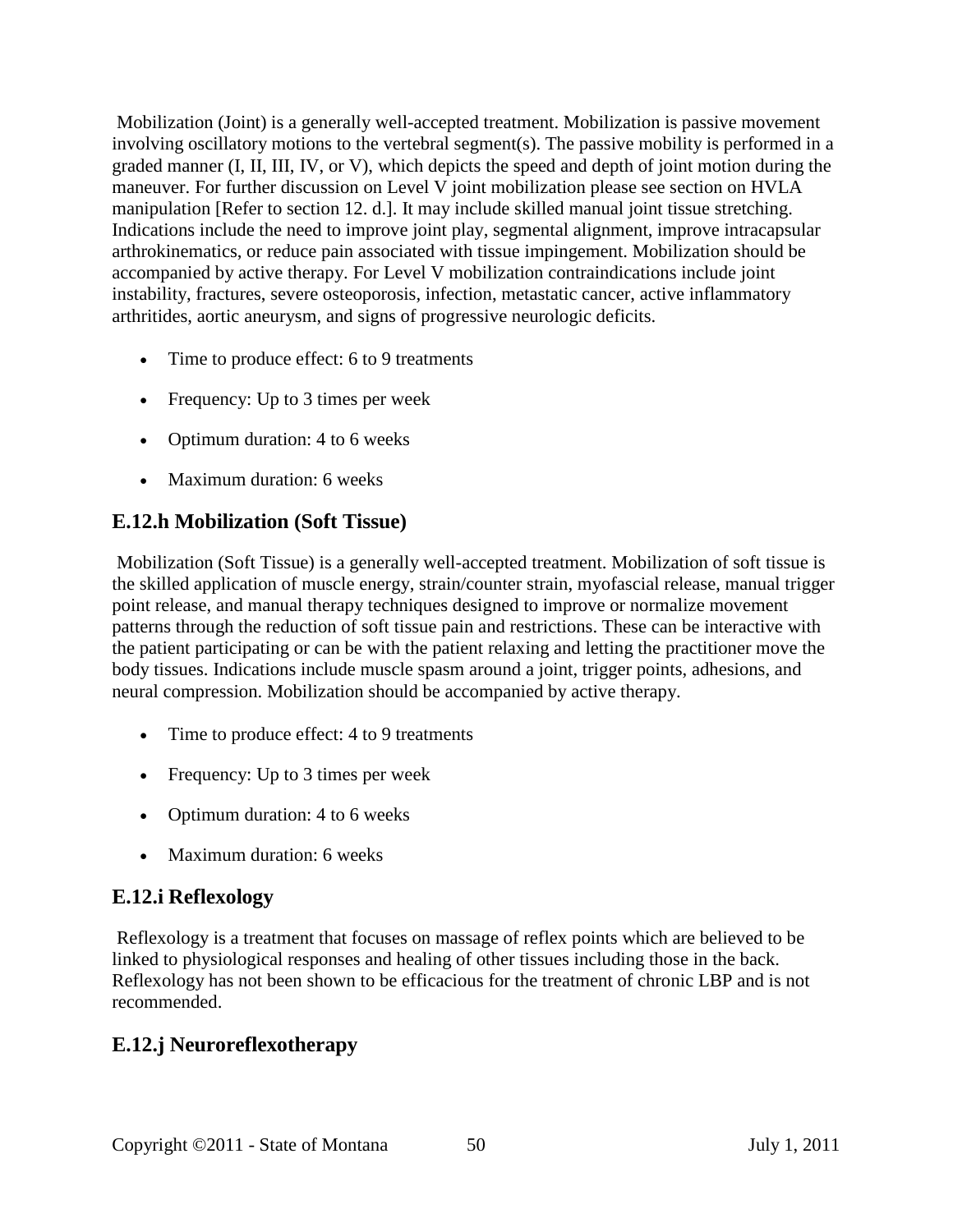Neuroreflexotherapy is recommended for the treatment of moderate to severe chronic LBP in patients who have failed management with NSAIDs, progressive aerobic exercise program or other exercises, or manipulation.

## **E.12.k Short-Wave Diathermy**

Short-Wave Diathermy is an accepted treatment which involves the use of equipment that exposes soft tissue to a magnetic or electrical field. Indications include enhanced collagen extensibility before stretching, reduced muscle guarding, reduced inflammatory response, and enhanced re-absorption of hemorrhage/hematoma or edema.

- Time to produce effect: 2 to 4 treatments
- Frequency: 2 to 3 times per week up to 3 weeks
- Optimum duration: 3 to 5 weeks
- Maximum duration: 5 weeks

## **E.12.l Superficial Heat and Cold Therapy (excluding Infrared Therapy)**

Superficial Heat and Cold Therapy (excluding Infrared Therapy) is a generally accepted treatment. Superficial heat and cold are thermal agents applied in various manners that lower or raise the body tissue temperature for the reduction of pain, inflammation, and/or effusion resulting from injury or induced by exercise. Includes application of heat just above the surface of the skin at acupuncture points. Indications include acute pain, edema and hemorrhage, need to increase pain threshold, reduce muscle spasm, and promote stretching/flexibility. Cold and heat packs can be used at home as an extension of therapy in the clinic setting.

- Time to produce effect: Immediate
- Frequency: 2 to 5 times per week
- Optimum duration: 3 weeks as primary or intermittently as an adjunct to other therapeutic procedures up to 2 months
- Maximum duration: 2 months

#### **E.12.m Traction - Manual**

Traction—Manual is an accepted treatment and an integral part of manual manipulation or joint mobilization. Indications include decreased joint space, muscle spasm around joints, and the need for increased synovial nutrition and response. Manual traction is contraindicated in patients with tumor, infection, fracture, or fracture dislocation.

- Time to produce effect: 1 to 3 sessions
- Frequency: 2 to 3 times per week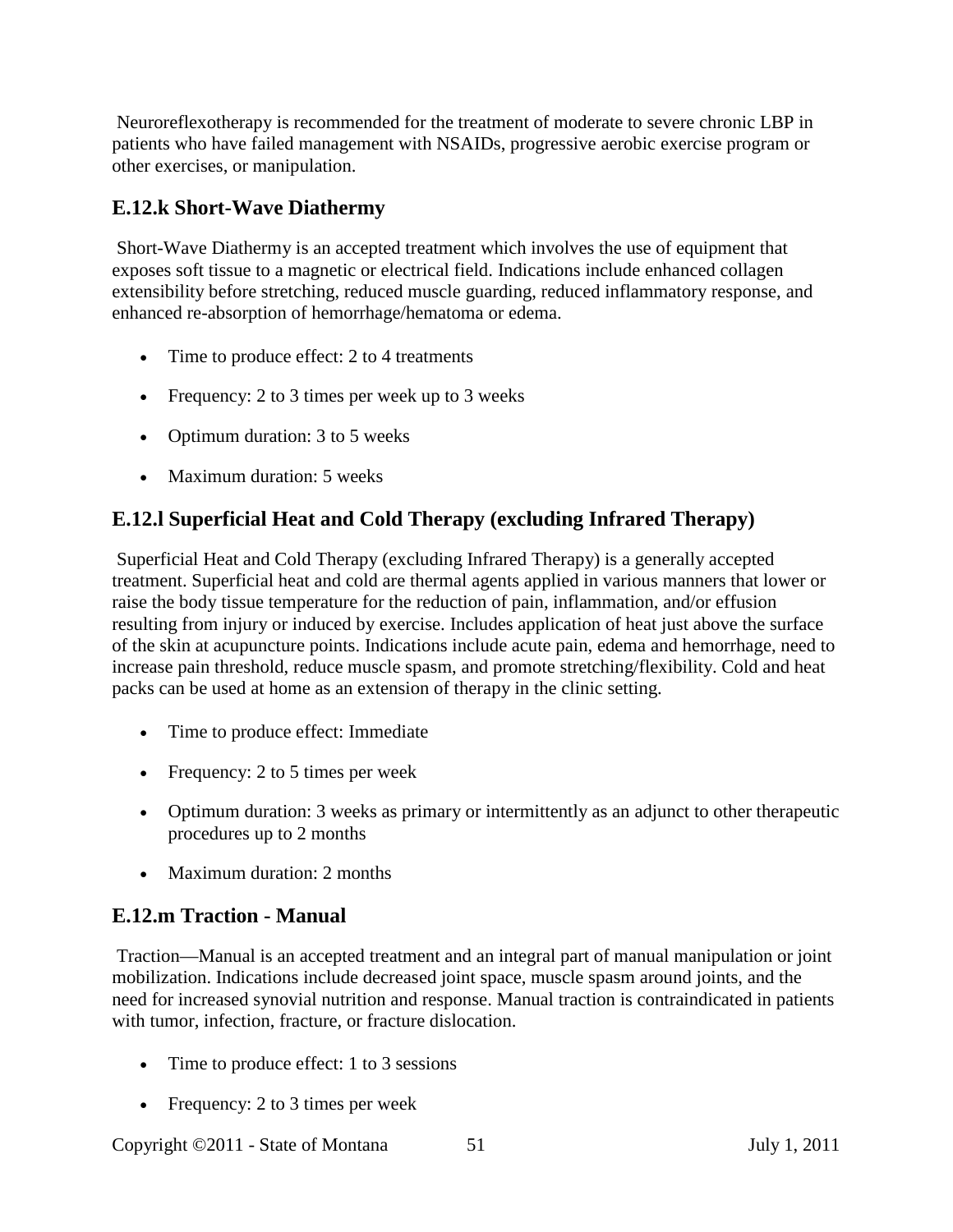- Optimum duration: 30 days
- Maximum duration: 1 month

## **E.12.n Traction - Mechanical**

Traction—Mechanical There is no evidence that mechanical traction is useful for low back pain patients without radicular symptoms. Therefore, it is not recommended in this population. It may be trialed in patients with radicular findings, and if successful, should be shifted to home traction. Traction modalities are contraindicated in patients with tumor, infections, fracture, or fracture dislocation. Non-oscillating inversion traction methods are contraindicated in patients with glaucoma or hypertension. A home lumbar traction unit can be purchased if therapy proves effective.

- Time to produce effect: 1 to 3 sessions up to 30 minutes. If response is negative after 3 treatments, discontinue this modality.
- Frequency: 2 to 3 times per week. A home lumbar traction unit can be purchased if therapy proves effective.
- Optimum duration: 4 weeks
- Maximum duration: 4 weeks

## **E.12.o Transcutaneous Electrical Nerve Stimulation (TENS)**

Transcutaneous Electrical Nerve Stimulation (TENS) is a generally accepted treatment. TENS should include at least one instructional session for proper application and use. Indications include muscle spasm, atrophy, and decreased circulation and pain control. Minimal TENS unit parameters should include pulse rate, pulse width and amplitude modulation. Consistent, measurable functional improvement must be documented prior to the purchase of a home unit.

- Time to produce effect: Immediate
- Frequency: Variable
- Optimum duration: 3 sessions
- Maximum duration: 3 sessions. If beneficial, provide with home unit or purchase if effective

#### **E.12.o.i Interferential Therapy**

Interferential therapy is not recommended for treatment of subacute or chronic LBP or radicular pain syndromes. Interferential therapy (IFT) is a form of electrical stimulation using amplitude modulation of two out-of-phase medium-frequency currents to produce a low-frequency current. This procedure is similar to TENS and differs by having less impedance in the tissues and is reportedly more comfortable than traditional TENS treatment. IFT is commonly used in the U.K.

Copyright ©2011 - State of Montana 52 July 1, 2011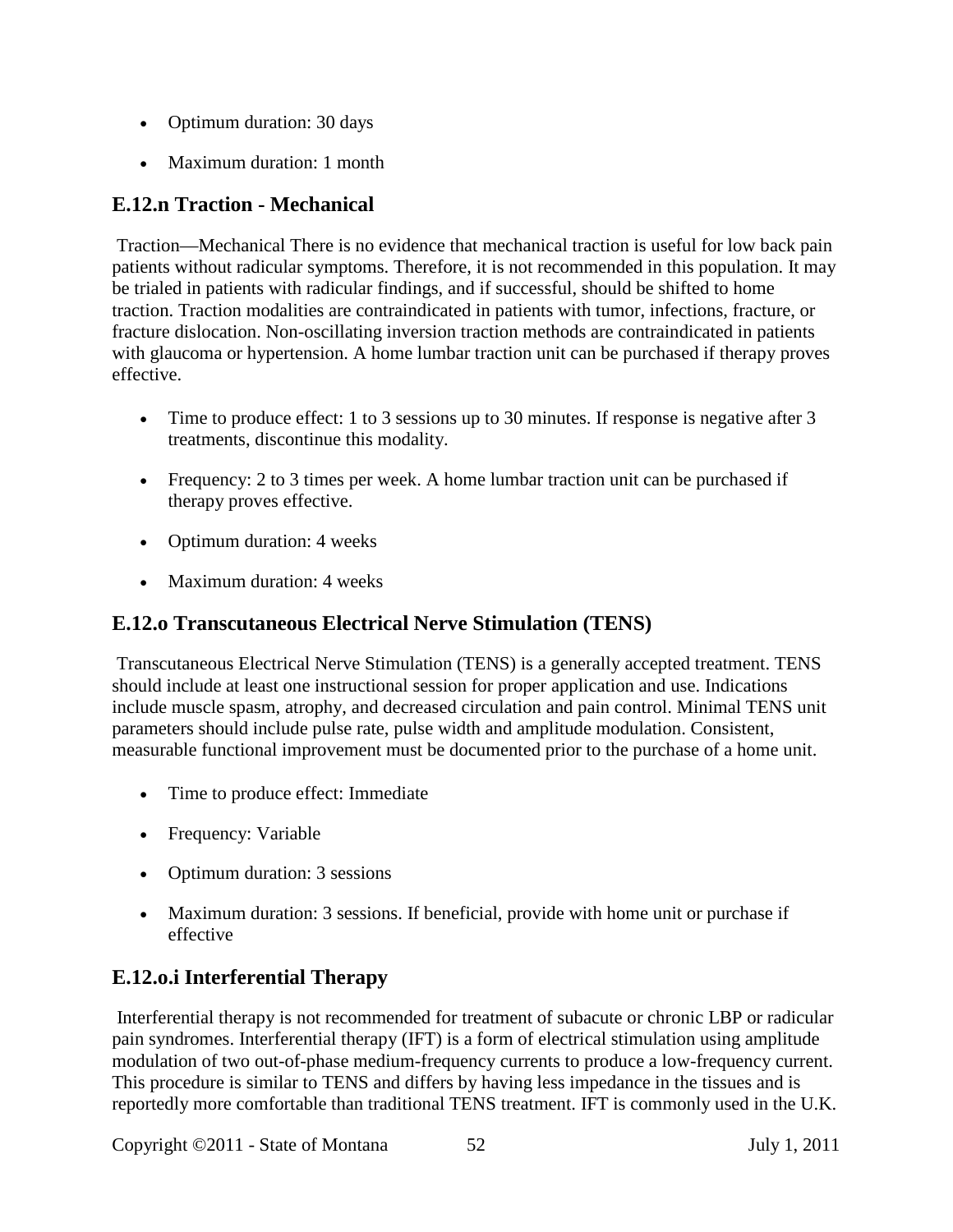There is no quality evidence demonstrating that interferential therapy produces any benefits in comparison with no treatment among acute LBP patients. There also is no quality evidence that interferential therapy produces any incremental benefits when added to a treatment regimen. Interferential therapy is non-invasive, does not have significant adverse effects, but is moderately costly.

# **E.12.p Ultrasound (Including Phonophoresis)**

Ultrasound (Including Phonophoresis) is an accepted treatment. Ultrasound uses sonic generators to deliver acoustic energy for therapeutic thermal and/or non-thermal soft tissue effects. Indications include scar tissue, adhesions, collagen fiber and muscle spasm, and the need to extend muscle tissue or accelerate the soft tissue healing. Ultrasound with electrical stimulation is concurrent delivery of electrical energy that involves dispersive electrode placement. Indications include muscle spasm, scar tissue, pain modulation, and muscle facilitation.

Phonophoresis is the transfer of medication to the target tissue to control inflammation and pain through the use of sonic generators. These topical medications include, but are not limited to, steroidal anti-inflammatory and anesthetics.

- Time to produce effect: 6 to 15 treatments
- Frequency: 3 times per week
- Optimum duration: 4 to 8 weeks
- Maximum duration: 8 weeks

# **E.12.q Vertebral Axial Decompression (VAX-D)/DRX, 9000**

Motorized traction devices which purport to produce non-surgical disc decompression by creating negative intradiscal pressure in the disc space include devices with the trade names of VAX-D and DRX 9000. There are no good studies to support their use. They are not recommended.

# **E.12.r Whirlpool/Hubbard Tank**

Whirlpool/Hubbard Tank is a generally accepted treatment in which conductive exposure to water at varied temperatures that best elicits the desired effect. It generally includes massage by water propelled by a turbine or Jacuzzi jet system and has the same thermal effects as hot packs, if water temperature exceeds tissue temperature. It has the same thermal effects as cold application, if comparable temperature water is used. Indications include the need for analgesia, relaxing muscle spasm, reducing joint stiffness, and facilitating and preparing for exercise.

- Time to produce effect: 2 to 4 treatments
- Frequency: 3 to 5 times per week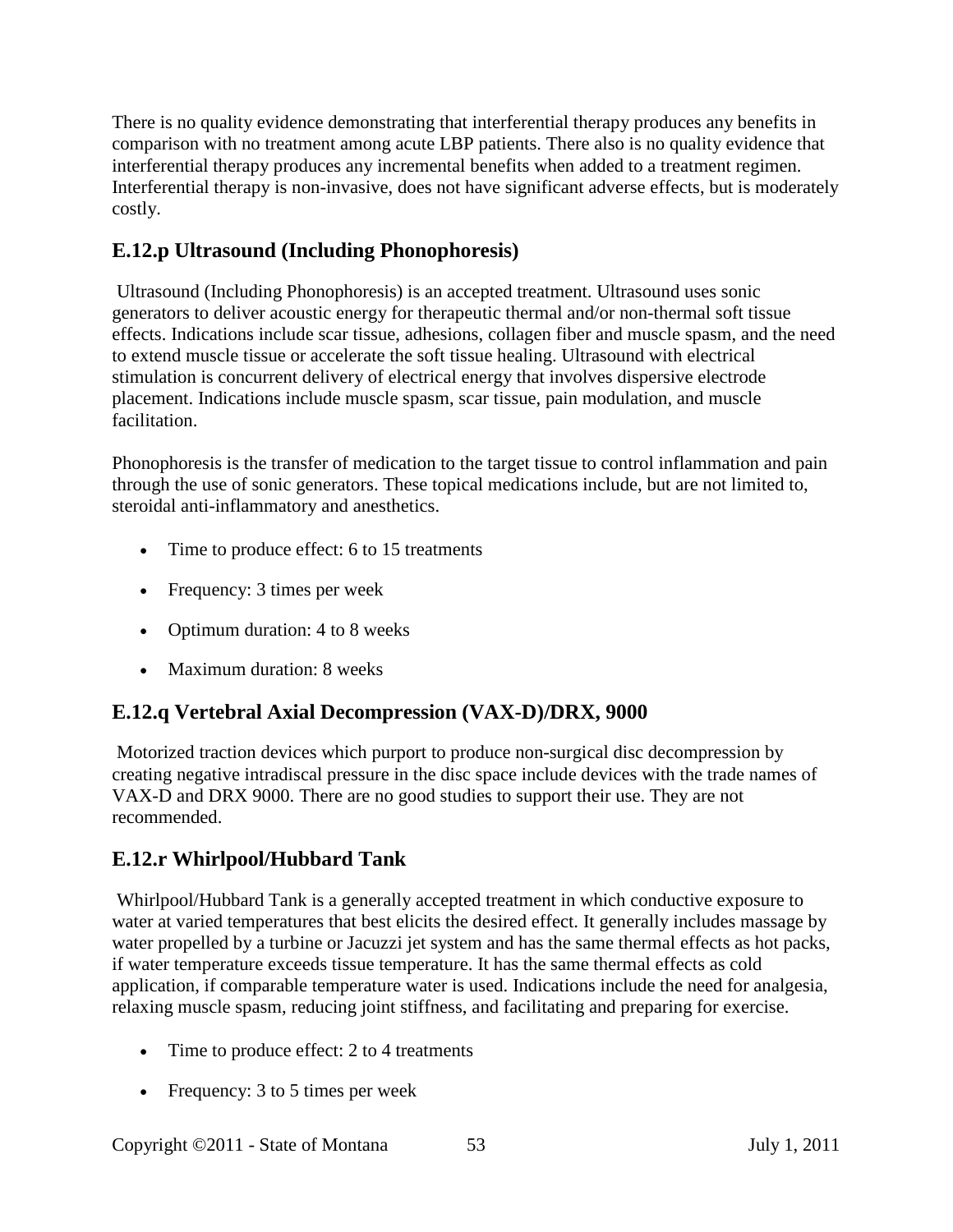- Optimum duration: 3 weeks as primary, or intermittently as an adjunct to other therapeutic procedures up to 2 months
- <span id="page-53-0"></span>• Maximum duration: 2 months

## **E.13 Vocational Rehabilitation**

Vocational Rehabilitation is a generally accepted intervention. Initiation of vocational rehabilitation requires adequate evaluation of patients for quantification of highest functional level, motivation, and achievement of maximum medical improvement. Vocational rehabilitation may be as simple as returning to the original job or as complicated as being retrained for a new occupation.

It may also be beneficial for full vocational rehabilitation to be started before MMI if it is evident that the injured worker will be unable to return to his/her previous occupation. A positive goal and direction may aid the patient in decreasing stress and depression, and promote optimum rehabilitation.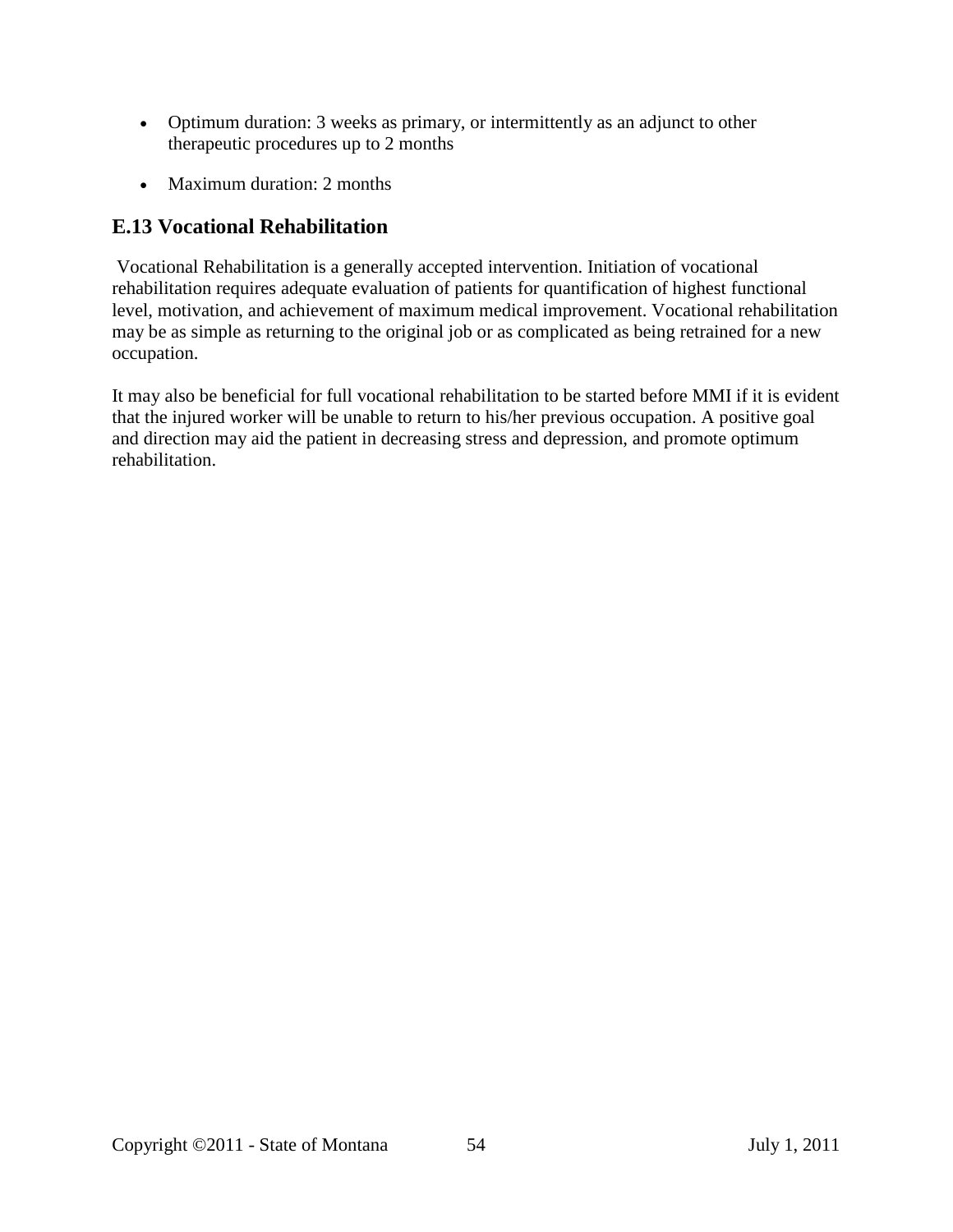# <span id="page-54-0"></span>**F. Therapeutic Procedures - Operative**

All operative interventions must be based upon positive correlation of clinical findings, clinical course, and diagnostic tests. A comprehensive assimilation of these factors must lead to a specific diagnosis with positive identification of pathologic condition(s). It is imperative to rule out non-physiologic modifiers of pain presentation or non-operative conditions mimicking radiculopathy or instability (e.g., peripheral neuropathy, piriformis syndrome, myofascial pain, scleratogenous or sympathetically mediated pain syndromes, sacroiliac dysfunction, psychological conditions, etc.) prior to consideration of elective surgical intervention.

Operative treatment is indicated when the natural history of surgically treated lesions is better than the natural history for non-operatively treated lesions. All patients being considered for surgical intervention should first undergo a comprehensive neuro-musculoskeletal examination to identify mechanical pain generators that may respond to non-surgical techniques or may be refractory to surgical intervention.

While sufficient time allowances for non-operative treatment are required to determine the natural cause and response to non-operative treatment of low back pain disorders, timely decision making for operative intervention is critical to avoid de-conditioning and increased disability (exclusive of "emergent" or urgent pathology such as cauda equina syndrome or associated rapidly progressive neurologic loss). In general, if the program of non-operative treatment fails, operative treatment is indicated when:

- Improvement of the symptoms has plateaued and the residual symptoms of pain and functional disability are unacceptable at the end of 6 to 12 weeks of active treatment, or at the end of longer duration of non-operative programs for debilitated patients with complex problems; and/or
- Frequent recurrences of symptoms cause serious functional limitations even if a nonoperative active treatment program provides satisfactory relief of symptoms, and restoration of function on each recurrence.
- Mere passage of time with poorly guided treatment is not considered an active treatment program.

Surgical workup and implementation for simple decompression of patients with herniated nucleus pulposus and sciatica should occur within 6 to 12 weeks after injury at the latest, within the above stated contingencies. For patients with true, refractory mechanical low back pain in whom fusion is being considered, it is recommended that a decisive commitment to surgical or non-surgical interventions occur within 5 months following injury, at the latest.

Spinal decompression surgeries and fusion have re-operation rates of approximately 10% or more over the following five years. Re-operation is indicated only when the functional outcome following the re-operation is expected to be better, within a reasonable degree of certainty, than the outcome of other non-invasive or less invasive treatment procedures. "Functional outcomes" refer to the patient's ability to improve functional tolerances such as sitting, standing, walking,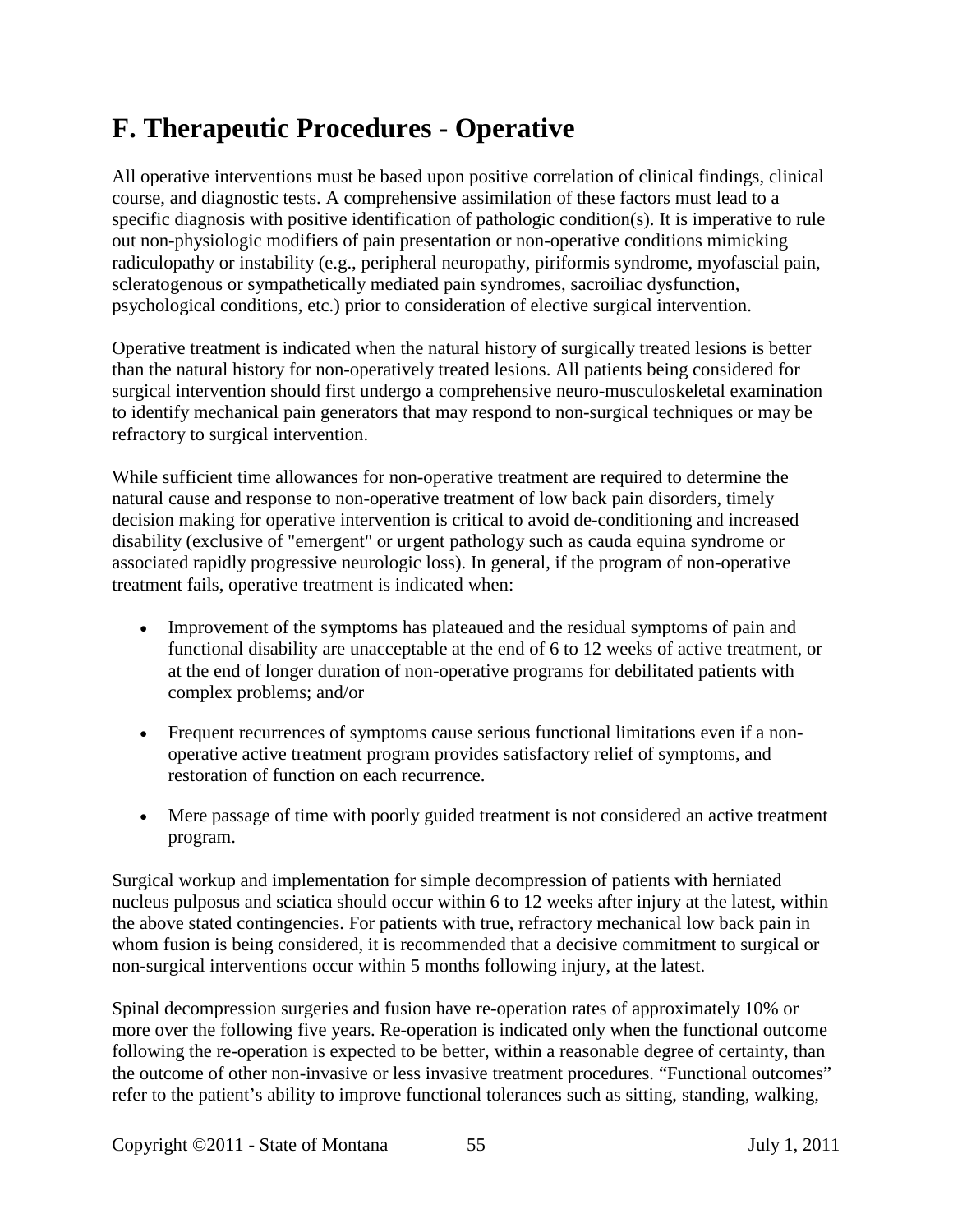strength, endurance, and/or vocational status. While timely surgical decision-making is critical to avoid de-conditioning and increased disability, a time limited trial of reconditioning should be tried prior to re-operation. Re-operation has a high rate of complications and failure and may lead to disproportionately increased disability.

Every post-operative patient should be involved in an active treatment program. (Refer to section E.11.) Interdisciplinary interventions should be strongly considered post-operatively in any patient not making functional progress within expected time frames. (Refer to Interdisciplinary Programs, Section E. 5. b.)

Return to work restrictions should be specific according to the recommendations in Section E. 10, Return to Work. Most non-fusion surgical patients can return to a limited level of duty between 3 to 6 weeks. Full activity is generally achieved between 6 weeks to 6 months depending on the procedure and healing of the individual.

## **F.1 Discectomy**

**Description**: To enter into and partially remove the disc.

**Complications**: Includes, but are not limited to, nerve damage, wrong level operation, spinal fluid leakage, infection, and hemorrhage.

**Surgical Indications**: To include all of the following: Primary radicular symptoms, radiculopathy on exam, correlating imaging study, and failure of non-surgical care. There is good evidence that surgery provides initial improvement of radicular symptoms with respect to chronic low back pain. There is conflicting evidence that the long-term outcome differs from that of the natural history of healing.

**Operative Treatment**: Partial discectomy and root decompression.

**Post-Operative Therapy**: A formal physical therapy program should be implemented postoperatively. Active treatment, which patients should have had prior to surgery, will frequently require a repeat of the sessions previously ordered.

## **F.2 Percutaneous Discectomy**

**Description**: An invasive operative procedure to accomplish partial removal of the disc through a needle which allows aspiration of a portion of the disc trocar under imaging control.

**Complications**: Include, but are not limited to, injuries to the nerve or vessel, infection, and hematoma.

**Surgical Indications**: Percutaneous discectomy is indicated only in cases of suspected septic discitis in order to obtain diagnostic tissue. The procedure is not recommended for contained disc herniations or bulges with associated radiculopathy due to lack of evidence to support long-term improvement.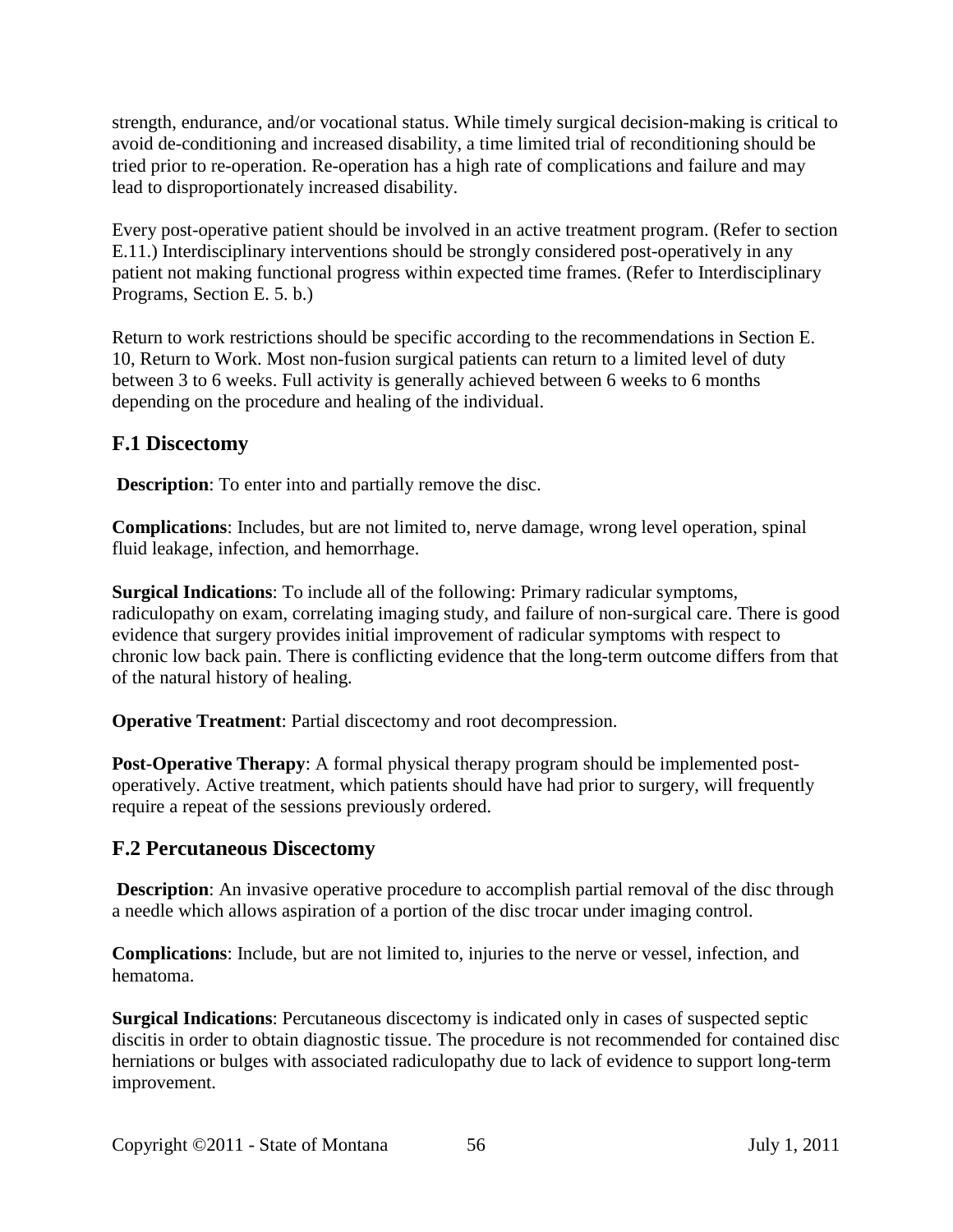#### **Operative Treatment**: Partial discectomy.

#### **F.3 Laminotomy/Laminectomy/Foramenotomy/Facetectomy**

**Description**: These procedures provide access to produce neural decompression by partial or total removal of various parts of vertebral bone.

**Complications**: Include but are not limited to, nerve injury, post-surgical instability, CSF leakage, and infection.

**Surgical Indications**: include all of the following: Primary radicular symptoms, radiculopathy on exam, correlating imaging study, and failure of non-surgical care.

**Operative Treatment**: Laminotomy, partial discectomy & root decompression.

**Post-Operative Therapy**: A formal physical therapy program should be implemented postoperatively. Active treatment, which patients should have had prior to surgery, will frequently require a repeat of the sessions previously ordered. The implementation of a gentle aerobic reconditioning program (e.g., walking) and back education within the first post-operative week is appropriate in uncomplicated post-surgical cases. Some patients may benefit from several occupational therapy visits to improve performance of ADLs. Participation in an active therapy program which includes restoration of ROM, core stabilization, strengthening, and endurance is recommended to be initiated 3-6 weeks post-operatively. The goals of the therapy program should include instruction in a long-term home based exercise program. (Refer to Section E. 11, Active Therapy.)

#### **F.4 Spinal Fusion**

**Description**: Use of bone grafts, sometimes combined with metal devices, to produce a rigid connection between two or more adjacent vertebrae.

**Complications**: complications include instrumentation failure, bone graft donor, site pain, (superficial infection), deep wound infection, graft extrusion and inpatient mortality. There is an increased likelihood of complications with instrumented fusion, although the majority are minor, There is some evidence that instrumented 360 degree fusions are most likely to involve major complications.

**Surgical Indications**: A timely decision-making process is recommended when considering patients for possible fusion. For chronic low back problems, fusion should not be considered within the first 5 months of symptoms, except for fracture or dislocation.

Although there is a statistical correlation between successful radiographic fusion and a good functional outcome, the relationship is not strong in the first two years. However, a recent observational study appears to indicate clinical deterioration in patients with unsuccessful radiographic fusion at an average of seven years post-operatively. There is good evidence that instrumented fusion, compared to non-instrumented fusion, produces a slightly better

Copyright ©2011 - State of Montana 57 July 1, 2011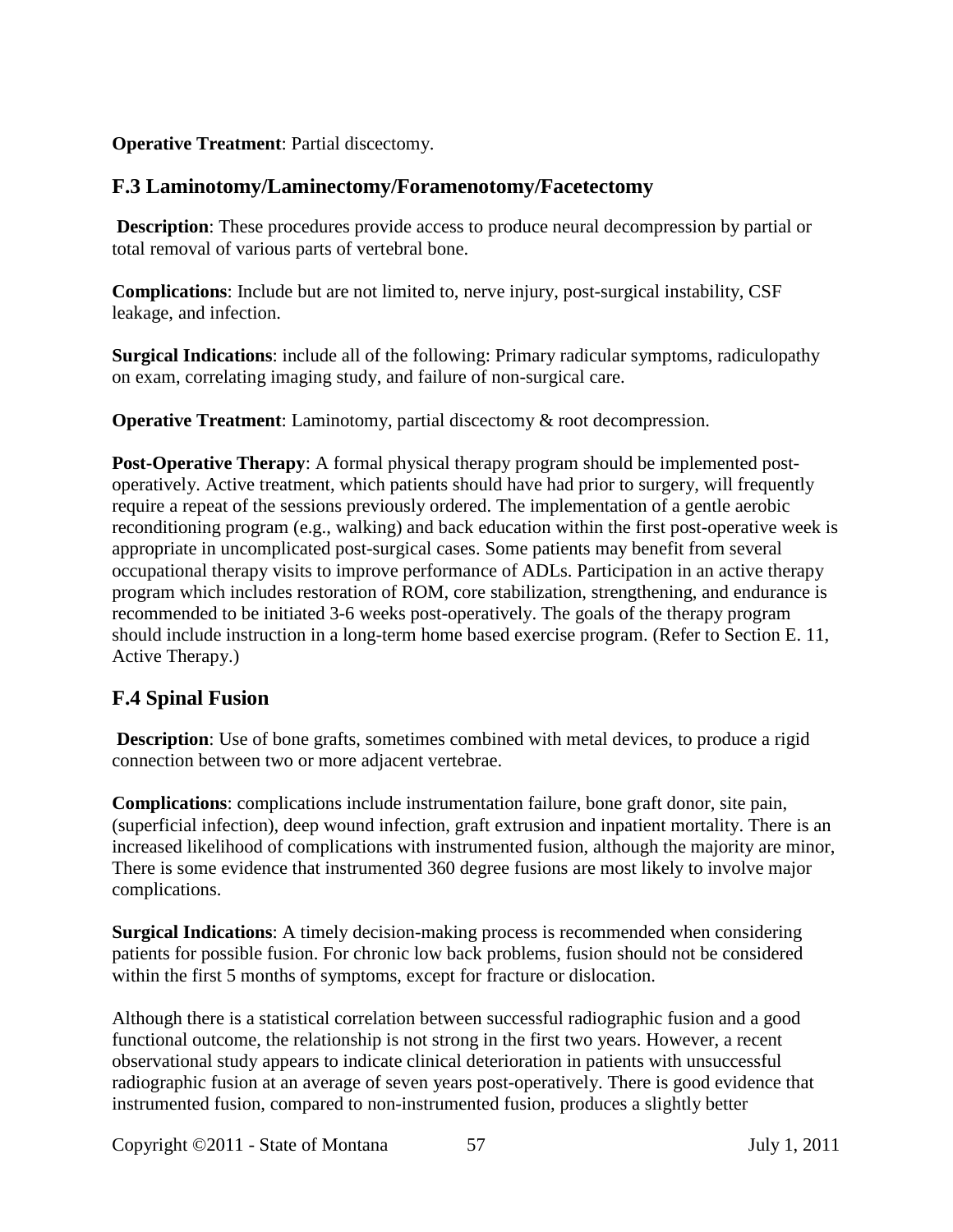radiographically-confirmed bony union, with small to moderate functional advantages. Studies of surgical procedures report higher rates of complications with instrumented fusion. There is good evidence that intensive exercise for approximately 25 hours per week for four weeks combined with cognitive interventions emphasizing the benefits of maintaining usual activity, produces functional results similar to those of posterolateral fusion after one year. There is some evidence that lumbar fusion produces better symptomatic and functional results in patients with chronic non-radicular pain when several months of conservative treatment have not produced a satisfactory outcome. Fusions associated with decompression are more likely to reduce leg pain.

**Recombinant Human Bone Morphogenetic Protein (rhBMP-2)** is a member of a family of cytokines capable of inducing bone formation. It is produced from genetically modified cell lines using molecular cloning techniques. At the time of this guideline writing, rhBMP-2 is FDA approved for use in anterior lumbar interbody fusion (ALIF) and is used with a carrier such as a collagen sponge or other matrix, and a cage. There is some evidence that anterior interbody cage fusion using rhBMP-2 results in shorter operative time compared with the use of iliac crest bone autograft. Minor pain at the iliac crest donor site may persist for 24 months or longer in approximately 30% of patients who undergo an autograft procedure. RhBMP-2 avoids the need for harvesting iliac crest donor bone and can therefore, avoid this complication of persistent pain. There is a potential for patients to develop sensitizing or blocking antibodies to rhBMP-2 or to the absorbable collagen sponge. The long-term effects are unknown. The rhBMP-2 used with the interbody fusion device is contraindicated for patients with a known hypersensitivity to Recombinant Human Bone Morphogenetic Protein -2, bovine type 1 collagen, or to other components of the formulation. Use of rhBMP-2 outside the anterior cage may carry a risk of swelling and ectopic bone formation which can encroach on neurovascular structures. At the time of this guideline writing, it is still investigational. Information concerning safe and effective dosing and application are being submitted to the FDA. All other applications are considered offlabel and not FDA approved. There is insufficient information to form a recommendation with instrumentation other than the cage specifically designed for anterior procedures. If the FDA approves its use for other operative approaches, prior authorization is required. The patient must meet all indications on the device manufacturer's list and have no contraindications. The formation of exuberant or ectopic bone growth at the upper levels (L2 - L4) may have a deleterious impact on certain neurovascular structures, such as the aorta and sympathetic nerve chain. There are also reports of osteoclastic activity with the use of rhBMP-2.

Indications for spinal fusion may include:

- 1. Neural arch defect Spondylolytic spondylolisthesis, congenital unilateral neural arch hypoplasia.
- 2. Segmental Instability Excessive motion, as in degenerative spondylolisthesis, surgically induced segmental instability.
- 3. Primary Mechanical Back Pain/Functional Spinal Unit Failure Multiple pain generators objectively involving two or more of the following: (a) internal disc disruption (poor success rate if more than one disc involved), (b) painful motion segment, as in annular tears, (c) disc resorption, (d) facet syndrome, and or (e) ligamentous tear.

Copyright ©2011 - State of Montana 58 July 1, 2011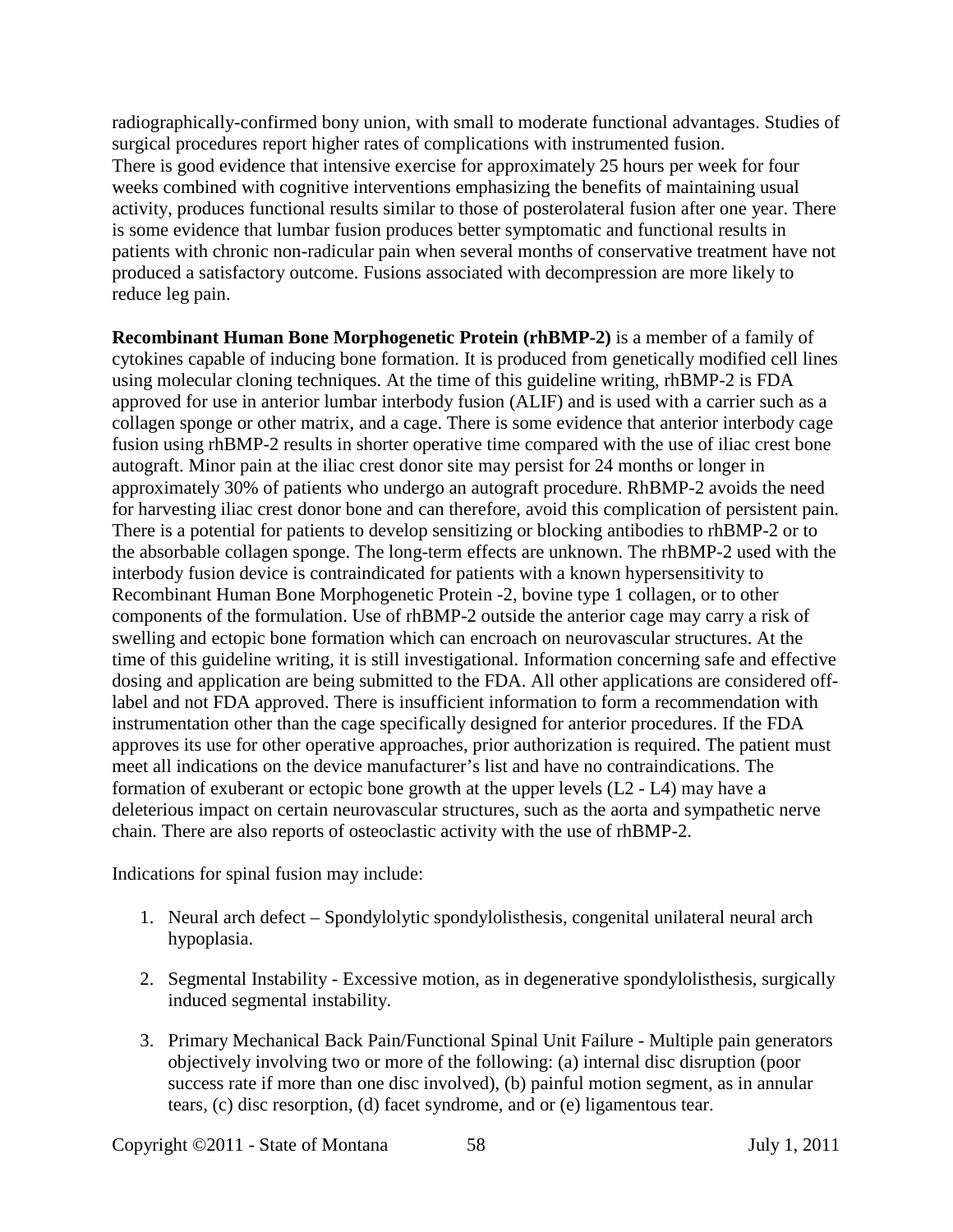- 4. Revision surgery for failed previous operation(s) if significant functional gains are anticipated.
- 5. Infection, tumor, or deformity of the lumbosacral spine that cause intractable pain, neurological deficit, and/or functional disability.

**Pre-operative Surgical Indications**: Required pre-operative clinical surgical indications for spinal fusion include all of the following:

- 1. All pain generators are adequately defined and treated; and
- 2. All physical medicine and manual therapy interventions are completed; and
- 3. X-ray, MRI, or CT/Discography demonstrate disc pathology or spinal instability; and
- 4. Spine pathology is limited to two levels; and
- 5. Psychosocial evaluation with confounding issues addressed.

For any potential fusion surgery, it is recommended that the injured worker refrain from smoking for at least six weeks prior to surgery and during the period of fusion healing. Because smokers have a higher risk of non-union and higher post-operative costs, it is recommended that insurers cover a smoking cessation program peri-operatively.

**Operative Therapy**: Operative procedures may include: a) Intertransverse Fusion; b) Anterior Fusion (with or without rhBMP-2) – generally used for component of discogenic pain where there is no significant radicular component requiring decompression; c) Posterior Interbody Fusion – generally used for component of discogenic pain where posterior decompression for radicular symptoms also performed; or d) Anterior/posterior (360?) Fusion – most commonly seen in unstable or potentially unstable situations or non-union of a previous fusion.

**Post-operative Therapy**: A formal physical therapy program should be implemented postoperatively. Active treatment, which patients should have had prior to surgery, will frequently require a repeat of the sessions previously ordered. The implementation of a gentle aerobic reconditioning program (e.g., walking), and back education within the first post-operative week is appropriate in uncomplicated post-surgical cases. Some patients may benefit from several occupational therapy visits to improve performance of ADLs. Participation in an active therapy program which includes core stabilization, strengthening, and endurance is recommended to be initiated once the fusion is solid and without complication. The goals of the therapy program should include instruction in a long-term home based exercise program. (Refer to section e.11, Active therapy).

**Return-to-Work**: Barring complications, patients responding favorably to spinal fusion may be able to return to sedentary-to-light work within 6 to 12 weeks post-operatively, light-to-medium work within 6 to 9 months post-operatively and medium-to-medium/heavy work within 6 to 12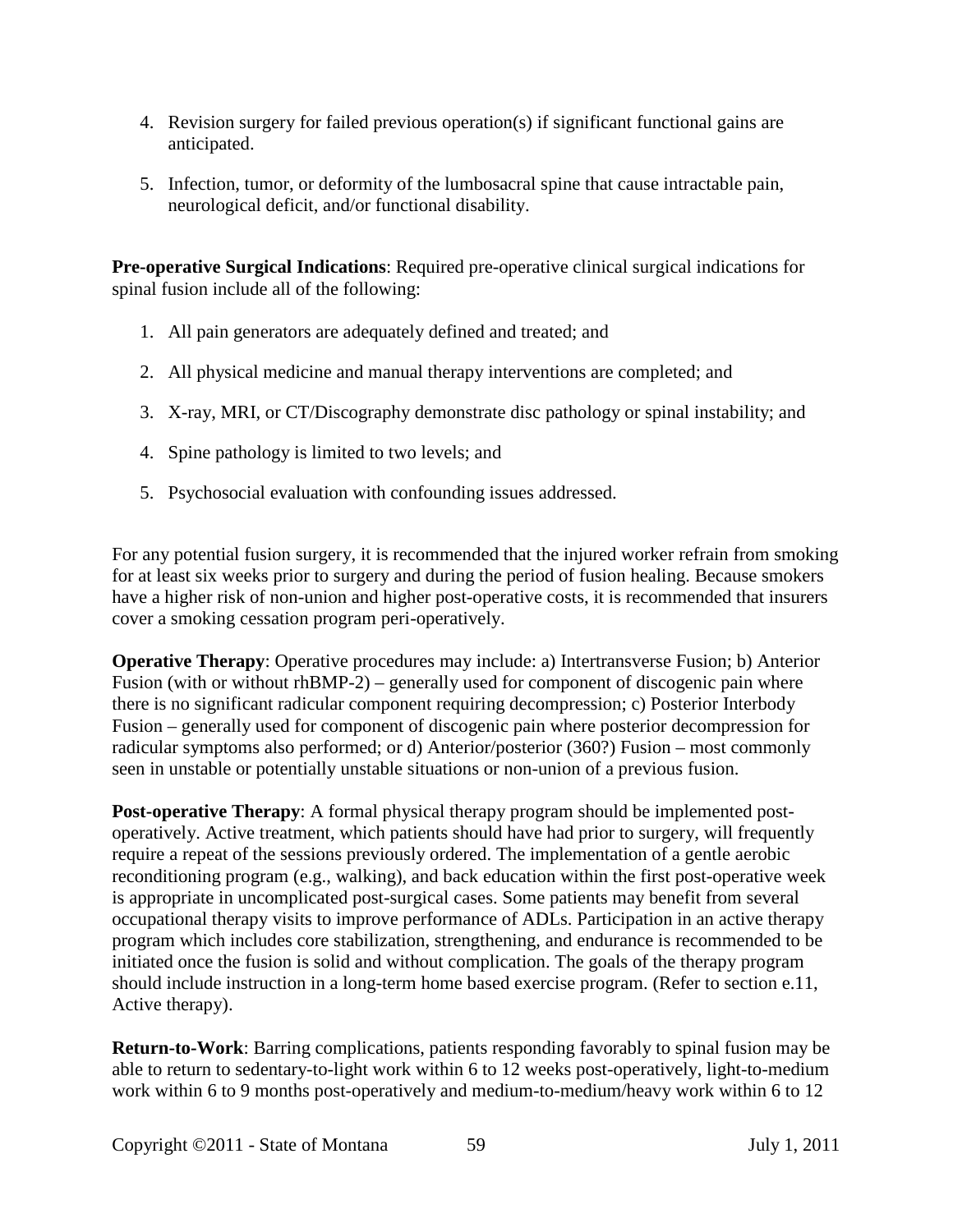months post-operatively. Patients requiring fusion whose previous occupation involved heavy-tovery-heavy labor should be considered for vocational assessment as soon as reasonable restrictions can be predicted. The practitioner should release the patient with specific physical restrictions and should obtain a clear job description from the employer, if necessary. Once an injured worker is off work greater than 6 months, the functional prognosis with or without fusion becomes guarded for that individual.

## **F.5 Sacroiliac Joint Fusion**

**Description**: Use of bone grafts, sometimes combined with metal devices, to produce a rigid connection between two or more adjacent vertebrae providing symptomatic instability as a part of major pelvic ring disruption.

**Complications**: Instrumentation failure, bone graft donor site pain, in-hospital mortality, deep infection, superficial infection, and graft extrusion.

**Surgical Indications**: Sacroiliac (SI) joint fusion may be indicated for stabilization of a traumatic severe disruption of the pelvic ring. This procedure has limited use in minor trauma and would be considered only on an individual case-by-case basis. In patients with typical mechanical low back pain, this procedure is considered to be investigational. Until the efficacy of this procedure for mechanical low back pain is determined by an independent valid prospective outcome study, this procedure is not recommended for mechanical low back pain.

## **F.6 Implantable Spinal Cord Stimulators**

Implantable Spinal Cord Stimulators are reserved for those low back pain patients with pain of greater than 6 months duration who have not responded to the standard non-operative or operative interventions previously discussed within this document. Refer to Department's Chronic Pain Disorder Medical Treatment Guidelines.

## **F.7 Intradiscal Electrothermal Annuloplasty (IDEA) (more commonly called IDET, or Intradiscal Electrothermal therapy)**

**Description**: An outpatient non-operative procedure. A wire is guided into the identified painful disc using fluoroscopy. The wire is then heated at the nuclear annular junction within the disc. Physicians performing this procedure must have been trained in the procedure and should have performed at least 25 prior discograms. Prior authorization is required for IDEA.

**Complications**: Complications include, but are not limited to, discitis, nerve damage, pain exacerbation, anaphylaxis, probe breakage, and disc herniation.

**Surgical Indications**: Failure of conservative therapy including physical therapy, medication management, or therapeutic injections. Indications may include those with chronic low back pain, disc related back pain, or pain lasting greater than 6 months. There is conflicting evidence regarding its effectiveness. In one of the most recent studies only approximately 40% of patients had greater than 50% relief of pain. Patients should be aware of these percentages. Strict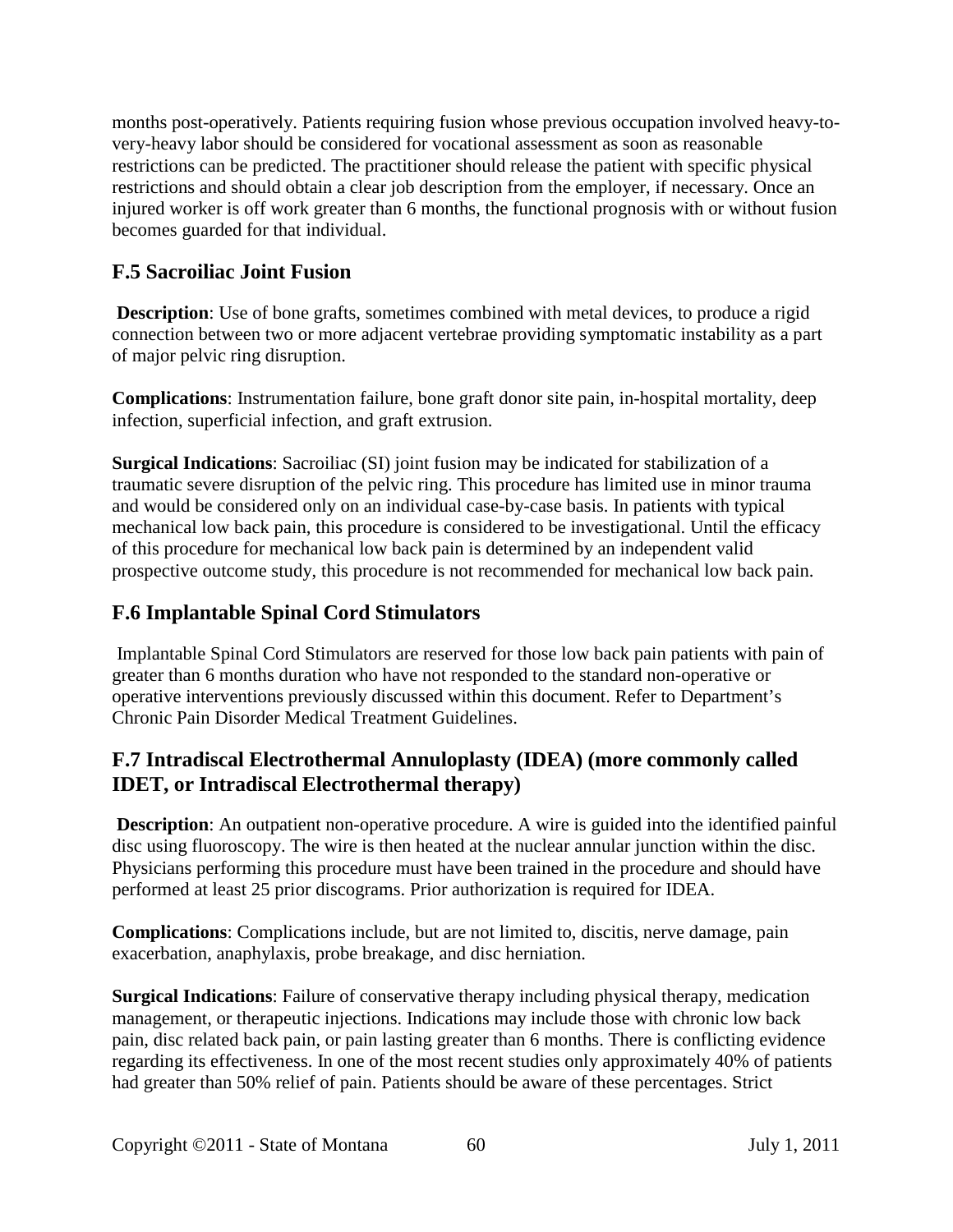adherence to the indications is recommended. Only patients who meet the following should be considered, including:

- 1. All pain generators are adequately defined and treated; and
- 2. All physical medicine and manual therapy interventions are completed; and
- 3. X-ray, MRI, or CT/Discography demonstrate disc pathology; and
- 4. Spine pathology is limited to two levels; and
- 5. Psychosocial evaluation with confounding issues addressed.
- 6. For any potential surgery, it is recommended that the injured worker refrain from smoking for at least six weeks prior to surgery and during the period of healing.

Additionally, the candidate should meet the following criteria:

- 1. Age not above 60 or under 18; and
- 2. Normal neurological exam; and
- 3. No evidence of nerve root compression on MRI; and
- 4. Concordant pain reproduced with provocation discography at less than 1ml dye volume (low pressure); and
- 5. Functionally limiting low back pain far in excess of leg pain for at least 6 months; and
- 6. No evidence of inflammatory arthritis, spinal conditions mimicking low back pain, moderate to severe spinal stenosis, spinal instability, disc herniation, or medical or metabolic diseases precluding follow-up rehabilitation; and
- 7. Disc height greater than 50% of adjacent normal disc; and
- 8. No previous IDET procedure at the same level.

**Operative Treatment**: A wire is guided into the identified painful disc using fluoroscopy and then the wire is heated within the disc.

**Post-Procedure Therapy**: Some cases may require epidural injection after the IDET procedure has been performed. A corset should be used for the first 6 weeks. Sitting upright is limited to 30 to 45 minutes for the first two weeks. A formal physical therapy program should be implemented post-operatively. Some patients may benefit from several occupational therapy visits to improve performance of ADLs. Rehabilitation may take as long as 6 months and include stretching during the first month, floor exercises in the second month, 3 to 5 consecutive months of progressive exercise program, and sport activities in the 5th and 6th months as tolerated. The goals of the therapy program should include instruction in a long-term home-based exercise program. (Refer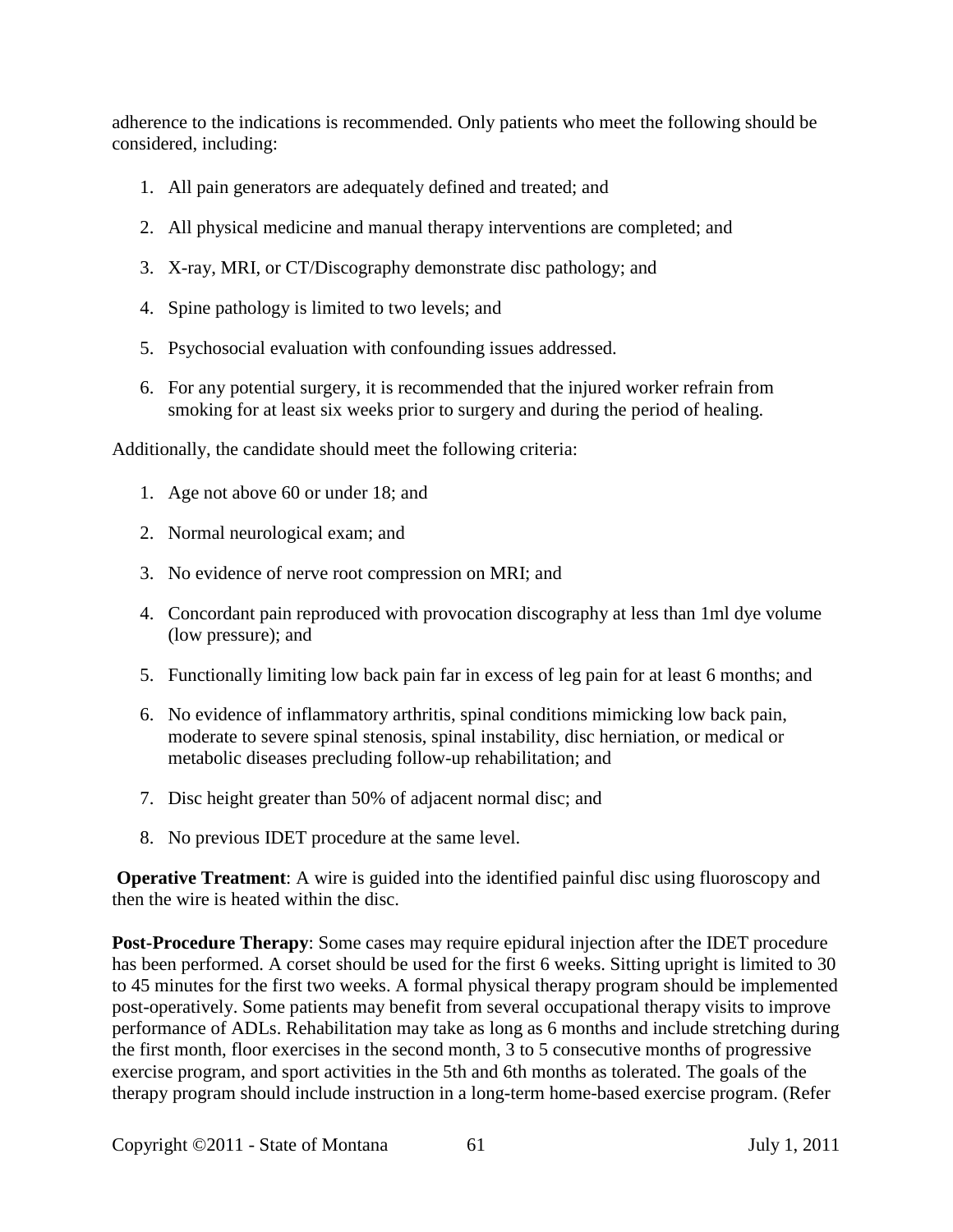to Section E.11 Active Therapy).

**Return to Work**: Barring complications, may be able to return to limited duty after one to two weeks. A corset should be used for the first six weeks. Sitting upright is limited to 30 to 45 minutes for the first two weeks. Zero to 10 pounds lifting limits for first 6 weeks post-procedure. If successful, patients may return to medium work category (20 to 50 pounds per DOT standards) at 4 to 6 months.

## **F.8 Laser Discectomy**

Laser Discectomy involves the delivery of laser energy into the center of the nucleus pulposus using a fluoroscopically guided laser fiber under local anesthesia. The energy denatures protein in the nucleus, causing a structural change which is intended to reduce intradiscal pressure. Its effectiveness has not been shown. Laser discectomy is not recommended.

## **F.9 Artificial Disc Replacement**

**Description**: involves the insertion of a prosthetic device into an intervertebral space from which a degenerated disc has been removed, sparing only the peripheral annulus. The endplates are positioned under intraoperative fluoroscopic guidance for optimal placement in the sagittal and frontal planes. The prosthetic device is designed to distribute the mechanical load of the vertebrae in a physiologic manner and maintain range of motion.

General selection criteria for lumbar disc replacement includes symptomatic one-level degenerative disc disease. The patient must also meet fusion surgery criteria, and if the patient is not a candidate for fusion, a disc replacement procedure should not be considered. Additionally, the patient should be able to comply with pre-and post-surgery protocol.

The theoretical advantage of total disc arthroplasty is that it preserves range of motion and physiologic loading of the disc. This could be an advantage for adults who are physically active. Studies do not demonstrate a long-term advantage of measured function or pain over comparison groups undergoing fusion. The longevity of this prosthetic device has not yet been determined. Significant technical training and experience is required to perform this procedure successfully. Surgeons must be well-versed in anterior spinal techniques and should have attended appropriate training courses, or have undergone training during a fellowship. Mentoring and proctoring of procedures is highly recommended. Reasonable pre-operative evaluation may include an angiogram to identify great vessel location. The angiogram may be either with contrast or with magnetic resonance imaging. An assistant surgeon with anterior access experience is required.

#### **Complications**:

- Nerve and vascular injury
- Dural tears
- Sexual dysfunction (retrograde ejaculation)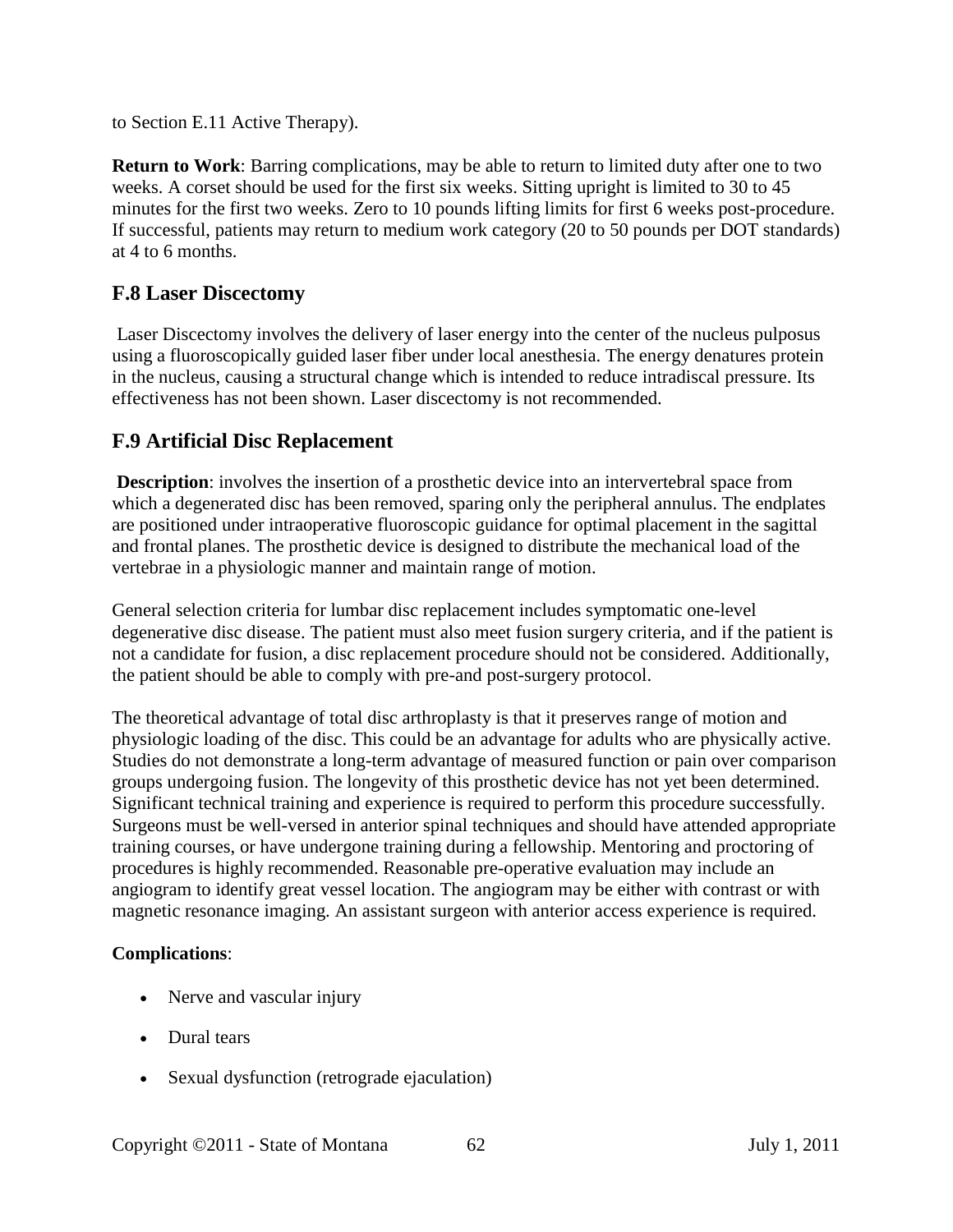- Mal-positioning of the prosthesis
- Suboptimal positioning of the prosthetic may compromise the long-term clinical result
- Complex Regional Pain Syndrome (CRPS)
- Complications from Abdominal Surgery, (e.g., hernia or adhesions)
- Re-operation due to complications

#### **Surgical Indications**:

- Symptomatic one-level degenerative disc disease established by objective testing (CT or MRI scan followed by positive provocation discogram)
- Symptoms unrelieved after six months of active non-surgical treatment
- All pain generators are adequately defined and treated
- All physical medicine and manual therapy interventions are completed
- Spine pathology limited to one level
- Psychosocial evaluation with confounding issues addressed

#### **Contraindications**:

- Significant spinal deformity/scoliosis
- Facet joint arthrosis
- Spinal instability
- Deficient posterior elements
- Infection
- Previous spinal surgery at a different level
- Any contraindications to an anterior abdominal approach (including multiple prior abdominal procedures)
- Evidence of nerve root compression, depending on the device used
- Previous compression or burst fracture
- Multiple-level degenerative disc disease (DDD)
- Spinal canal stenosis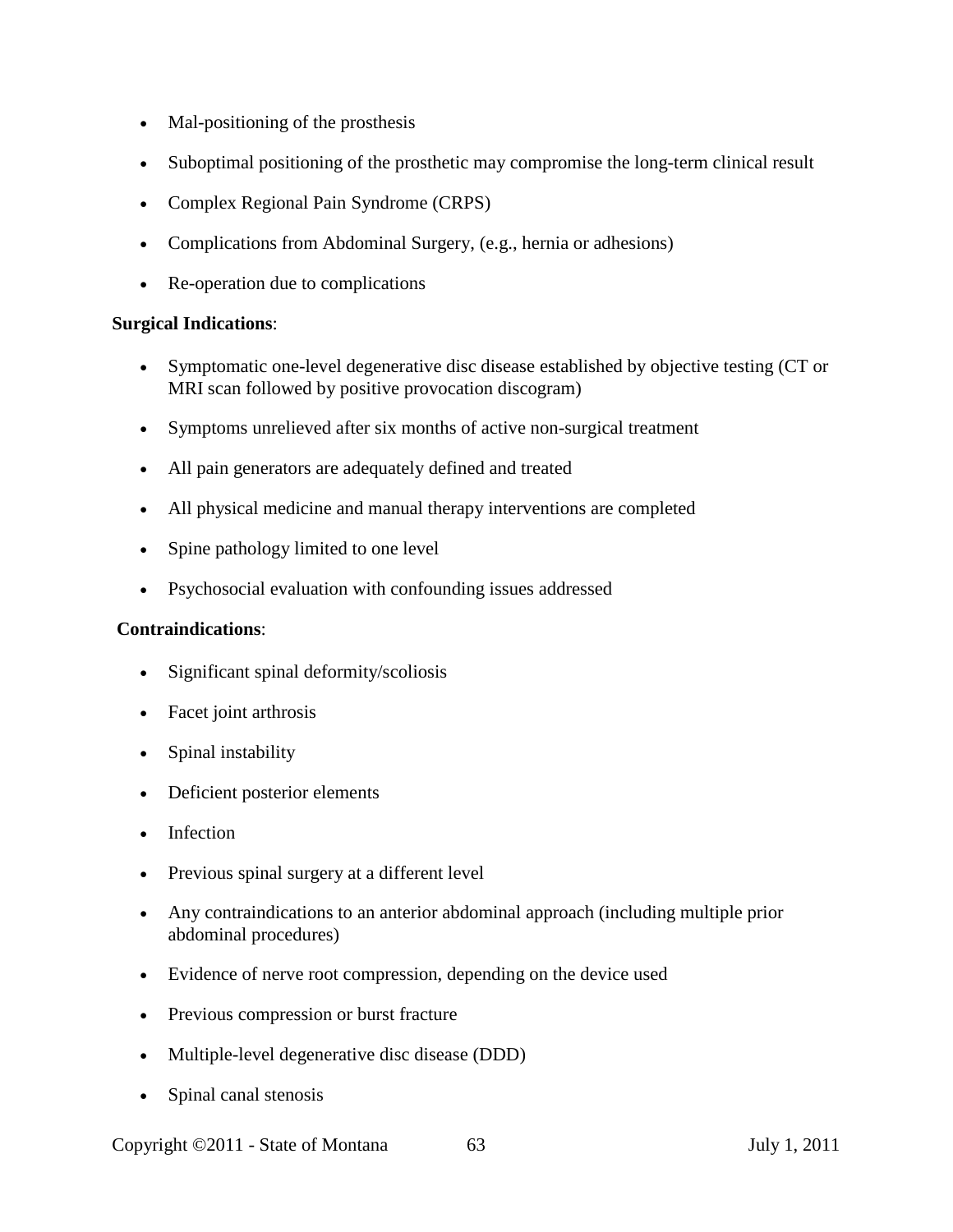- Spondylolysis
- Spondylolisthesis greater than 3 mm
- Osteoporosis or any metabolic bone disease
- Chronic steroid use or use of other medication known to interfere with bone or soft tissue healing
- Autoimmune disorder
- Allergy to device components/materials
- Depending on the device selected, pregnancy or desire to become pregnant
- Morbid obesity (e.g., body/mass index [BMI] of greater than 40, over 100 pounds overweight)
- Active malignancy

**Post-operative Therapy**: Bracing may be appropriate. A formal physical therapy program should be implemented post-operatively. Active treatment, which patients should have had prior to surgery, will frequently require a repeat of the sessions previously ordered. The implementation of a gentle aerobic reconditioning program (e.g., walking) and back education within the first post-operative week is appropriate in uncomplicated post-surgical cases. Some patients may benefit from several occupational therapy visits to improve performance of ADLs. Participation in an active therapy program which includes restoration of ROM, core stabilization, strengthening, and endurance is recommended to be initiated at the discretion of the surgeon. Lifting and bending are usually limited for several months at least. Sedentary duty may be able to begin within six weeks in uncomplicated cases. The goals of the therapy program should include instruction in a long-term home based exercise program. (Refer to Section E. 11, Active Therapy.)

## **F.10 Kyphoplasty**

**Description**: A surgical procedure for the treatment of symptomatic thoracic or lumbar vertebral compression fractures, most commonly due to osteoporosis or other metabolic bone disease, and occasionally with post-traumatic compression fractures and minor burst fractures that do not significantly compromise the posterior cortex of the vertebral body. Pain relief can be expected in approximately 90% of patients. Vertebral height correction is inconsistent, with approximately 35% to 40% of procedures failing to restore height or kyphotic angle.

**Complications**: Cement leakage occurs in approximately 9% of kyphoplasties and may cause complications. New vertebral compression fracture may occur following kyphoplasty, but their occurrence does not appear to exceed that of osteoporotic patients who did not receive treatment.

**Operative Treatment:** Kyphoplasty involves the percutaneous insertion of a trocar and

Copyright ©2011 - State of Montana 64 July 1, 2011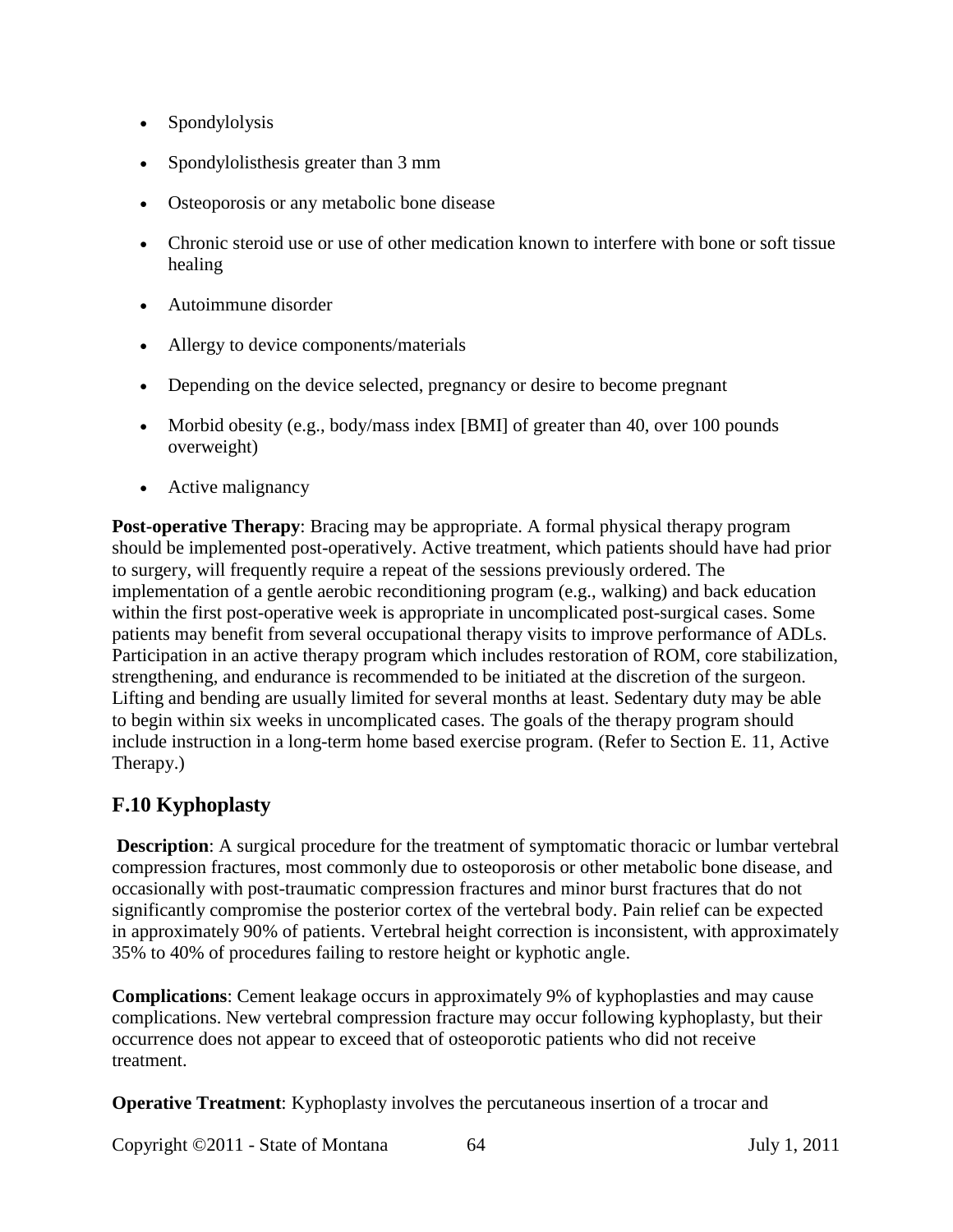inflatable balloon or expanding polymer into the vertebral body, which re-expands the body, elevating the endplates and reducing the compression deformity. Polymethylmethacrylate (PMMA) bone cement is injected under low pressure into the cavity created by the balloon inflation. In contrast to vertebroplasty, which introduces PMMA cement under high pressure, the space created by balloon inflation allows a higher viscosity PMMA to be injected under lower pressure, which may reduce the risks associated with extravertebral extravasation of the material. There may be an advantage to performing the procedure within one month of the fracture, since the elevation of the endplates may be more readily achieved than when the procedure is delayed.

**Surgical Indications**: Kyphoplasty is an accepted treatment for the following indications:

- Compression fracture
- Vertebral height loss between 20% and 85%
- Vertebral height restoration. Kyphoplasty is more likely to increase vertebral height if performed within 30 days of fracture occurrence

#### **Contraindications**:

- The presence of neurologic compromise related to fracture
- High-velocity fractures with a significant burst component
- Significant posterior vertebral body wall fracture
- Severe vertebral collapse (vertebra plana)
- Infection, and
- Coagulopathy

#### **F.11 Vertebroplasty**

**Description**: a procedure for the treatment of painful thoracic and lumbar vertebral compression fractures caused by osteoporosis or other metabolic bone disease. Polymethylmethacrylate (PMMA) bone cement is injected with high pressure into the vertebral body via an 11- to 13 gauge needle, with the goal of stabilizing the spine and relieving pain. The procedure does not correct spinal deformity. Pain relief can be expected in approximately 90% of patients. Vertebral height correction is inconsistent, with approximately 35% to 40% of procedures failing to restore height or kyphotic angle.

#### **Complications**:

• Because the bone cement is of low viscosity, its injection under pressure frequently results in extravertebral extravasation of the material, with rare serious complications such as pulmonary embolism. Cement leakage alone occurs in approximately 40% of vertebroplasties.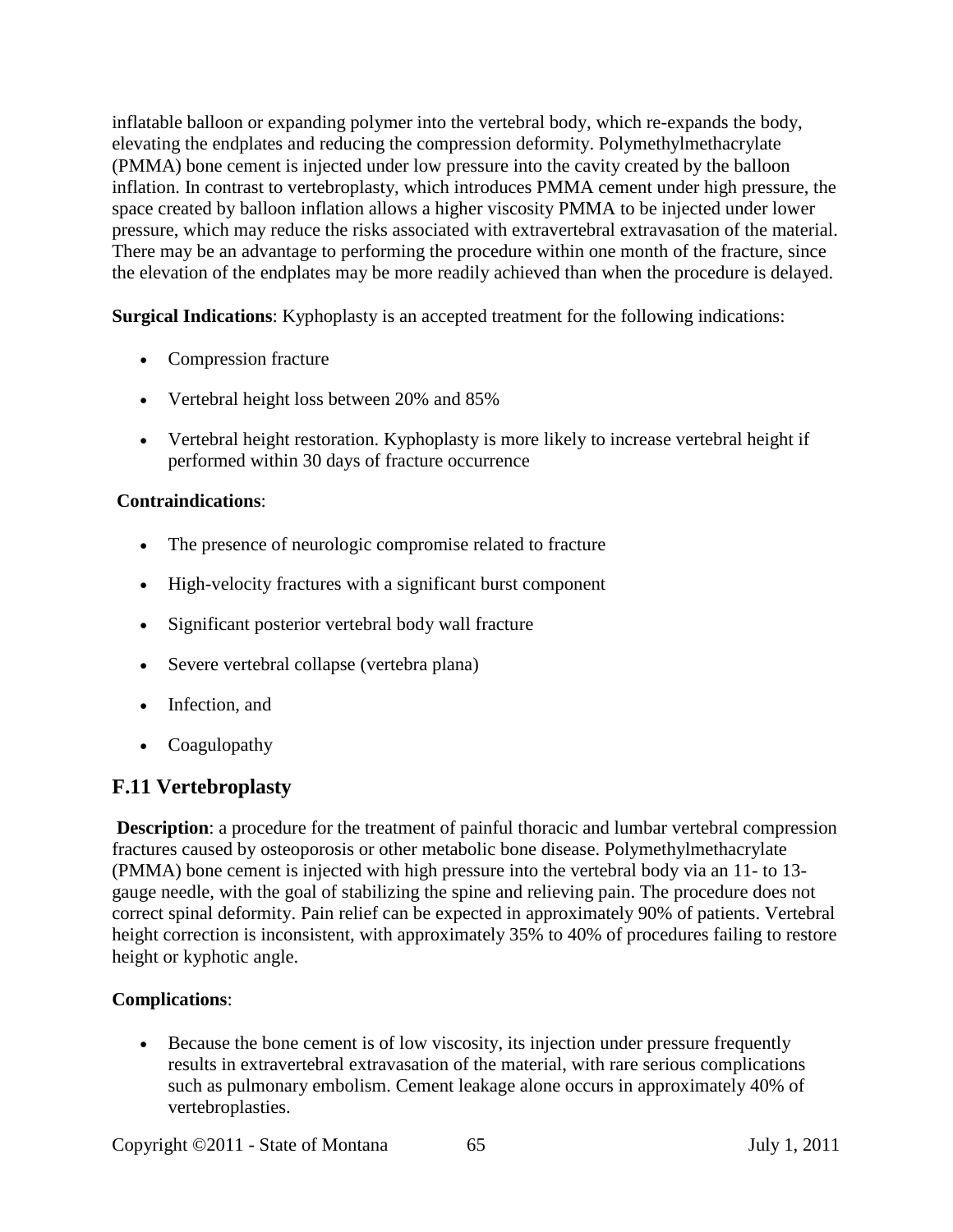• New vertebral compression fractures may occur following vertebroplasty, but their occurrence does not appear to exceed that of osteoporotic patients who did not receive treatment.

#### **Indications**:

- Compression fracture of preferably less than 30 days
- Vertebral height loss between 20% and 85%
- Intact posterior wall

#### **Contraindications**:

- The presence of neurologic compromise related to the fracture;
- High velocity fractures with a significant burst component.
- Posterior vertebral body wall fracture;
- Severe vertebral collapse (vertebra plana); and
- Infection; and
- Coagulopathy

#### **F.12 Percutaneous Radiofrequency Disc Decompression**

Percutaneous Radiofrequency Disc Decompression is an investigational procedure which introduces a 17 gauge cannula under local anesthesia and fluoroscopic guidance into the nucleus pulposus of the contained herniated disc, using radiofrequency energy to dissolve and remove disc material. Pressure inside the disc is lowered as a result. There have been no randomized clinical trials of this procedure at this time. Percutaneous radiofrequency disc decompression is not recommended.

#### **F.13 Nucleus Pulposus Replacement**

Nucleus Pulposus Replacement involves the introduction of a prosthetic implant into the intervertebral disc, replacing the nucleus while preserving the annulus fibrosus. It is limited to investigational use in the United States at this time. It is not recommended.

#### **F.14 Epiduroscopy and Epidural Lysis of Adhesions**

(Refer to Section E. 3, Injections-Therapeutic).

#### **F.15 Intraoperative Monitoring**

Intraoperative monitoring is a common intraoperative electrodiagnostic technique that may include somatosensory evoked potentials (SSEP), motor evoked potentials (MEP), or pedicle